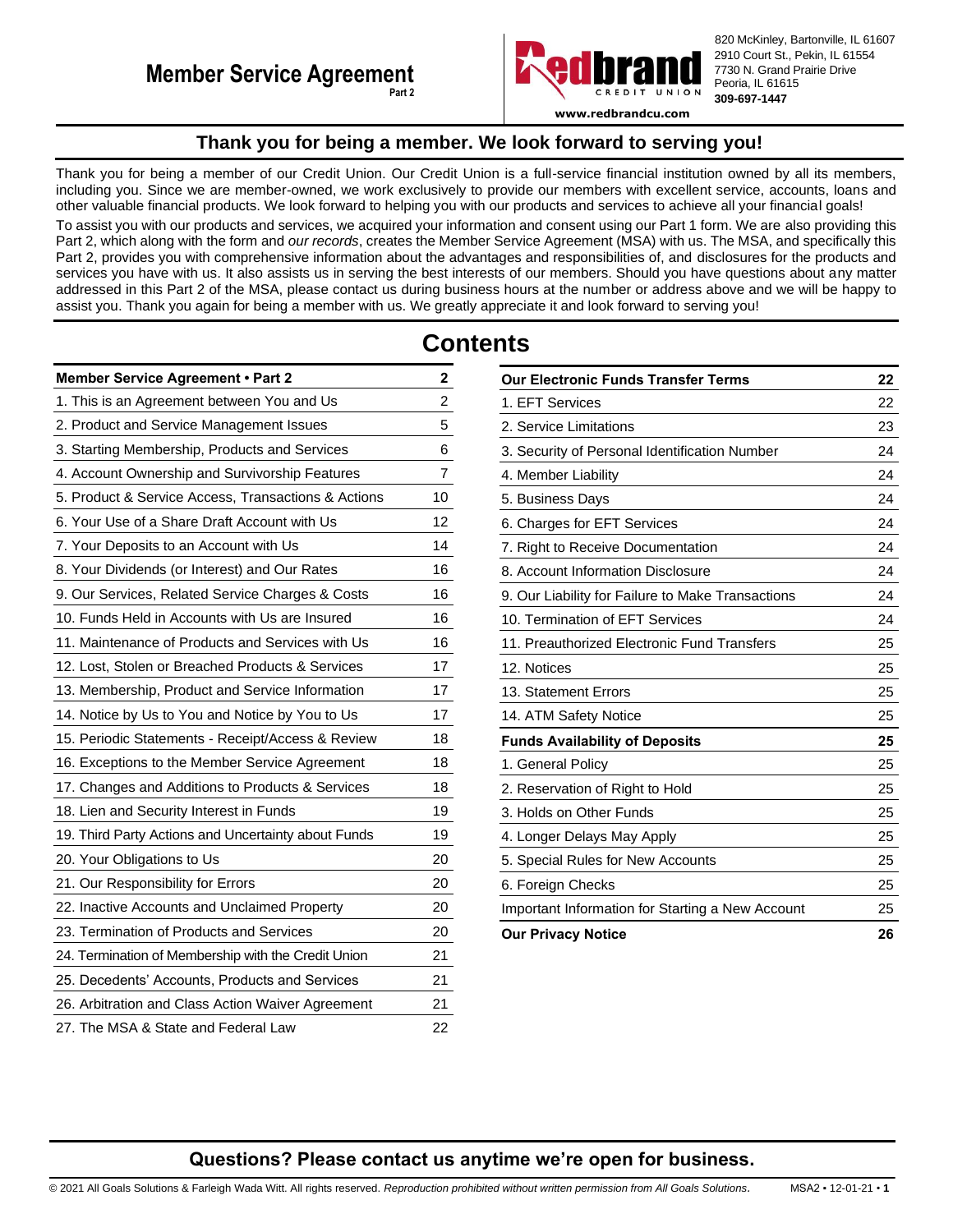# **Member Service Agreement • Part 2**

# <span id="page-1-1"></span><span id="page-1-0"></span>**1. This is an Agreement between You and Us**

# **a. The Purpose of this Part 2 of the Member Service Agreement**

This Member Service Agreement (MSA) Part 2 provides you with comprehensive information about the privileges and responsibilities of the products and services you have with us. It also assists us in serving the best interests of the members of our Credit Union. Please read and keep a copy of this MSA Part 2 *document*, and all contracts you have with us, for future reference.

#### **b. Agreement to Membership, Products and Services**

When you join our Credit Union and start accounts, loans, products and services with us, you may sign a Part 1 service form, and will be provided or be able to access this Part 2 *document*. The Parts 1 and 2, along with the related information and *documents* in *our records*, create the Member Service Agreement with us.

We refer to our Member Service Agreement form as a "Part 1 form" or "service form." We (or you) may complete the form, which you review and sign or authorize to use our products and services. The form may include information about you, the ownership and survivorship features of accounts, and the products and services you have requested. This information is entered in our *documents* or *computer system*. In fact, the service form may consist entirely of information in our *computer system*. The forms, *documents* and information are retained in *our records* and are used to start, maintain and *manage* the products and services you have with us. They are the first part of our Member Service Agreement - the "Part 1."

We refer to this *document* as the "Part 2" of our Member Service Agreement. The Part 2 explains the *terms* of membership, products and services with us. It also includes "Our Electronic Funds Transfer Terms," "Funds Availability of Deposits," "Our Rates & Service Charges" and "Our Privacy Notice." Most of these disclosures are found at the end of this Part 2, and are also accessible separately from the Part 2 on our website or on request from us. The Part 2 is the second part of our Member Service Agreement.

You understand that Parts 1 and 2, along with the information and *documents* in *our records*, create a legally binding contract with us. This contract is the Member Service Agreement, which we refer to as the "MSA." The MSA addresses how membership, products and services are started, confirmed, maintained, reviewed, changed, added or terminated (please see the word "*action*" in Provision 1.e.). The MSA applies when you *take actions, conduct transactions on* or use our products and services. It also addresses how we *manage* and communicate with you about our products and services. The *terms* of the MSA apply to all products and services unless those *terms* are superseded (controlled) by specific provisions in the contracts for those products and services. The MSA also applies to any person or organization that wants to *take action*, *conduct a transaction* or requests us to act on any matter concerning the business of our Credit Union. You consent to the *terms* of the MSA when you apply for membership, share your information with us, sign or authorize a *document*, use a product or service, receive or have access to a periodic statement, or request to do, or do, business with us *by any method we allow*. When you perform any of the preceding activities, you also affirm all the information you provide to us is complete and true, and any *document* has been completed and the information has been entered accurately in a *document* or our *computer system* and according to your instructions**,** as reflected in *our records*. You agree we may rely exclusively on the *terms* of the MSA and have no obligation to rely on any non-Credit Union documentation unless otherwise required by law. You understand you may contact us and request to review or access a paper or *electronically managed* copy of your information or *document* in *our records*, the current version of this Part 2, and all disclosures or other contracts, any time we are open for business. You may also access a current version of this Part 2 and all disclosures on our website at www.redbrandcu.com.

**1) Please Assure every Account meets Your Planning Needs.** Please make sure the ownership and survivorship features of the account(s) you have with us match your financial and estate planning needs. This is particularly important if you have requested to have more than one account with us, or have designated a beneficiary/POD payee or beneficiaries/POD payees on the account(s) with us (please see Provision 4.). Your affirmation that the account(s) you have with us match your financial and estate planning needs assists us in providing you with excellent service and assuring we manage the account(s) according to your wishes.

#### **c. Organization of this Part 2 of the MSA**

The twenty-seven (27) Provisions of the Part 2 are organized chronologically, starting with important information, definitions and *management* matters you should know about the MSA. The Part 2 then addresses membership and starting new products and services. The Part 2 thereafter explains how you may *conduct transactions on* and use our products and services, and how we maintain and *manage*  them. It also describes how you or we may make changes and additions to products, services and the contracts that govern them. Finally, the Part 2 addresses product and service termination issues. The Part 2 concludes with four (4) important disclosures that also affect our accounts, products and services: "Our Electronic Funds Transfer Terms," "Funds Availability of Deposits," "Our Rates & Service Charges" and "Our Privacy Notice." You may see the general organization of the Part 2 by reviewing the left side of the Table of Contents, which contains the twenty-seven (27) Provisions, and then the right side of the Table of Contents, which contains the disclosures. You may access any Provision or disclosure by page number, or by clicking on the title of the Provision or disclosure in the PDF of the Part 2. You may return to the Table of Contents in the PDF of the Part 2 by clicking on the acronym "TOC" located in the right lower corner of the PDF. Should you have questions about the organization of the Part 2, please contact us during business hours and we will be happy to assist you.

# **d. Questions? Please Contact Us at Your Earliest Convenience**

You may visit our branch or contact us at 309-697-1447 during business hours for assistance with questions or concerns about the accounts, loans, products or services you have with us. It is important you read and follow the *terms* of the MSA so 1) we meet your product and service needs, 2) you fully benefit from the advantages of membership with us, and 3) you fulfill all your responsibilities and avoid service charges, costs, losses or liability. The MSA is written in English. It is your responsibility to get help from someone you choose if you have any difficulties in reading or understanding the MSA. Also, if you attempt to initiate an *action* or *transaction on* a product or service by communicating with us in a language other than in English, we have no obligation to permit or conduct the *action* or *transaction* unless we communicate about the *action or transaction* with you in that language. If you need help with any matter addressed in the MSA, contract, product or service, please contact us at your earliest convenience.

#### **e. Important Definitions for the Member Service Agreement**

A number of important words and phrases used throughout the MSA are identified below by bolded capitalized words and phrases, and defined in alphabetical order (with the exception of "You" and "Us," which are defined first). To assure you are aware of specific important definitions, several key and frequently used words and phrases that follow are *italicized* throughout this Part 2. They include *action*, *by any method we allow*, *computer system*, *document*, *electronically manage, manage, our records, terms* and *transaction*. Please contact us during business hours with any questions you may have about the definitions of the MSA.

**You and Us.** The words "you" and "your" mean 1) a member, owner, trustee, fiduciary, transactor, information user or person who requests to *take action* or *conduct a transaction on* membership, accounts, loans, products or services with us, and 2) any person or organization that requests us to act on any matter concerning the business of our Credit Union. The words "we," "our" and "us" mean the Credit Union and our associates.

**Accessible.** We use the words "accessible," "access" and "accessibility" to explain how 1) we may provide, and you may review and obtain, paper or *electronically managed documents* and the information that pertains to products and services with us, and 2) you may start and use a product or service *as we allow.*  **Account.** The words "account" and "subaccount" mean one of three (3) types of savings products you may start and use to hold your funds with us: a savings (share) account, a money market account, a checking (share draft) account or a term account (commonly referred to as a certificate or share certificate account). Accounts, along with membership and loans, are one of the three primary categories of products at our Credit Union. For further information, please see Provisions 2.k., 4., 6., 7. and 25.

**ACH.** Is an abbreviation for an automated clearing house *transaction*, which is an electronic credit to or debit from an account with us processed through an automated clearing house network. An ACH is an electronic fund transfer (EFT). **Action.** The word "*action*" and the phrases "*action on*," "*take action*" and "*take action on*" mean to start, confirm, maintain, review, change, add or terminate membership, accounts, loans, products or services with us *by any method we allow*.

**Add.** The words "add," "adding," "addition" and "additional" mean to *take action* to start and add a new account, product or service to the current products and services you have with us *by any method we allow*. We may note an addition by placing an "A" (for added) in a box on our form. For further information, please see Provision 17.

**AIF.** Is an abbreviation for an attorney-in-fact of a power of attorney.

**As We Offer.** The phrases "as we offer" and "we offer" mean the products and services we may provide, and the methods (ways) you may access them. For further information, please see Provision 1.f.2).

**Associate.** The word "associate" and the phrases "associated person" and "associated organization" mean any person or organization employed or approved by us to assist us in any way with the business of our Credit Union.

**ATM.** Is an abbreviation for an Automated Teller Machine.

**Attorney-in-Fact.** The phrase "attorney-in-fact" means an attorney-in-fact under a power of attorney. An attorney-in-fact may be named as an attorney-in-fact on a service form or in *our records* and *managed* as *we allow*. For further information, please see Provision 4.g.

**Beneficiary.** The word "beneficiary" and the phrase "payable on death (POD) payee" mean a person or organization designated to receive the funds on the death of the owner (or the last owner) on an account. For further information, please see Provisions 4.a., b. and 25.b.

**By Any Method We Allow.** The phrases "*by any method we allow*," "*as we allow*" and "*we allow*," and the word "method" mean the ways you may start, consent to, access, *take actions, conduct transactions on* or use membership, accounts, loans, products and services with us in-person, online or by phone, mail or ATM as we offer. For further information, please see Provision 2.i.

**Change.** The words "change," "changed," "changing," "revise," "revised," "revising," "update," "updated" and "updating" mean to *take action* to amend or modify any information, contract or matter pertaining to a person, account, product or service, or add a person to or remove a person from an account, product or service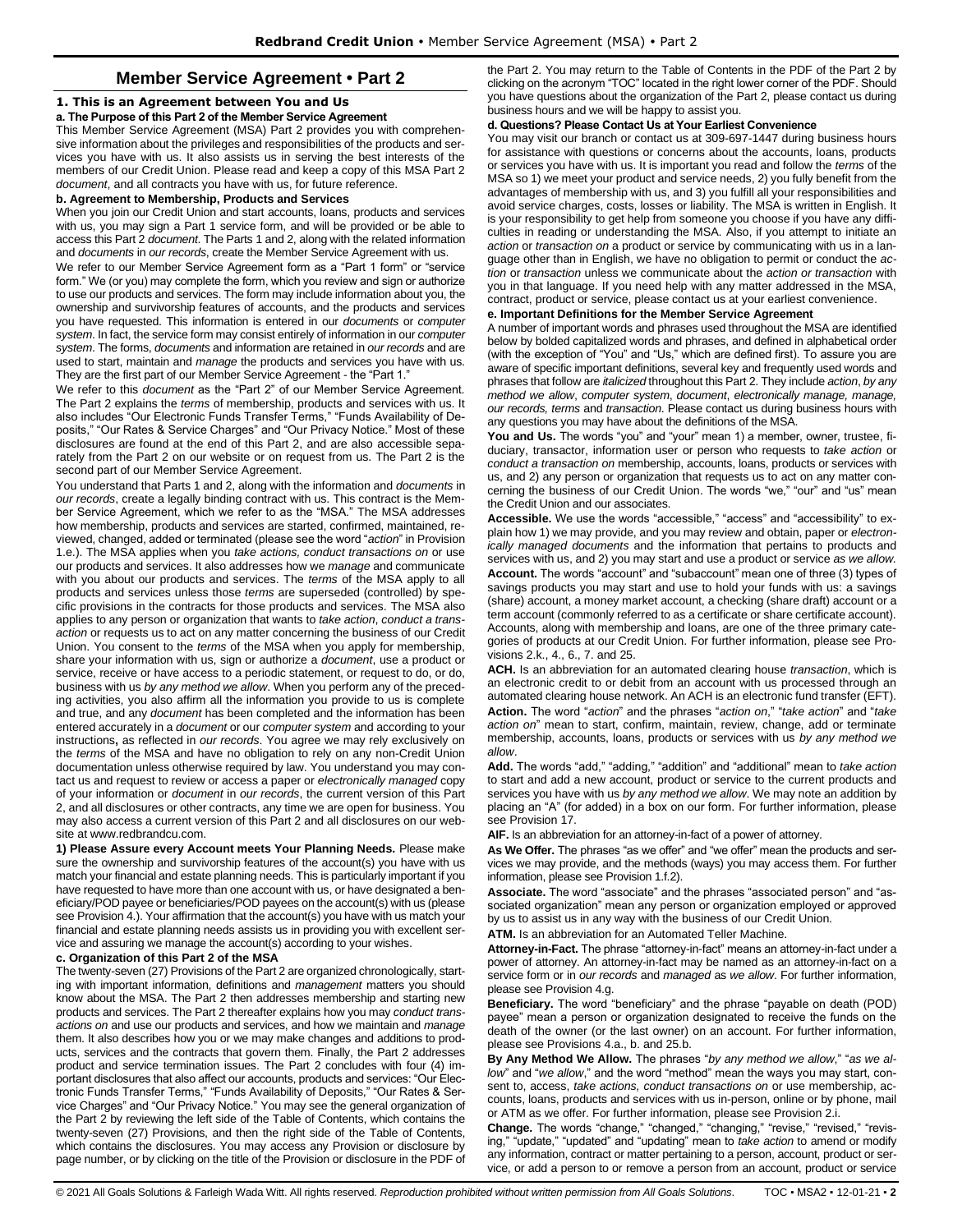*as we allow*. We may note a change by placing a "C" (for changed) in a box on our form. For further information, please see Provision 17.

**Check.** The word "check" means a check, share draft or draft issued, negotiated, deposited, collected, presented, paid or dishonored in any physical or *electronic* format we recognize. For further information, please see Provisions 6., 7., 15. and 22.b.

**Close.** The words "close," "closed" and "closing" mean to "terminate" an account, product, service or contract *as we allow*. Please see the definition of "Terminate." **Computer System.** The phrase "*computer system*" means, but is not limited to, all hardware, software and technology we use to *electronically manage* any aspect of our Credit Union's business, including your *actions* and *transactions on* membership, accounts, loans, products, services, information and *documents*. Our data processing system is part of our *computer system*, and our *computer system* is part of *our records*. For further information, please see Provision 2.e.

**Conduct.** The words "conduct," "conducts" and "conducting" mean your consent and 1) performance of a *transaction* to deposit or withdraw funds from, 2) access to information about, or 3) use of, a product or service *by any method we allow*. For further information, please see Provisions 2.i. and 5.

**Consent.** The words "consent," "agree," "authorize," "authorization" and "authorizing" mean your assent to (approval of) 1) the MSA and any contract, as applicable, 2) any product or service, and 3) any *actions, transactions on* and use of membership, accounts, loans, products or services *by any method we allow*. For further information, please see Provision 2.b.

**Contents.** The word "Contents" and the phrase "Table of Contents" refer to the first page of this Part 2 *document* that lists the twenty-seven (27) Provisions (in the left column) and the Disclosures (in the right column) that are contained in this Part 2. You may access a specific Provision or disclosure by clicking on the title in the Table of Contents in the PDF of the Part 2. You may also go to the Table of Contents from anywhere in the Part 2 by clicking on the acronym "TOC" located in the right lower corner in the PDF of the Part 2.

**Contract.** The words "contract" and "agreement" mean the MSA, any other contract or agreement that addresses membership, accounts, loans, products and services you have with us, and any changes or additions we make to the MSA, contract or agreement from time to time. For further information, please see Provision 1.f.2).

**Costs.** The words "cost" and "costs" mean all expenses, employee time, fees, charges, reimbursements, penalties, attorney or other professional fees, collection costs, losses, liabilities, physical damages, travel and related expenditures or litigation we incur addressing any matter involving you or the products and services you have with us.

**Disclosures.** The words "disclosure" and "disclosures" generally mean the explanatory information that addresses your rights under specific federal or state laws that we provide (or you may access) along with or separately from this Part 2, and are part of the MSA. Please review the right column of the Table of Contents to see the disclosures included at the end of this Part 2.

**Document.** The words "*document*" or "*documents*" mean, but are not limited to, anything on paper or any *electronically managed* copy, image, text, information, data, record and file we create or use to *manage* any aspect of our Credit Union's business, including your *actions* and *transactions on* our products and services. An example of a typical *document* is a contract you authorize to start a product or service with us. Our *documents* are retained *in our records*. For further information, please see Provision 2.d.

**Documentation.** The word "documentation" means anything on paper or any *electronically managed* copy, image, text, information, data, record and file you offer to us (or we request) to perform due diligence or verify your authority to allow you to *take action* or *conduct a transaction on* a product or service. For further information, please see Provision 2.d.1).

**EIN.** Is an abbreviation for Employer Identification Number.

**EFT.** Is an abbreviation for electronic fund transfer, which is an electronic credit to or debit from an account with us. For further information, please see "Our Electronic Funds Transfer Terms" at the end of this Part 2 of the MSA.

**Electronically Manage.** The phrases "*electronically manage*," "*electronically managed*," "*electronic management*" and the words "*electronically"* and *"electronic"* mean the use of our *computer system* and technology to create, start, enter, obtain consent to, copy, image, retain, provide, operate, conduct, execute, facilitate, secure, administer, maintain, support, service, assist with, change, add, update, collect on, terminate and protect any aspect of our Credit Union's business. This definition includes the *electronic management of* all your information, *documents*, *actions* and *transactions on* our products and services. For further information, please see Provision 2.e.1).

**Enter.** The words "enter," "entered," "entering," "note," "noted," "noting," "reflect," "reflected" and "reflecting" mean that we (or you**,** *as we allow*) type, input or write your information in *documents* or our *computer system* that pertains to your *actions* and *transactions on* our products and services, which becomes part of and is retained in *our records*.

**Fiduciary.** The word "fiduciary" refers to a relationship in which a person or organization has a responsibility to act for the benefit of another person, organization or purpose. A fiduciary may be named as a fiduciary on a service form or in our *computer system* and *managed* as *we allow*. or further information, please see Provisions 4.d. through i.

**Funds Availability of Deposits.** Is the explanatory information we provide about your rights concerning the availability of funds from deposits to an account with us. Please see "Funds Availability of Deposits" at the end of this Part 2 of the MSA.

**ID.** Means current government-issued photo identification.

**Information User.** The phrase "information user" means a person in *our records* designated by an owner to access information about the accounts, products and services used by the owner. For further information, please see Provision 4.k.

**Initiate.** The words "initiate," "initiated" and "initiating" mean to "start" products or services *as we allow*. Please see the definition of "Start."

**Internet Service**. The phrases "internet service," "internet services," "e-commerce services" and "online services" mean our products and services that can be accessed and used through the internet as we offer, which are part of our *computer system*.

**IRS.** Is an abbreviation for the Internal Revenue Service.

**Item.** The word "item" means a promise or order to pay money in any form or medium we recognize.

Loan. The word "loan" means one of our lending products. Loans, along with membership and accounts, are one of the three primary categories of products at our Credit Union.

**Maintain.** The words "maintain," "maintaining" and "maintenance" mean your and our activities to keep the accounts, loans, products, services, *actions*, *transactions*, information and *documents* you have with us active, operational and current. For further information, please see Provision 11.

**Manage.** The words "*manage*," "*management*" and "*managing*" mean all our workrelated activities to create, start, enter, obtain consent to, copy, image, retain, organize, provide, operate, conduct, execute, facilitate, secure, administer, maintain, support, service, assist with, change, add, update, collect on, terminate and protect any aspect of our Credit Union's business. The definition of "*manage*" includes the *management* of all your information, *documents*, *actions* and *transactions on* our products and services. *Electronic management* (as defined in this Part 2) is one way we *manage* our business and the accounts, products and services you have with us. For further information, please see Provisions 2. and 11.

**Member.** The word "member" means a person who has met the requirements of membership and has joined our Credit Union. The privilege of membership, along with accounts and loans, is one of the three primary categories of products at our Credit Union. For further information, please see Provision 3.

**Member Service Agreement.** The Member Service Agreement (the MSA) is a contract composed of our Part 1 service form, the *documents* and information in *our records* and this Part 2.

**Membership Share.** The phrase "membership share" means a specific amount of your money in an account that represents the required deposit to be a member and owner of our Credit Union.

**Mobile Device.** The phrase "mobile device" means any transportable equipment or technology (typically a phone or tablet) that allows you to access the internet to *take actions*, *conduct transactions* or use the products and services as we offer.

**MSA.** Is an abbreviation for the Member Service Agreement, which is a contract composed of our Part 1 service form, the *documents* and information in *our records* and this Part 2.

**NACHA.** Is an abbreviation for the National Automated Clearing House Association, which operates the Automated Clearing House (ACH) *transactions system*. For further information, please see Provision 5.c.

**Open.** The words "open," "opened" and "opening" mean to "start" membership, accounts, products or services with us *as we allow*. Please see the definition of "Start."

**Organization.** The word "organization" means a business, association or other private or government entity, whether formally organized and/or recognized under the law or not.

**Original.** The word "original" refers to the first *document* (such as a Part 1 or other form) we use to start new products and services. We may note the original use of a form by placing an "O" (for original) in a box on the form.

**Our Check.** The phrase "our check" means our cashier's or teller's check that we write (issue) to people, organizations or you. For further information, please see Provisions 5.a., 6.e.,g.,n. and 22 b.

**Our Electronic Funds Transfer Terms.** Is the explanatory information we provide about your rights concerning EFT debits and credits to an account with us. Please see "Our Electronic Funds Transfer Terms" at the end of this Part 2 of the MSA.

**Our Privacy Notice.** Is the explanatory information we provide about your information we collect and retain in the ordinary course of business of our Credit Union. Please see "Our Privacy Notice" at the end of this Part 2 of the MSA.

**Our Rates & Service Charges.** Is the explanatory information we provide about the rates we pay on accounts and charges we may require for services we offer. This disclosure may also be referred to as the "Rate and Fee Disclosure" in the MSA. Please see "Our Rates & Service Charges," which is part of the MSA. You may access this disclosure on our website or by contacting us during business hours.

**Our Records.** The phrases "*our records*," "on file," "in our files" and the word "files" mean all *documents* and information we create, retain and use to *manage* any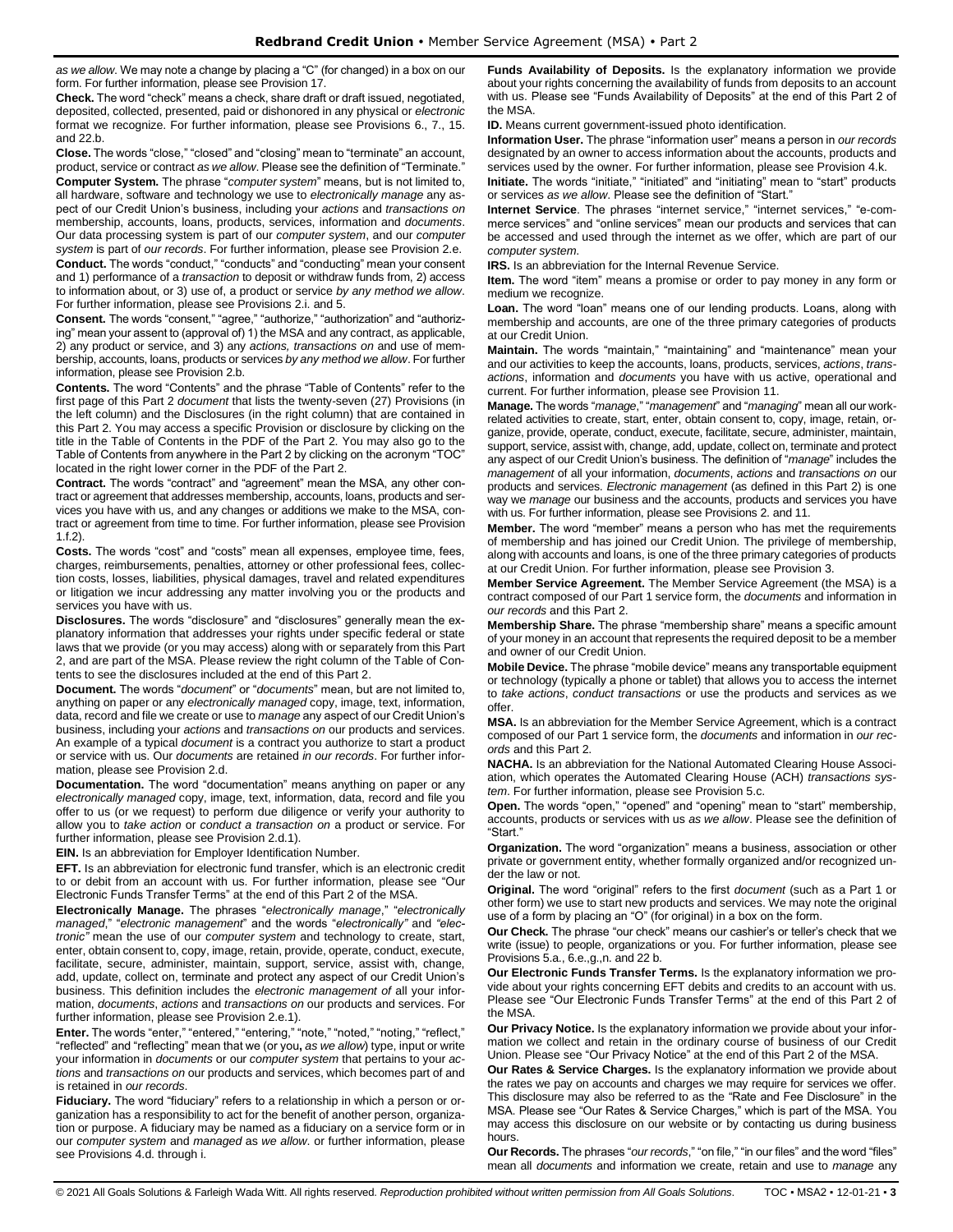aspect of our Credit Union's business, including your information, *documents*, *actions* and *transactions on* our products and services. *Our records* are primarily contained in and composed of our physical paper files and *computer system*. For further information, please see Provision 2.h.

**Owner.** The word "owner" means a person designated in *our records* as an "owner," who may *take actions*, *conduct transactions* and use our accounts, products and services. An owner typically owns the funds in an account. For further information, please see Provisions 2.g., 3., 4., 11., 17., 23. and 25.

**Ownership and Survivorship Feature Information.** The phrase "ownership and survivorship feature information" means the number and identity of owners on an account, and whether the funds in the account will ultimately go to a surviving owner, an owner's estate or a designated beneficiary(s)/POD payee(s), according to *our records*. For further information, please see Provisions 4., 13.a. and 25.

**Part 1.** The phrase "Part 1" means any service form, *document* and/or the information on paper or *electronically managed* in our *computer system*, used for any *action* or *transaction on* our products and services. For further information, please see Provision 2.d.

**Part 2.** The phrase "Part 2" means this *document*, which along with service forms, the information and *documents* in *our records* and other contracts, as applicable, comprises the Member Service Agreement (MSA). This Part 2 contains a majority of the *terms* of the MSA. For further information, please see Provision 2.

**Payable on Death Payee.** The phrase "payable on death (POD) payee" and the word "beneficiary" mean a person or organization designated to receive the funds on the death of the owner (or the last owner) on an account. For further information, please see Provisions 4.a., b. and 25.b.

**PDF.** The acronym "PDF" is an abbreviation for Portable Document Format file. It is a format we may use to *electronically manage* information and *documents* to address any aspect of our Credit Union's business, including your *actions* and *transactions on* our products and services. For further information, please see Provision 2.e.2).

**People and Person.** The words "people" and "person" mean human beings.

**Personal Identification Number.** The phrase "personal identification number (PIN)" means a confidential number you use to conduct *transactions* with EFT products and services (such as a debit card) to access an account with us. For further information, please see "Our Electronic Funds Transfer Terms" at the end of this Part 2 of the MSA.

**PIN.** Is an abbreviation for personal identification number (please see the definition of "personal identification number" above). For further information, also please see "Our Electronic Funds Transfer Terms" at the end of this Part 2 of the MSA.

**POD payee.** Is an abbreviation for a Payable on Death payee.

**Products and Services.** The words "products" and "services" and the phrases "our products and services" and "the products and services" mean, but are not limited to, 1) our membership, savings and lending products, 2) our services we offer to access the products, and 3) our services we offer independent of the products. Accounts, loans and membership are the three primary categories of products at our Credit Union. For further information, please see Provision 2.k.

**Provision.** The word "Provision" means the twenty-seven (27) Provisions of this Part 2, which are listed in the left column of the Table of Contents. The Provisions of this Part 2 contain a majority of the *terms* of the MSA. For further information, please see Provision 1.c.

**Reported SSN or EIN Name.** The phrase "Reported SSN or EIN name" means the name that matches the SSN or EIN that dividends/interest are/is reported under on a service form or *as we allow*. For further information, please see Provisions 4.d. through i.

**Revised.** The words "revise," "revised" and "revising" mean to "change" an account, product, service or contract *as we allow*. Please see the definition of "Change."

**Section.** The word "Section" refers to the six to ten Sections of the Part 1 service forms. Each Section has a number that is located at the far-right side of each Section on the Part 1s. If a Section number is missing on Page 1 of a form it is because that Section appears on Page 2 of the form. If a Section number is missing on Page 2 of a form it is because that Section appears on Page 1 of that form.

**Service Charge.** The phrases "service charge" and the words "charge" and "fee" mean an amount of money we require you to pay to partially cover the expense of a service you use with us. When the words "service charge" or "charge" are used in the MSA, they will typically be addressed in "Our Rates & Service Charges." For further information, please see Provision 9.

**Service Form.** The phrases "service form" and "Part 1" and the word "form" mean a *document* or the information on paper or *electronically managed* in our *computer system*, used for any *action* or *transaction on* our products and services. For further information, please see Provision 2.d.

**SSN.** Is an abbreviation for Social Security Number.

**Start.** The words "start," "starting," "open," "opened," "opening," "initiate" and "initiating" mean to *take action* to begin membership**,** accounts, loans, products or services *as we allow*. For further information, please see Provisions 2.i., 3. and 17.

**Successor Trustee.** The phrase "successor trustee" means a person named as a successor trustee of a trust who may act if the trustee(s) can no longer act on behalf of the trust. For further information, please see Provision 4.h.

**Technology.** The word "technology" means any hardware, software, equipment, instrumentation, system and solution (such as our *computer system*) that enables us to maintain and *manage* any aspect of our Credit Union's business, including your information, *documents*, *actions* and *transactions on* our products and services.

**Terminate.** The words "terminate" and "close" mean to *take action* to end and no longer use an account, product, service, contract or membership with us *as we allow*. We may note a termination by placing a "T" (for terminate) in a box on our form. For further information, please see Provisions 23. and 24.

**Terms**. The word "*terms*" means all the explanatory language of the MSA (which includes any service form, this Part 2 and the information and *documents* in *our records*), and any contract you have with us, as applicable. A majority of the *terms* of the MSA are found in this Part 2. The *terms* of the MSA, like all our contracts, are designed to serve the best interests of the members of our Credit Union.

**Through the Internet.** The phrase "through the internet" and the word "online" mean the use of the internet to *take actions*, *conduct transactions* or use our products and services (which will typically be with the internet services we offer). **Transaction.** The word "*transaction*" and the phrases "*transaction on*," "*conduct a transaction*," "*conduct a transaction on*" and "*conduct transactions on*" mean 1) any act, instruction, order or request to increase or decrease the balance of, or impose a lien or security interest on, the funds in an account *by any method we allow*, and 2) any request for or use of a product, service or information *by any method we allow*. The word "*transaction*" in this Part 2 may apply to a "loan" or obligation addressed in the MSA and other contract, as applicable. The word "*transaction*" does not include any *action* to change, add or terminate an account, product or service. For further information, please see Provisions 2.i. and 5.

**Transactor.** The word "transactor" means a person designated in *our records* by an owner to *conduct transactions on* the accounts, products and services used by the owner. A transactor may be referred to as an "agent" in our data processing system, which is part of our *computer system*. For further information, please see Provision 4.j

**Trustee.** The word "trustee" means a fiduciary of a revocable or irrevocable trust, who, like an owner, may *take actions*, *conduct transactions* and use accounts, products and services on behalf of the trust. A trustee may be named as a trustee on a service form or in our *computer system* and *managed* as *we allow*. For further information, please see Provision 4.h.

**Use.** The word "use," as applied to you, means to *take action*, *conduct a transaction on* or in any way access or utilize our products and services. The word "use," as applied to us, means anything we employ to *manage* the business of our Credit Union, which includes *managing* your *actions* and *transactions on* our products and services.

**Your Check.** The phrase "your check" generally means a check you write to a payee drawn on an account with us. It also means a check drawn on another institution payable to you that you wish to deposit in an account with us or negotiate to us. For further information, please see Provisions 6., 7. and 15.

Your Information. The phrases "your information," "related information," "the information," "any information" and "all information" mean the information you provide to us that we use to *manage* any aspect of your *actions* and *transactions on* our products and services, along with *documents* we retain in *our records*. The definition of "your information" includes all data, ID, pictures, photographs, images, film, voice and image recordings, fingerprints and other biometrics you share and we retain in *our records*. The definition does not include information you do not communicate or deliver to us, but we obtain elsewhere. For further information, please see Provisions 2.c. and 13.

**Your Number.** The phrase "your number" means any number we create and assign to an account, loan, product, service, membership or you, to *manage* any aspect of your information, *documents*, *actions* and *transactions on* our products and services. For further information, please see Provision 2.f.

# **f. Right to Rely on the Member Service Agreement (MSA)**

When you join our Credit Union, attempt to *take action* or *conduct a transaction,* or ask us to act on any matter concerning the business of our Credit Union, you consent to the *terms* of the MSA. You acknowledge we offered you a paper copy of the Part 2 in-person, and emailed it to your address (if provided) in *our records*. If we assisted you by phone, mail or through the internet, your consent acknowledges the Part 2 was accessible to you, and we offered to mail you a paper copy of the Part 2 (please see Provision 3.g.).

You agree we may *electronically manage* (e.g., image or otherwise enter in our *computer system*) your information, *documents*, consent and all accounts, loans, products or services you have with us. This allows us to protect all information, *documents,* products and services, achieve significant savings and provide excellent service to our members. For these same reasons, you understand and agree once we have *electronically managed* any paper *document* along with your information*,* we may also destroy the paper *document* and the information, unless otherwise required by law. You agree that along with all paper *documents* and any information*,* all *electronically managed documents* and your information, in *our records* are binding on you and us. You understand while we own all information and *documents* in *our records* that pertain to membership, accounts, loans,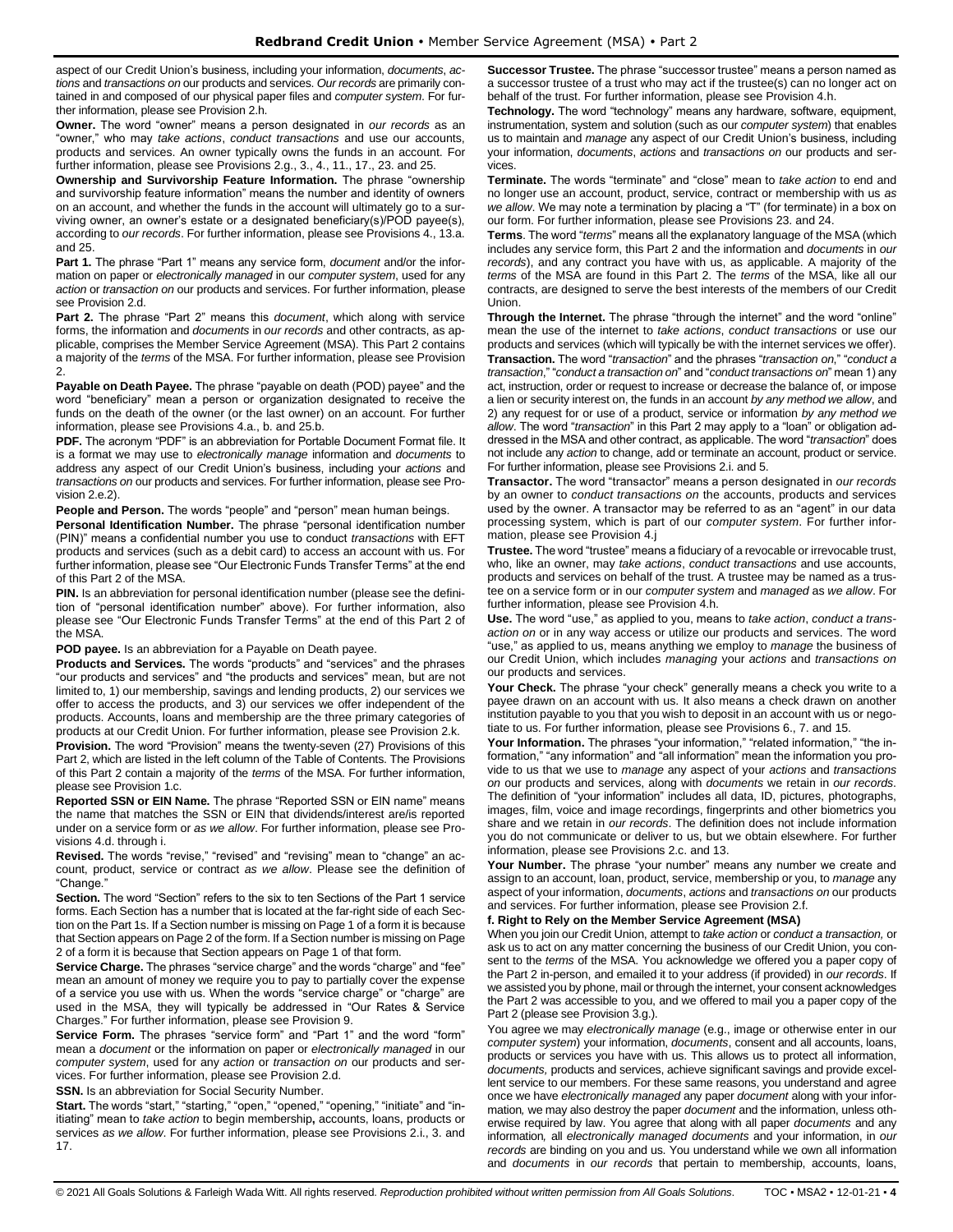products and services you have with us, you may request to review and obtain a paper or *electronic* copy of a *document* or the information in *our records* any time we are open for business or as we offer. You also understand you may *take action* to start, confirm, maintain, review, change, add or terminate membership, accounts, loans, products or services with us at any time *as we allow*.

You agree we may rely exclusively on the MSA, other contracts, as applicable, and *our records* (and any changes and additions we make to these contracts from time to time) to start, maintain and *manage* your *actions* and *transactions on* all the accounts, loans, products and services you have with us. Further, you understand any changes and additions you make to the accounts, loans, products or services you have with us will also be governed by the MSA, other contracts, as applicable, *our records* and any changes and additions we make to them from time to time.

**1) Your Actions and Transactions Entered in Our Records.** On your request and for your convenience, we may agree to assist you with any product, service, *action* and *transaction* by phone, mail, in-person or online. To accomplish your request, we may enter the information in a *document* or our *computer system*  without having you sign a paper *document as we allow*. This means your consent and membership, accounts, loans, products, services, *actions* and *transactions*  will be *managed* with the assistance of our employees or the use of our *computer system by any method we allow* and will be confirmed by your use of the account, loan, product or service. You understand and agree if we honor your request to assist you with any *action* or *transaction* by phone, mail, in-person or online without a signed *document*, we will maintain and *manage* the requested membership, accounts, loans, products, services, *actions* and *transactions* as reflected in *our records*.

You also agree the *action* or *transaction* is governed by the MSA and any other contracts, as applicable. For an account and its related services, this means you agree that the ownership and survivorship features of the account are governed by the ownership and survivorship features in *our records* (please see Provision 4.). You understand if we *manage* your request without having you sign a paper *document*, we do so to provide you with excellent service and for your convenience to expedite the product, service, *action* or *transaction* you have requested. Should you have second thoughts and prefer we *manage* your request on paper or by another method *we allow*, please let us know at your earliest opportunity. On your notification, we will be happy to provide you with a *document* for your signature or authorization, or find an alternative method for you to *take actions* or *conduct transactions on* accounts, loans, products or services with us. Finally, you understand you may request to review, confirm, obtain, change, add or terminate any product, service, *action* or *transaction*, any time we are open for business or *by any method we allow*. You may also request a paper or *electronically managed* copy of your information or a *document* in *our records* from us any time during business hours or *as we allow*.

**2) Products and Services Addressed by the MSA.** In addition to our products and services addressed in the MSA, we may offer products and services not mentioned in the MSA that are covered by its *terms* and any other contract, as applicable. If a contract for another product or service does not address a matter covered by the MSA, the *terms* of the MSA may apply to the matter. For example, if a contract for a product or service does not address whether that contract can be imaged (which is one method we may *electronically manage* a *document*) and that the image is binding on you and us, then we may *electronically manage* (image) and rely on that contract for the product or service as addressed in the *terms* of the MSA (please see Provisions 1.e. and f.). To provide members with excellent service and plan for future products and services, the MSA may address products and services currently not offered, which may be offered at a future date. Should you have any questions about the applicability of the MSA to a product or service, please contact us any time we are open for business.

#### **g. Obligation for Advice on Matters Involving You**

To protect our Credit Union's interests, we may seek legal or other professional advice to address any matter concerning you or the products and services you have with us. We may seek advice to assist you with any products and/or services you request (for example, to review and advise us on any documentation you present, such as trusts, powers of attorney, estate documents, court orders, agreements, business and organization formation or request affirmation documents, etc.). We may also seek advice in connection with a person's, organization's or your claims or disputes regarding you or your information, funds, *actions*  and *transactions on* products and services (for example, to review and advise us on any subpoenas, summons, levies, garnishments, claims, court orders, etc., that we receive). If we obtain legal or other professional advice to address any matter concerning you or the products and services you have with us, you agree to pay all costs, including reasonable attorney fees, incurred for that assistance. You further agree we may deduct all costs for the assistance from the account(s) you have with us, and you will be obligated for any additional amount owed. You understand and agree since these costs are incurred because of you or the products and services you have with us, fairness dictates that you are responsible for these costs, rather than imposing the costs on the members of our Credit Union.

#### **h. Prohibition on Photography, Filming and Recording**

To protect and assure the privacy of members', employees' and visitors' information, we prohibit photography, filming and recording of any type with any device or technology on our Credit Union's premises without prior express/written consent from us. This prohibition extends to outdoor areas near any ATM, Kiosk, or any other facility or device that may display, broadcast or provide any information. Any

violation of this prohibition may result in the termination of products and services with us, or the exercising of our rights under the MSA or the law.

# <span id="page-4-0"></span>**2. Product and Service Management Issues**

# **a. Overview of this Provision**

This Provision addresses a number of important matters that affect how we *manage* our products and services. The Provision begins with an explanation of how you may start and consent to products and services. It then explains how we maintain and *manage* your information, *documents*, *actions* and *transactions on* our products and services, and retain them in *our records*. The Provision concludes by describing the methods you may use to *take actions* or *conduct transactions on* our products and services, along with an explanation of the products and services we may offer. These important *management* issues assist us in serving the best interests of our members.

#### **b. Consent to Membership, Products, Services and Contracts**

You may consent to membership, a contract, an account, loan, product, service, *action* or *transaction by any method we allow*. You may also consent to another person *taking actions* or *conducting transactions on* the products and services you have with us, as addressed in the MSA. Your consent may be demonstrated by, but is not limited to: 1) a signature, thumbprint, fingerprint, stamp, mark, facsimile signature or email, 2) verbal confirmation in-person, by phone, voice command, recorded message or conversation, 3) signing or using a signature pad, tablet, computer, device or mobile device, 4) using a debit card, credit card, ATM card, code, password, PIN, ATM, kiosk or shared branch, 5) a notation by our employee in *our records* as *we allow*, 6) entering the information in *our records* as we offer, 7) the receipt or accessibility of a statement, 8) *electronic* and/or digital signature or agreeing to an internet service we offer, and 9) the maintenance or use of, or allowing another person to use, a product or service. Please see the definition of "consent" in Provision 1.e.

#### **c. Information Management for Products and Services**

The information you communicate or deliver to us is crucial for us to provide you with excellent service and maintain and *manage* all products and services. We may specifically use your information to *manage* your *actions and transactions on* our products and services you have with us. You understand your information may be *managed* on paper or *electronically*. In either case, you may request to review or access your information any time during business hours. Please see the definition of "your information" in Provision 1.e., and Provision 13.

# **d. Document Management for Products and Services**

We use our *documents* to *manage* the business of our Credit Union in general, and your *actions and transactions on* the products and services you have with us in specific. Examples of our *documents* include any paper or *electronically managed* service form (Part 1), form, application, loan form, note, contract, this Part 2, record, file, letter, disclosure, schedule, periodic statement, statement, check, item, receipt, information return, notice, warning, advisory, explanatory material, newsletter or anything else we create or use to *manage* the business of our Credit Union. You understand and agree the *documents* we create and/or use to *manage* our products and services and retain in *our records,* are binding on you and us. You also understand you may request to review or access a *document* any time during business hours. Please see the definition of "*documents*" in Provision 1.e.

**1) Documentation You Offer for Us to Perform Due Diligence.** You may offer or we may request documentation to perform due diligence or to verify your authority to *take action* or *conduct a transaction on* a product or service. Examples of documentation may include, but are not limited to, any paper or *electronically managed* letters, trusts, powers of attorney, wills, estate papers, business or organization formation or operational papers, licenses, claims, court orders, legal instruments or anything you deliver or share with us concerning you or your *actions* or *transactions on* products and services. You understand and agree when you provide documentation, which we may retain in *our records* for due diligence purposes, it is not binding on us unless otherwise required by law. Please see the definition of "documentation" in Provision 1.e.

# **e. Our Computer System to Manage Credit Union Business**

Our *computer system* is vital to providing you with excellent service and maintaining and *managing* all the products and services with us. Our *computer system* may include, but is not limited to, our data processing system, our employees' computers, tablets and mobile devices, our phone system, website, internet services, kiosks, ATMs, networks, backup data storage systems, offsite data archival systems, all data, software and applications retained and utilized in the cloud, and any other software, equipment, instrumentation, solution or technology we use now or in the future. If offered, our *computer system* also includes any Credit Union "member use only" computers, tablets and mobile devices. The information and *documents managed* in our *computer system* are part of *our records*. Please see the definition of "*computer system*" in Provision 1.e.

**1) Electronic Management of Credit Union Business.** We may use our *computer system* to *electronically manage* any aspect of the business of our Credit Union, which includes all your information, *documents*, *actions and transactions on* our products and services. You understand you may request to review or have a copy of *electronically managed* information or *documents* in *our records* any time we are open for business. Please see the definition of "*electronic management*" in Provision 1.e.

**2) Information and Documents may be Accessible in PDF.** For your convenience, to assure accuracy and security, and to reduce costs for our members,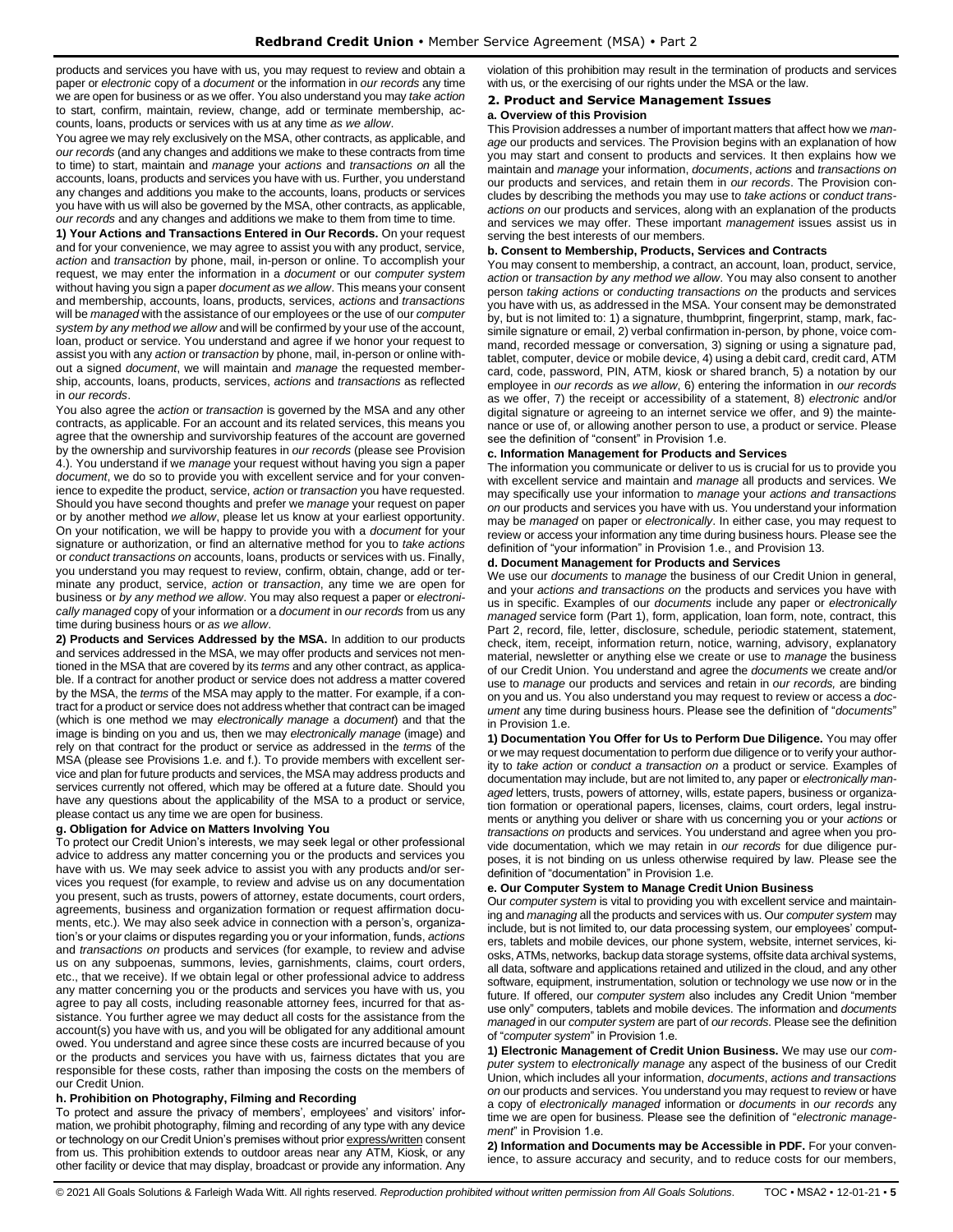we may *electronically manage* any information or *documents* as a Portable Document Format (PDF) file. PDFs may be accessible on our website, in the internet services we offer and as attachments to emails. To open, review, print, download, save and read a PDF *document*, you will need to download a PDF display application, such as Adobe Reader, to your computer, mobile device or other technology. As of the date of the MSA, Adobe Reader is accessible at no charge at Adobe.com. You understand you may also request to access any information or *documents* on paper during business hours. Please contact us and we will be happy to assist you. Please see the definition of "PDF" in Provision 1.e.

#### **f. Your Number for Membership, Products and Services**

Your number is extremely important to provide you with excellent service and maintain and *manage* all the products and services you have with us. We may create your number on paper and/or *electronically* with our *computer system*. We may refer to your number as an "account number," "member number" or "membership number" in communications or when referencing *our records*. The phrase "your number" may also refer to a "subaccount number," which is a secondary number we assign that is organized under your number ("your subaccount number"). We may use a subaccount number to manage your *actions and transactions on* our products and services. Should you have any questions about your number, please contact us at your earliest convenience. Please see the definition of "your number" in Provision 1.e.

# **g. Management of Accounts, Products, Services & Numbers**

You understand while you have the privilege to start, use and maintain an account we offer, we *manage* the privilege to have an account at our Credit Union. You also understand and agree for business, compliance and risk management purposes, we may change, suspend or terminate an account (and if applicable subaccounts), and reimburse the funds to you as needed. We may decline to restart an account (or subaccount) at our discretion. You further agree we *manage* the privilege to use our products and services and may change, suspend or terminate this privilege, as needed and at our discretion, as addressed in the MSA and other contracts, as applicable, unless otherwise required by law. Finally, you agree we *manage* your number(s) for business and compliance purposes, and may change or terminate your number(s) (or subaccount numbers) as needed and at our discretion.

#### **h. Our Records are Used for All Business Purposes**

We create and use *our records* to *manage* the business of our Credit Union in general, and your *actions and transactions on* the products and services you have with us in specific. *Our records* are composed of all information and *documents* retained 1) on paper in physical files, 2) *electronically* in our *computer system,* or 3) in any other solution or technology we use to *manage our records* (such as offsite data archival systems). To protect all information and *documents*, achieve cost-savings and for the convenience of our members, we may *electronically manage* most of *our records*. For these same reasons, ultimately all *our records* may be *electronically managed*, unless otherwise required by law. You may request to review or obtain your information or a *document* in *our records* any time we are open for business. Please see the definition of "*our records*" in Provision 1.e.

#### **i. Methods to Take Actions and Conduct Transactions**

You may *take actions*, *conduct transactions on* and use our products and services *by any method we allow*. Specifically, the ways you may access, *take actions*, *conduct transactions on* and use our products and services may include, but are not limited to, 1) in-person, by phone, mail, facsimile, email, drive-through window, night deposit or drop box (or lock box), 2) through the use of a debit card, credit card, ATM card, code, password, PIN, check, signature pad or device, ATM, kiosk, shared branch or any product or service, and 3) through the internet with a computer, tablet, phone, device, mobile device or other technology. An *action* or *transaction* conducted *by any method we allow* is valid no matter what method *we allow* you to use. Please see the definitions of "*action*," "*by any method we allow*" and "conduct" in Provision 1.e.

#### **j. The Title of Products and Services You Have with Us**

The products and services you have with us are generally titled on our *documents* and in our *computer system* so the name used on the product or service (typically your name) matches the SSN and EIN certified. This allows us to maintain and *manage* the product or service in *our records* for you and satisfy reporting requirements. Due to the maintenance, *management* and reporting requirements, the information and *documents* accessible to you may not contain the full or exact title you prefer. However, on your request, we often can include a description or legal title on a *document* or in *our records* that explains the purpose of and/or person(s) who may use a product or service.

#### **k. Our Exclusive and Beneficial Products and Services**

To be entitled to use and enjoy all our financial products and services, a person must first be eligible for the privilege of being a member of our Credit Union (our first product). As a member, you may request the exclusive products and services we offer that generally come under one of two categories: our savings products and services, and our lending products and services. Both are valued by our members for their rates and our excellent service. However, we may offer other beneficial financial products and services in addition to our traditional savings and lending solutions. Examples of products include membership, accounts and loans as we offer. Examples of services include teller assistance, phone assistance, *transactions* and safe deposit boxes, which typically require use of our premises, employees or *computer system* to provide the service to you. Please see the definition of "products and services" in Provision 1.e.

**1) The Products and Services We Offer.** *Please see "Our Products and Services" for a comprehensive summary of our beneficial products and services.*

**2) The Business Products and Services We Offer.** The business and organization products and services you have with us are governed by the Business Service Agreement (BSA). The BSA Part 2 can be accessed on our website or on request from us any time we are open for business.

# **l. The Length of this Part 2 of the MSA**

To assure excellent service, comprehensive information, and to proactively answer your questions about our products, services and Credit Union, we provide this Part 2. It is lengthy 1) because of the numerous legal, operational and practical matters that affect membership, accounts, loans, products and services, and 2) because it is important to explain why everything we do at our Credit Union is in the best interests of the members. Should you have questions about any matter addressed in the MSA, please contact us during business hours and we will be happy to assist you.

# <span id="page-5-0"></span>**3. Starting Membership, Products and Services**

All our members together own our Credit Union. The Provisions of the MSA are intended to serve the best interests of our members.

#### **a. Requirements to Start Membership with Us**

To become a member of our Credit Union, you must be in our field of membership and meet all the requirements for eligibility. Please understand that membership is a privilege and not a right, and is granted to you by our Credit Union on the condition you observe all applicable laws, regulations, the MSA and all other contracts, obligations and responsibilities with us.

# **b. Your Identification, SSN or EIN and Backup Withholding**

To join our Credit Union, we may require your full current name, the physical address of your residence or business (and, if different, your mailing address), and your phone number, birthdate, employer and occupation. We may also require your current government-issued photo identification and a Social Security Number (SSN) or Employer Identification Number (EIN). We require all this information to both provide you with excellent service and to protect your valuable information and funds (and without it, we may not be able to start membership, products and services). For IRS reporting purposes, you may need to certify that the SSN or EIN matches the name and address provided, and indicate if you are subject to backup withholding. Your delivery, review and certification of this information may be required for membership, products or services. For your and our protection and to fulfill our due diligence responsibilities, you may need to obtain an EIN for an account, product or service relationship you wish to start that is not for your personal use. For your convenience and protection we may also request your mother's maiden name, your email address, other identification and information requirements and other undiscoverable confidential information (such as your most or least favorite subject in school, artist, fruit or vegetable, etc.) and require you to create a password in order to *take actions* or *conduct transactions on* our products and services (please see Provision 5.a.).

To provide you with excellent service, for your convenience and for your and our protection, you agree we may photograph you and retain a copy or image of your current government-issued photo identification (hereafter referred to as ID) to identify you for the products and services you have with us. We may request to see your current government-issued military photo identification, and though we will not image or copy it, we may enter the information in *our records*. We may also require other current government ID (such as your driver's license or passport) that can be copied or imaged along with entering the information from your military ID. At our discretion, we may only ask for your non-government ID (employer-created ID) and information to start products and services with us, though we may later require current government ID and information to start additional products and services. We may also permit people under the age of eighteen to be identified by family members or legal guardians in order to use our products and services. If our copy or image of your ID (or other identification) is expired, to continue to serve you, for your convenience and for your and our protection, you agree we may request, review and retain a copy or image of your current ID. If the IRS notifies us of a discrepancy with the name, SSN, EIN or information in *our records*, you may be subject to backup withholding, requiring us to withhold and pay a portion of dividends, interest or other payments to the IRS.

When you join our Credit Union and start products and services, we may require you to sign or authorize a service form to assist us in *managing* the products and services you have with us. We may note the original use of the form by placing an "O" (for original) in a box on the form. Alternatively, on your request we may agree to start, obtain your consent to and *manage* membership, products and services with the assistance of our employees or the use of our *computer system*  (please see Provision 1.f.1)). You agree for purposes of accuracy, we may subsequently verify and correct, complete or update your information in *our records*. You understand and agree that to provide you with excellent service and for your and our protection, we may photograph, film and retain all pictures, photographs, film, likenesses or images of any person (including you) who enters or uses our (or an associate's) premises, facility, location or service solution. Additionally, to provide excellent service, for training and quality assurance purposes and for your and our protection, you agree we may record and retain all conversations with you and anyone who contacts, calls and/or leaves us messages *by any method we allow*. You agree we may obtain, retain and use all ID, pictures, photographs, images, film, voice and image recordings, fingerprints and other biometrics of you with our *computer system* or other technology to identify you and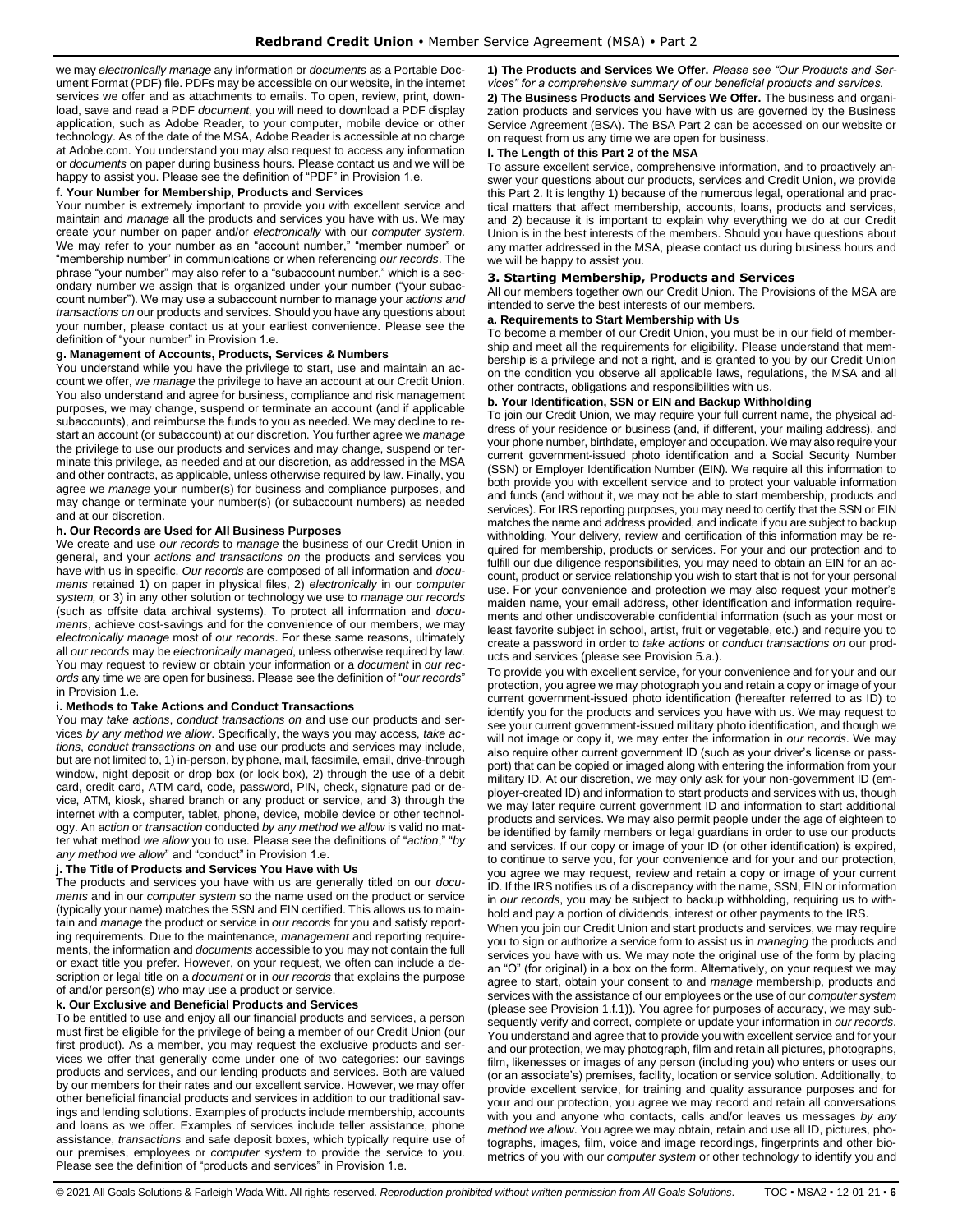*manage* any product, service, *action* or *transaction* addressed by the MSA or other contract, as applicable. Finally, you agree we may obtain, retain, maintain and *manage* all ID, photographs, images, film, voice and image recordings, fingerprints and other biometrics of you in *our records*.

### **c. Your Authorization for Us to Obtain Information**

You agree we may review your account, employment and credit history, which includes obtaining reports from third parties and credit reporting agencies, to confirm your eligibility for membership, accounts, loans, products and services we may offer. We obtain reports for two important reasons. The first is to provide you with excellent service by pre-qualifying you for products and services with us: that way we can make a product or service available to you as soon as possible. The second is for loss prevention purposes, which is required to fulfill our due diligence responsibilities to our members. Additionally, to provide you with excellent service, for your convenience and your and our protection, we may request additional information to assist you with any currency needs for the accounts, loans, products and services you may request.

#### **d. Your Family Can be Members with Us Too!**

Since you are a member of our Credit Union, generally, your immediate family can become members too, and enjoy the privileges of our products and services. Please see our website or contact us during business hours to learn how your family members, friends and co-workers can join our Credit Union.

#### **e. Starting Membership, Products and Services Online**

We may offer an internet service that allows you to join our Credit Union and start products and services with us online. This internet service is governed by any contract you agree to online, the MSA, all other contracts, as applicable, and *our records*. Should you have any questions about this service, please contact us at your earliest convenience.

#### **f. Starting Membership, Products and Services by Mail**

On your request and for your convenience, we may at our sole discretion mail *documents* with your information to you to join our Credit Union and start products and services with us. We do not advise mailing your confidential information since it exposes you to numerous problems (ID theft, fraudulent *transactions*, etc.). We recommend you come to our Credit Union at your convenience (or use an internet service we offer) to start membership, products and services with us. In fairness to the members, if you request us to mail your information, you agree to take responsibility for all problems and losses that result from theft and/or unauthorized use of your information. Please contact us during business hours for information about starting membership by mail.

#### **g. Starting Membership, Products & Providing the Part 2**

When you join our Credit Union we will first review a number of important matters about membership, products, services and the MSA (please see Provision 3.h.). Thereafter we (or you) may complete a service form (which we may require to be notarized) and/or enter your information in *our records* according to your instructions to start the products and services you have requested. Once you have reviewed your information, you will consent to the *terms* of the MSA and to the use of our products and services. If we assist you in-person we will offer you a paper Part 2 of the MSA, and email it to your address (if provided) in *our records*. If we assist you by phone, mail or through the internet, we will make the Part 2 of the MSA accessible to you *by any method we allow*, or offer to mail you a paper Part 2 of the MSA. We will ask (or advise you to ask) if you have questions about any matter addressed in the MSA, and encourage you to contact us during business hours for help with any product or service. Finally, we will remind you that you can always access a current Part 2 of the MSA and disclosures on our website, and may contact us about the information or *documents* in *our records* any time we are open for business.

#### **h. Matters We Address when You become a Member**

When you join our Credit Union we: 1) verify your ID and eligibility for membership, 2) may obtain relevant account, employment and credit reports, as needed, 3) review important information about membership, products, services, privileges and responsibilities with you, 4) enter the information (including the ownership and survivorship features of any account, if applicable) in a form or our *computer system* and review that information with you, 5) offer you a paper Part 2 of the MSA (or offer to mail it to you), email you the Part 2 of the MSA (if we have an address on file), and make the Part 2 of the MSA accessible to you on our website or in an internet service we offer, 6) run all required verifications and reviews, and address all applicable compliance requirements, 7) review and have you consent to membership, products, services and the MSA, *as we allow*, 8) start the accounts, products and services requested by you, 9) ask you (or advise you to ask) if you have any questions and encourage you to contact us during business hours about any matter pertaining to our products and services, *and* 10) remind you that you may always access a current Part 2 of the MSA and disclosures on our website, and contact us about the information or *documents*  in *our records* any time we are open for business.

#### **i. Non-Member Owners on Accounts, Products and Services**

On your request, you may place one or more non-member owners on the accounts, products and services you have with us. An owner, trustee or fiduciary who would like to become a member of our Credit Union may need to apply and meet all the requirements of membership. We are happy to assist with this simple process during business hours (which may also be accomplished online, as we offer). If there is no member on (or represented on) an account, we may terminate and pay the balance of funds in the account (as of the date of termination) to any owner, trustee or fiduciary.

#### **j. Denial of the Privilege of Membership**

We may deny the privilege of membership to a person for any reason not prohibited by law, including but not limited to, 1) ineligibility for membership, 2) failure to provide required documentation, information or ID, 3) information from a third-party report, 4) any lost or stolen check, card or access device, 5) overuse of *actions* on our products or services, 6) a breach of or unauthorized access to a product or service, 7) business or compliance purposes, 8) to stop or prevent a loss, 9) potential lack of capacity or victim of undue influence, 10) failure to comply with any *term* of a contract, 11) failure to use products or services to justify membership, 12) inactive or abandoned products or services, 13) chronic dissatisfaction with us, 14) disparaging our reputation, 15) default on any obligation, 16) causing us a loss, 17) not voluntarily repaying a loss, 18) previous expulsion, 19) anything unethical or unlawful concerning you or your or our business, 20) any alteration, forgery or fraud concerning you or your or our business, 21) any falsification or misrepresentation concerning you or your or our business, 22) any alleged crime concerning you or your or our business, 23) abuse of or threats to anyone associated with us, or 24) any other reason we believe is appropriate to *manage* the business of our Credit Union.

#### **k. Also Please Review the Four Important Disclosures**

We recommend you also review "Our Electronic Funds Transfer Terms," "Funds Availability of Deposits," "Our Rates & Service Charges" and "Our Privacy Notice." These disclosures have specific application to this Provision as well as a number of other matters throughout the MSA. Most of these disclosures are found at the end of this Part 2, and are accessible to you separately from the Part 2 on our website or upon request from us.

# <span id="page-6-0"></span>**4. Account Ownership and Survivorship Features**

When you start an account, you acknowledge that we have explained and you have selected the ownership and survivorship features for that account as reflected in *our records*. You may start an account by yourself, referred to as a "one owner account," or with another person or persons, referred to as a "multiple owner account." You may also start an account as a trustee, custodian, representative payee, VA fiduciary, attorney-in-fact, estate representative, guardian, conservator or other fiduciary, as addressed in Provisions 4.d. through 4.i. You understand that it is your responsibility, and not our responsibility, to assure that the ownership and survivorship features of the account(s) you have with us coincide with your financial and estate planning needs. Because you are in control of the ownership and survivorship features of the account(s) with us, you irrevocably waive the right to dispose of the funds in the account(s) with us by will (please see Provision 4.l.)

**Important Note:** The ownership and survivorship features of each account you have with us are governed first by any service form created for that account, and second, if no form is used, by the ownership and survivorship features for the account entered into our *computer system* and *our records*. In the event there is a dispute or uncertainty about the ownership or survivorship features of any account, we may place a hold on the account and the funds in the account or deposit the funds with a court as explained in Provision 19.b.

#### **a. One Owner Accounts with Us**

A one owner account is a share, share draft or term (certificate) account started and used by you alone, where typically you maintain and own the funds in the account. As an owner you may *conduct transactions on* and *take actions* to start, confirm, maintain, review, change, add and terminate the account, products and services. On your death, the funds in the account will go to your estate and may be claimed by a representative of your estate or other claimant authorized by law. You understand that it is your responsibility (and not our responsibility) to inform a representative of your estate about any account with us. Alternatively, you may designate a person or organization as a beneficiary/Payable on Death payee (POD payee) on an account with us, as reflected in *our records*. If you designate a beneficiary/POD payee on an account, on your death the beneficiary/POD payee may claim the funds in the account upon presenting proof of death and ID.

If the sole beneficiary/POD payee on an account dies before you, on your death the funds in the account will go to the deceased beneficiary's/POD payee's estate. If this occurs, the funds may be claimed by a representative of the beneficiary's/POD payee's estate or other claimant authorized by law.

If the beneficiary/POD payee dies after you but before receiving funds in the account, the deceased beneficiary's/POD payee's estate may claim the funds in the account.

If you designate more than one beneficiary/POD payee on the account, on your death each beneficiary/POD payee may claim her or his (or its) equal share of the funds in the account by presenting proof of death of the owner and the beneficiary's/POD payee's ID. Each beneficiary's/POD payee's share of the funds in the account will be determined by dividing the amount of the funds in the account by the number of beneficiaries/POD payees designated on the account.

If a beneficiary/POD payee on an account with multiple beneficiaries/POD payees dies before you, on your death the deceased beneficiary's/POD payee's share of the funds in the account will go to her or his estate and not to any other beneficiary/POD payee on the account. If this occurs, the funds may be claimed by a representative of the beneficiary's/POD payee's estate or other claimant authorized by law.

If a beneficiary/POD payee dies after you but before receiving the deceased beneficiary's/POD payee's share of the funds in the account, the deceased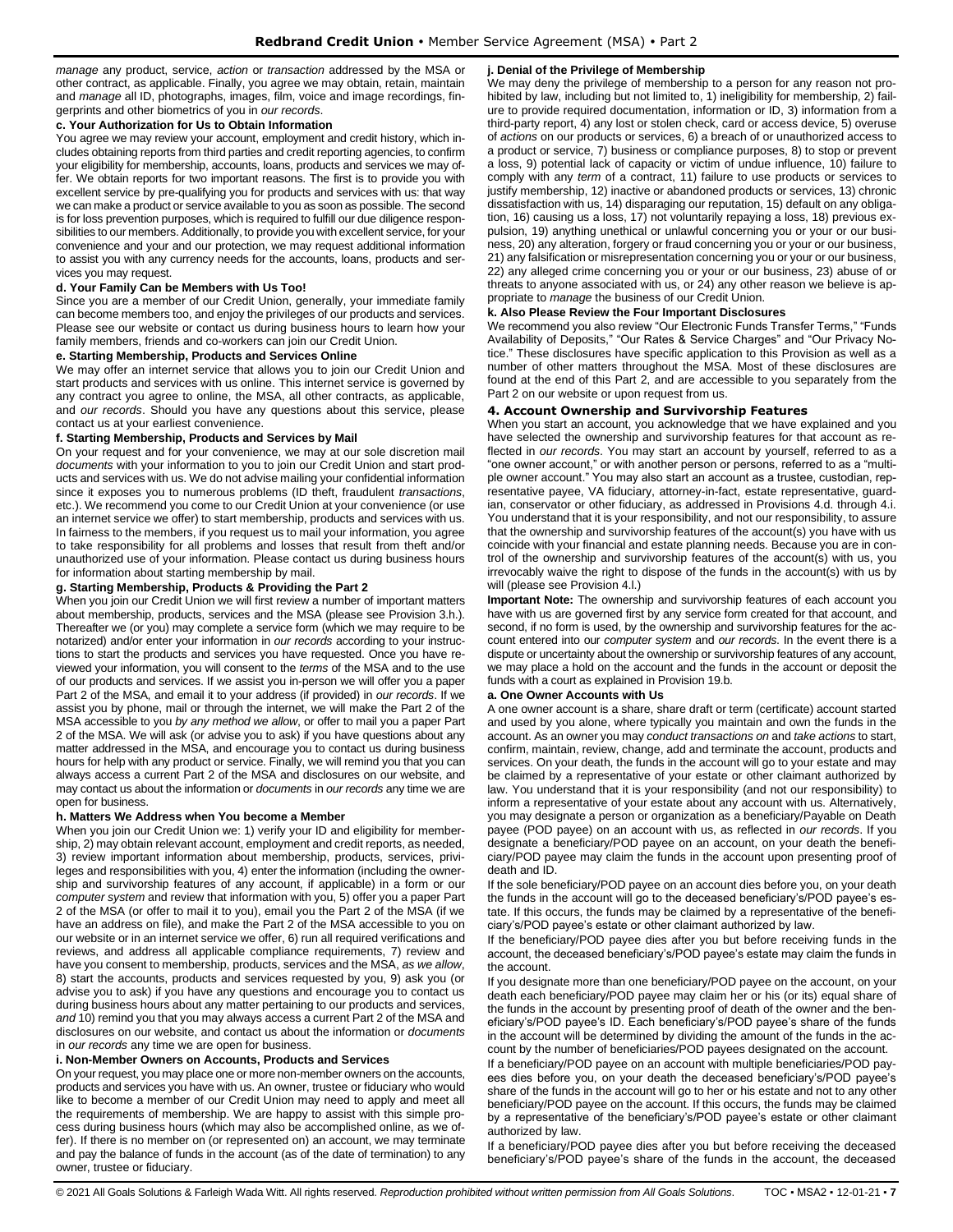beneficiary's/POD payee's estate may claim the deceased beneficiary's/POD payee's share of the funds in the account.

You understand that it is your responsibility (and not our responsibility) to inform a person or organization that she, he or it is a beneficiary/POD payee on any account with us. If a beneficiary/POD payee on an account dies before you, it is also your responsibility to notify us and change the account if you desire to do so. Please be aware your beneficiary/POD payee designations in our records do not apply to any retirement account, which has separate beneficiary designations.

As an owner you may maintain and *take actions* and *conduct transactions on* the account, products and services *as we allow*. You may also add an additional owner (or owners) to a one owner account. However, once you add an additional owner (or owners) to an account, that account becomes a multiple owner account (please see Provision 4.b.). Finally, for any obligation owed to us, our rights take priority over all other claims to the funds in an account unless otherwise required by law (please see Provisions 18. and 22.).

#### **b. Multiple Owner Accounts with Us**

A multiple owner account is a share, share draft or term (certificate) account started, maintained and used by two or more owners who together own the funds in the account. Multiple owners have equal rights to *take actions* and *conduct transactions on* the account, products or services. These rights allow each owner alone to start, confirm, maintain, review, change, add, terminate and *conduct transactions on* the multiple owner accounts, products or services on behalf of all owners for any purpose. This includes an owner withdrawing funds, terminating and adding new accounts, products or services on behalf of all other owners. While any owner may *take actions* and *conduct transactions* alone, we may require all owners to consent in writing to the addition or removal of any owner to or from the account. Each owner owns the funds in a multiple owner account with right of survivorship. This means that when one owner dies, her or his interest in the account and the funds in the account are owned by the surviving owner or owners on the account. On the death of the final owner on the account, the funds in the account belong to that owner's estate and may be claimed by the representative of that owner's estate or other claimant authorized by law. You understand that it is your responsibility (and not our responsibility) to inform a representative of your estate about any account with us. If an owner on the account dies before you, it is also your responsibility to notify us and change the account. Alternatively, you may designate a person or organization as a beneficiary/Payable on Death payee (POD payee) on a multiple owner account as reflected in *our records*. On the final owner's death, the beneficiary/POD payee may claim the funds in the account on presenting proof of death of all owners and the beneficiary's/POD payee's ID.

If the beneficiary/POD payee on the multiple owner account dies before the last owner is deceased, on the last owner's death the funds in the account will go to the deceased beneficiary's/POD payee's estate. If this occurs, the funds may be claimed by a representative of the beneficiary's/POD payee's estate or other claimant authorized by law.

If the beneficiary/POD payee dies after the last owner on the multiple owner account dies but before receiving funds in the account, the deceased beneficiary's/POD payee's estate may claim the funds in the account.

If you as multiple owners designate more than one beneficiary/POD payee on the account (i.e., a multiple owner account with multiple beneficiaries/POD payees), on the death of the final owner on the account each beneficiary/POD payee may claim her or his (or its) equal share of the funds in the account by presenting proof of death of all the owners and the beneficiary's/POD payee's ID. Each beneficiary's/POD payee's share of the funds in the account will be determined by dividing the amount of the funds in the account by the number of beneficiaries/POD payees designated on the account.

If a beneficiary/POD payee on the account with multiple beneficiaries/POD payees dies before the last owner is deceased, on the last owner's death the deceased beneficiary's/POD payee's share of the funds in the account will go to her or his estate and not to any other beneficiary/POD payee on the account. If this occurs, the funds may be claimed by a representative of the beneficiary's/POD payee's estate or other claimant authorized by law.

If a beneficiary/POD payee dies after the last owner on the account is deceased but before receiving the deceased beneficiary's/POD payee's share of the funds in the account, the deceased beneficiary's/POD payee's estate may claim the deceased beneficiary's/POD payee's share of the funds in the account.

You understand that it is your responsibility (and not our responsibility) to inform a person or organization that he, she or it is a beneficiary/POD payee on any account with us. If a beneficiary/POD payee on an account dies before you, it is also your responsibility to notify us and change the account if you desire to do so. Please be aware your beneficiary/POD payee designations do not apply to any retirement account, which has separate beneficiary designations.

You understand and agree that any owner may sign the signature of any other owner on the account and guarantees the signature or authorization of any or all other owners for all *actions* and *transactions on* the account, products or services. You also agree we may permit an owner to deposit checks payable to any other owner in the account, with or without the endorsement of the other owner. Furthermore, by maintaining the multiple owner account, you consent to any *actions* or *transactions on* accounts, products and services by any other owner. All owners agree we have no duty to notify the owners of any *actions* or *transactions* by an owner acting alone. If you request us to designate a person as an owner by entering the owner's information in *our records* without signing or authorizing a form,

you agree this person is an owner. You further agree this person may subsequently sign or authorize a form as an owner. All owners, alone and together, are responsible for any service charges, costs, losses or liabilities incurred for any *action* or *transaction on* an account, product or service, regardless of which owner conducted or benefited from the *action* or *transaction*. If any owner owes us money for any reason, we may enforce our rights against all funds in any account on which that person is an owner, regardless of which owner deposited the funds in the account. You agree that a security interest granted by one owner, trustee or fiduciary of an account will continue to secure that owner's, trust's or fiduciary's obligation to us even after that person dies. Finally, for any obligation owed to us, our rights take priority over all other claims to the funds in an account unless otherwise required by law (please see Provisions 18. and 20.).

**1) Restricting Access to an Account, Product and Service**. On your request, we may allow you to start a multiple owner account with another person (such as an infant, child, teenager or even an adult), and specify that only you as an owner may *take actions* and *conduct transactions on* the account and related products or services. If *we allow* such a restriction on the accounts, products and services (which may only be reflected in *our records*), you agree the restriction is for your purposes only. This means it is your sole responsibility (and not our responsibility) to supervise your affairs with the person that you place on the account as an owner and monitor all *actions* and *transactions on* the account and related products or services. You further agree that we may honor any *actions* and *transactions on* the accounts, products and services by this person as an owner should this person not follow the restriction. You understand we have only allowed you to place this restriction on the accounts, products and services because you 1) are in the best position to address your affairs with the person you designated as an owner, and 2) have agreed to take responsibility for any loss that occurs if this person violates your restriction on the accounts, products and services.

#### **c. Accounts for or with People under 18 Years of Age**

A person under eighteen (18) years of age may be an owner and start, use and maintain accounts, products and services with us *as we allow*. The owner may *take actions* and *conduct transactions on* the accounts, products and services, and agrees to the *terms* of the MSA. We may require an owner under eighteen years of age to have another owner on the accounts, products or services who is at least eighteen years of age or older. All owners on a multiple owner account agree to be responsible to us, alone and together, for any *actions* and *transactions on* the accounts, products and services (please see Provision 4.b.).

#### **d. Accounts by Custodians under the UTTMA**

You may start, use and maintain an account and related products and services to hold the funds of a minor (a person less than twenty-one (21) years of age) under a state's Uniform Transfers to Minors Act. The account is a one custodian account used by you alone (unless multiple custodians are allowed by state law). You as the custodian are the owner on the account, in which you hold the funds for the exclusive benefit of the minor. Though dividends/interest are reported under the minor's name and SSN, you are the only person who may *take actions* and *conduct transactions on* the account, products and services. If you wish to designate a successor custodian on the account, you may ask us to include that person's name in *our records*. The successor custodian may claim the funds in the account in the event of your death or inability to serve upon delivering proof satisfactory to us of her or his authority to act as a custodian. When the minor reaches twentyone (21) years of age, it is your responsibility (and not our responsibility) to pay the funds in the account to the minor. You, as custodian, will still be the only owner on the account.

#### **e. Accounts by Representative Payees for SS Beneficiaries**

You may start, use and maintain an account and related products and services as a "representative payee" for a "Social Security beneficiary." We may require you to provide ID and documentation confirming your authority to act as a representative payee before starting the account. We may keep a copy of the documentation designating you as a representative payee for initial due diligence purposes. However, you agree that once you start and consent to the account, products and services, we may thereafter rely exclusively on the MSA.

You as a representative payee are the owner on the account in which you hold the funds for the sole benefit of the Social Security beneficiary. Though dividends/interest are reported under the beneficiary's name and SSN, you are the only person who may *take actions* and *conduct transactions on* the account, products and services. If we receive notice of a replacement representative payee (which we may require in writing) and decide to rely on the notice, you agree we may change the account for the replacement representative payee according to the notice, as reflected in *our records*. Alternatively, if we decide to rely on the notice, you agree we may terminate the account and issue a check to the representative payee in the name of the Social Security beneficiary. Finally, you agree to be responsible for legal advice we require to assist with or that results from any matter concerning the accounts, products or services for a representative payee (please see Provision 1.g.).

#### **f. Accounts by VA Fiduciaries for VA Beneficiaries**

You may start, use and maintain an account and related products and services as a Veteran's Administration fiduciary (VA fiduciary) for a Veteran's Administration beneficiary (VA beneficiary). We may require you to provide ID and documentation confirming your authority to act as a VA fiduciary before starting the account. We may keep a copy of the documentation designating you as a VA fiduciary for initial due diligence purposes. However, you agree that once you start and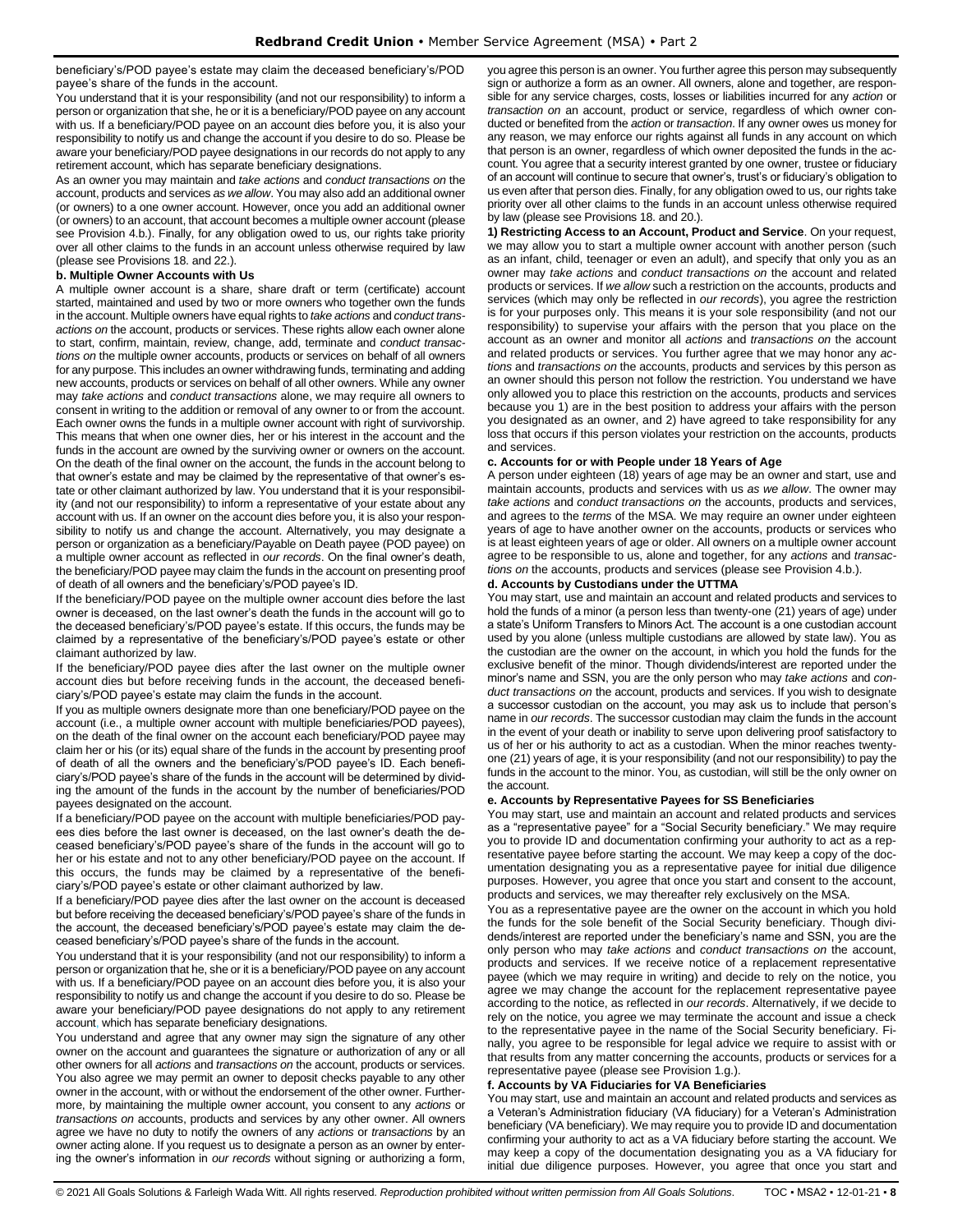consent to the account, products and services, we may thereafter rely exclusively on the MSA.

You as a VA fiduciary are the owner on the account in which you hold the funds for the sole benefit of the VA beneficiary. While dividends/interest are reported under the VA beneficiary's name and SSN, you are the only person who may *take actions* and *conduct transactions on* the account, products and services. If we receive notice of a replacement VA fiduciary (which we may require in writing) and decide to rely on the notice, you agree we may change the account for the replacement VA fiduciary according to the notice, as reflected in *our records*. Alternatively, if we decide to rely on the notice, you agree we may terminate the account and issue a check to the VA fiduciary in the name of the VA beneficiary. Finally, you agree to be responsible for legal advice we require to assist with or that results from any matter concerning the accounts, products or services for a VA fiduciary (please see Provision 1.g.).

#### **g. Powers of Attorney & Accounts, Products and Services**

If you give a person power of attorney to act as your attorney-in-fact, we may require that person to prove her or his ID and the validity and applicability of the power of attorney, before allowing the attorney-in-fact (hereafter referred to as the AIF) to *take actions* or *conduct transactions on* the accounts, products or services you have with us. You agree that we may *manage* the relationship with your AIF by placing her or him (or them) on the accounts, products and services you have with us as an AIF with a service form or in *our records.* We may also *manage* the relationship with your AIF *by any method we allow* in a manner we deem appropriate.

Your AIF and you agree that your AIF and you (and not us) are solely responsible for monitoring and fulfilling the duties and responsibilities of the power of attorney. We may keep a copy of the power of attorney documentation for initial due diligence purposes. However, you agree that once your AIF or you start and consent to the MSA, we may thereafter refer to and rely exclusively on the MSA. By using any product or service both your AIF and you agree to indemnify, defend, and hold us harmless from any loss, damage, claim or liability that occurs as a result of our reliance on the power of attorney. Your AIF and you further agree we may require your AIF to sign or authorize a *document* reconfirming this obligation. Because your AIF legally acts for you, we may require your AIF to sign or authorize a form as an AIF or authorize the AIF relationship by entering the information in *our records***.** This gives your AIF the right to act on your behalf with respect to the accounts, products and services you have with us. You understand that your AIF's authority to *take actions* and *conduct transactions* for you will continue until we receive notice of your death or that you terminated your AIF's authority, and we have a reasonable opportunity to act on that notice. Therefore, once we elect to honor your power of attorney, it is your AIF's and/or your responsibility to notify us if you terminate the AIF's authority to *take actions* and *conduct transactions on* the accounts, products or services, and your AIF's responsibility to notify us of your death.

If we receive notice that you have died or terminated your AIF's authority to *take actions* and *conduct transactions* (which we may require in writing), you agree we may terminate your AIF's authority on the accounts, products and services, and may continue to rely on *our records* thereafter. If we allow your AIF to *take actions* or *conduct transactions* as an AIF, the ownership and survivorship features of the accounts you have with us will not apply to your AIF personally (since she or he is, or they are, legally acting on behalf of you). If your AIF or you request us to allow your AIF to *take actions* or *conduct transactions* by entering the information in *our records* or *as we allow* without signing or authorizing a form or indemnification and hold harmless agreement, your AIF consents to the MSA and may *take actions* or *conduct transactions on* the accounts, products or services. Additionally, you agree that your AIF may subsequently sign or authorize a form or indemnification and hold harmless agreement, as we require.

You understand that your AIF may remove her or himself from the accounts, products and services you have with us, and that we have no duty to notify you of that removal. If an AIF decides to remove her or himself from the accounts, products and services, we may require her or him to notify us in writing or sign or authorize a form. An AIF's removal from the accounts, products and services, does not relieve the AIF from any responsibilities, obligations or liabilities for *actions* taken and *transactions* conducted as an AIF. Finally, you agree to be responsible for legal advice we require to assist with, or that results from, any matter concerning your power of attorney (please see Provision 1.g.). Alternatively, we may refuse to recognize the authority of a person with a power of attorney, if we determine that we cannot reasonably rely on the power of attorney, unless otherwise required by law.

#### **h. Accounts that Hold the Funds of a Trust**

You may start, use and maintain accounts, products and services to hold the funds of a trust. If you do so, you may be named as a trustee on a service form or in *our records*. You agree it is your responsibility as a trustee (and not our responsibility) to administer the accounts, products, services and funds according to the terms of the trust. You further agree that we are only providing you with accounts, products and services and are not assisting you with or advising you about the trust. For IRS reporting purposes, the name that appears first on a form or that is entered in *our records* generally must match the SSN or EIN that you certify on behalf of the trust. However, on your request, we may be able to write the full name of the trust on a form or in *our records* to explain the purpose and/or the ownership of an account, loan, product or service.

If you are the only trustee on an account, you have the same rights and responsibilities as an owner to *take actions* and *conduct transactions on* the account, products and services (please see Provision 4.a.). If two or more trustees are on an account, you have the same rights and responsibilities as an owner on a multiple owner account to *take actions* and *conduct transactions on* the account, products and services (please see Provision 4.b.). For all trustees' convenience, each trustee on a multiple trustee account agrees that any trustee acting alone may *take actions* and *conduct transactions on* accounts, products and services for all trustees on the accounts, products and services. By maintaining the multiple trustee account, you consent to any later *actions* or *transactions on* accounts, products and services by any other trustee. While any trustee may take actions and *conduct transactions* alone, we may require all trustees to agree to any additions or removals of any other trustee to or from the accounts, products and services. All trustees agree we have no duty to notify the trustees of any *actions* or *transactions* by a trustee acting alone. If you request us to designate a person as a trustee by entering the trustee's information in *our records* or *as we allow* without signing or authorizing a form, you agree this person is a trustee. You further agree this person may subsequently sign or authorize a form as a trustee. If you wish to name a successor trustee we can note that information in *our records* as well. A successor trustee may *take actions* and *conduct transactions* upon delivering proof satisfactory to us of her or his succession and authority to act as the current trustee of the trust. Until such proof is delivered and verified by us, a successor trustee has no rights to the account or to the funds held in the account.

We may keep a copy of the trust documentation for initial due diligence purposes. However, you agree that once you start and consent to the account, products, services and the MSA, we may thereafter refer to and rely exclusively on the MSA. By starting an account, loan, product or service for the trust, all persons or organizations associated in any way with the trust (i.e., all grantors, trustees, successor trustees, and beneficiaries), agree to indemnify, defend us against and hold us harmless from any loss, damage, claim or liability that results from any *actions* or *transactions on* the accounts, loans, products or services for the trust. You understand we may require any person or organization associated with the trust to sign or authorize an indemnification and hold harmless agreement along with her, his or its consent to the MSA. We may require you to prove your authority to negotiate a check payable to a trust before taking it for deposit, and may require you to deposit the check into an account for the trust. Finally, you agree to be responsible for legal advice we require to assist with or that results from any matter concerning the trust (please see Provision 1.g.).

#### **i. Accounts for Fiduciary Purposes**

You may start, use and maintain accounts, products and services to hold the funds of an estate, memorial, guardianship, conservatorship, fund or other fiduciary, legal or court ordered purpose with us (referred to in this Provision as the "fiduciary purpose"). You may be named as a fiduciary on the accounts, products and services on a service form or in *our records*. You agree that it is your responsibility as the fiduciary (and not our responsibility) to administer the accounts, products and services and funds for the fiduciary purpose. You further agree that we are only providing you with accounts, products and services for and are not assisting you with or advising you about the fiduciary purpose. For IRS reporting purposes, the name that appears first on a form or that is entered in *our records* generally must match the SSN or EIN that you certify on behalf of the fiduciary purpose. However, on your request, we may be able to write the full name of the fiduciary purpose on a form or in *our records* to explain the purpose and/or the ownership of an account, loan, product or service. To start the accounts, products and services, we may require and review a copy of the documentation addressing the fiduciary purpose, and your ID and authority to act as a fiduciary for that purpose. You agree that you, as the fiduciary on the accounts, products and services, are fully responsible for fulfilling the duties and responsibilities of the fiduciary purpose. We may keep a copy of the documentation designating you as a fiduciary for initial due diligence purposes. However, you agree that once you start and consent to the account, products, services and the MSA, we may thereafter refer to and rely exclusively on the MSA. If you are the only fiduciary on an account, you have the same rights and responsibilities as an owner to *take actions* and *conduct transactions on* the account, products and services (please see Provision 4.a.). If two or more fiduciaries are on an account, you have the same rights and responsibilities as an owner on a multiple owner account to *take actions* and *conduct transactions on* the account, products and services (please see Provision 4.b.).Your authority to conduct business with us as the fiduciary will remain in full force until we receive lawful notice otherwise. You, as the fiduciary, must notify us of any change to the fiduciary purpose that affects the accounts, loans, products and services. You warrant that all your *actions* and *transactions on* an account, loan, product or service will be for the sole benefit of the person or purpose for which you are acting. You agree we may rely on these representations and have no duty to examine subsequent authorizing documentation for compliance or inquire as to the powers and duties of you or any fiduciary. We also have no notice of any violation of fiduciary duties by you or any other fiduciary unless we observe the actual wrongdoing.

You acknowledge that we will not be liable for any losses due to your failure to notify us of unauthorized acts by a fiduciary or changes to the relationship between a fiduciary and the person or purpose for whom the fiduciary acts. By starting an account, product or service you and any fiduciary agree to indemnify, defend us against and hold us harmless from any loss, damage, claim or liability that results from 1) any *actions* or *transactions on* the accounts, loans, products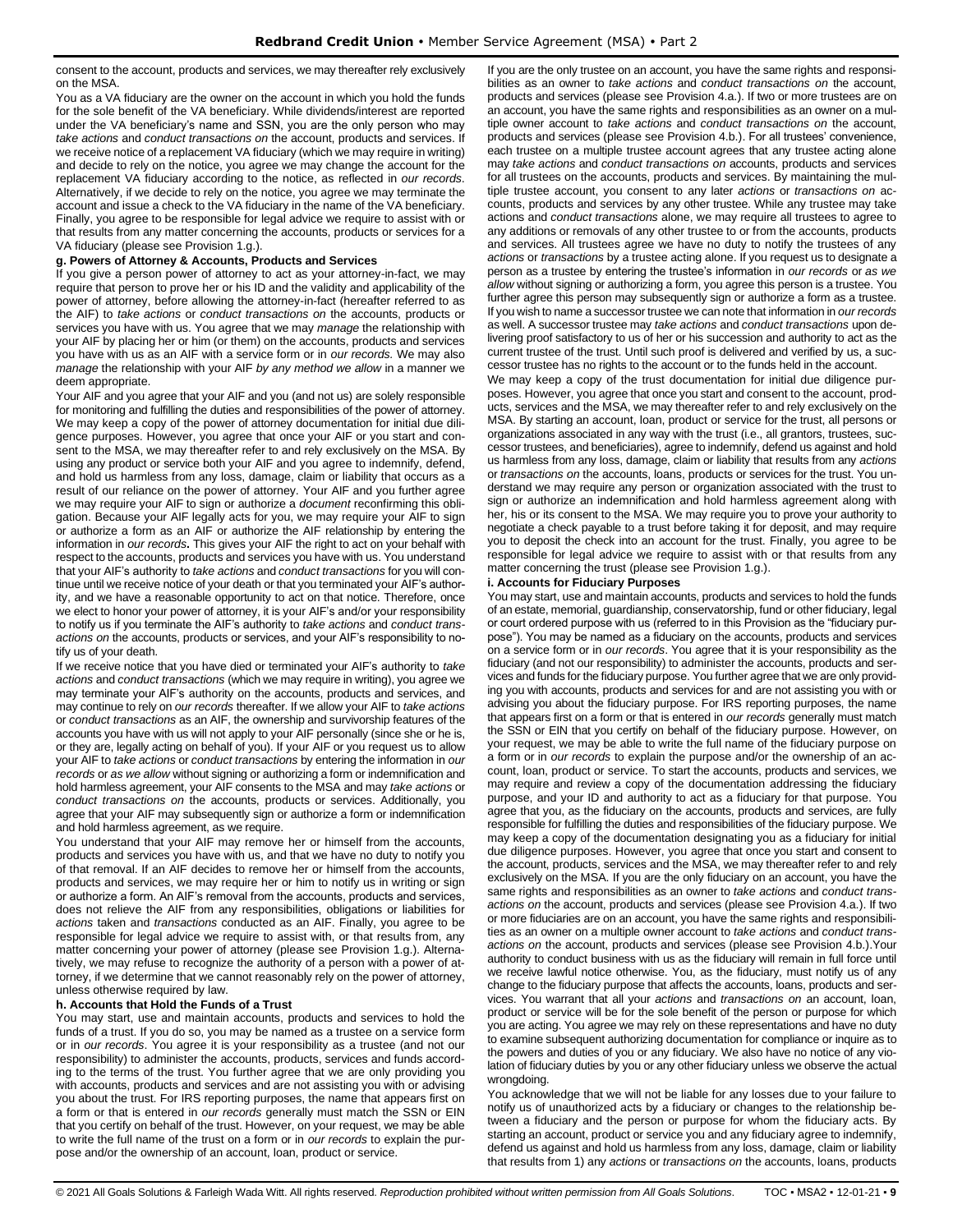or services, and 2) the unauthorized acts of a fiduciary on which we rely prior to any actual notice of any change in the fiduciary's authority. We may require any person associated with the fiduciary purpose to sign or authorize an indemnification and hold harmless agreement along with his, her or its consent to the MSA. Finally, you agree to be responsible for legal advice we require to assist with or that results from any matter concerning the fiduciary purpose (please see Provision 1.g.).

#### **j. Transactors & Accounts, Products and Services**

You as an owner may designate a person (or persons) to be a transactor on the accounts, products and services you have with us. A transactor is authorized by you to *conduct transactions on* (i.e., deposit and withdraw funds, and obtain information about) the accounts, products and services on your behalf. We will require your transactor to provide her or his ID and information and to consent to the MSA. A transactor only has the right to *conduct transactions on* the accounts, products and services, and has no ownership or survivorship rights to the funds in the accounts, or other rights to the accounts, products and services. Further, a transactor cannot *take action* to start, change, add or terminate an account, product or service, except to remove her or himself from the accounts, products and services as explained in this Provision. You also agree a transactor may conduct any *transaction* by cash, check, EFT, wire, etc., *by any method we allow* on your behalf, acting alone, with or without the knowledge, signature, endorsement or authorization of any other owner or transactor on the account(s), product(s) or service(s). If you request us to designate a person as a transactor by entering the transactor's information in *our records* or *as we allow* without signing or authorizing a form, you agree this person is a transactor. You further agree this person may subsequently sign or authorize a form as a transactor.

Once you have designated a transactor, it is your sole responsibility (and not our responsibility) to monitor the transactor's *transactions on* the accounts, products and services. You agree we have no duty or responsibility to monitor, inquire about or notify you of the use and purpose of any *transaction* conducted by your transactor, or assure that any *transaction* is for your benefit. You also agree you take full responsibility for any transactor, and for all *transactions on* the accounts, products and services by your transactor. The transactor's authority to *conduct transactions* will continue until we receive notice (which we may require in writing) that you have terminated the transactor's authority or of your death, and we have a reasonable opportunity to act on that notice. Any owner may remove a transactor from the accounts, products and services, which we may require to be confirmed in writing. We may also suspend any further *actions* and *transactions* on the account until you sign or authorize an updated form (or remove the transactor *as we allow*) or terminate the accounts, products and services. A transactor may remove her or himself from the accounts, products and services you have with us, and we have no duty to notify an owner of the removal. If a transactor decides to remove her or himself, we may require her or him to notify us in writing and/or sign or authorize a form (or be removed *as we allow*). A transactor's removal from the accounts, products and services, does not relieve the transactor from any responsibilities, obligations or liabilities for *transactions* conducted as a transactor under the MSA. In the event of your death on a one owner account, or the death of the final surviving owner on a multiple owner account, any funds in the account will be disbursed as explained in the MSA.

#### **k. Information Users & Accounts, Products and Services**

You as an owner may designate a person or persons to be an information user on the accounts, products and services you have with us. An information user is authorized by you to request and access all information about the accounts, loans, products and services with us on your behalf *by any method we allow*. Your information user and you (and not us) are responsible for how your information user utilizes your information. We will require your information user to provide her or his ID and information and to consent to the MSA. An information user only has the right to access all information about the accounts, loans, products and services you have with us, and has no ownership or survivorship rights to the funds in the accounts, or other rights to the accounts, products and services. Further, other than accessing information, an information user cannot *take actions* or *conduct transactions on* accounts, loans, products or services, except to remove her or himself as an information user as explained in this Provision. If you request us to designate a person as an information user by entering the information user's information in *our records* or *as we allow* without signing or authorizing a form, you agree this person is an information user. You further agree this person may subsequently sign or authorize a form as an information user.

You agree we have no duty or responsibility to monitor, inquire about or notify you of the information user's access to or use of the information about the accounts, loans, products and services, or assure that the access or use of that information is for your benefit. You agree you take full responsibility for any information user on accounts, products or services with us, and for anything your information user does with your information. The information user's authority will continue until we receive notice (which we may require in writing) you have terminated the information user's authority or of your death, and we have a reasonable opportunity to act on that notice. Any owner may remove an information user from the accounts, loans, products and services, which we may require to be confirmed in writing. We may also suspend any further *actions* and *transactions* on the account until you sign or authorize an updated form (or remove the information user *as we allow*) or terminate the accounts, products and services. An information user may remove her or himself from the accounts, loans, products and services you have with us, and we have no duty to notify an owner of the removal. If an information user

decides to remove her or himself, we may require her or him to notify us in writing. We may also suspend any further *actions* and *transactions* on the account until you sign or authorize an updated form (or remove the information user *as we allow*) or terminate the accounts, products and services. An information user's removal from the accounts, loans, products and services, does not relieve the information user from any responsibilities, obligations or liabilities undertaken or incurred as an information user under the MSA.

#### **l. Waiver of Testamentary Account Distributions**

You understand and agree that it is your sole responsibility (and not our responsibility) to assure that the ownership and survivorship features of the accounts, products and services you have with us, as designated by you in *our records*, accurately reflect your personal, domestic, financial, business and estate planning needs. Matters you may want to consider include, but are not limited to, those created, changed or terminated by marriage, children, grandchildren, adoption, separation, divorce, remarriage, disability, retirement, death or as a result of any agency, power-of-attorney, guardianship, conservatorship, trusts, wills, businesses, corporations, partnership agreements, contracts, indebtedness, etc.

If permitted by applicable state law, you irrevocably waive your rights to make testamentary dispositions from any account, and do so with the understanding that the ownership and survivorship features of an account (such as "multiple ownership of an account with right of survivorship" and "beneficiary/POD payee" designations) control and supersede any inconsistent testamentary disposition. It is your responsibility to assure that the ownership and survivorship features of the accounts, products and services you have with us accurately reflect and take into consideration your personal, domestic, financial, business and estate planning needs. In addition, you can take action to start, confirm, maintain, review, change, add or terminate an account, product or service at any time as we allow. Therefore, you irrevocably waive your right to make a testamentary disposition of any account at our Credit Union, both now and in the future. You agree that since you are in complete control of the ownership and survivorship features of the accounts with us, and can take action to start, change, add or terminate the accounts at any time as we allow, on your death we may rely exclusively on the MSA and *our records* concerning all matters that affect the accounts, products and services you have with us.

#### **m. See "Our Rates & Service Charges"**

We recommend you also review "Our Rates & Service Charges," which has specific application to this Provision as well as a number of other matters throughout the MSA.

#### <span id="page-9-0"></span>**5. Product & Service Access, Transactions & Actions a. Authorization of Transactions and Actions**

Your signature on a form, *document* or *as we allow* (when required) is important for identifying you and allowing you to start, consent to, *take actions* and *conduct transactions on* our accounts, loans, products and services. On your request, we may agree to obtain your consent to *take actions* and *conduct transactions* on products and services with the assistance of our employees or the use of our *computer system* (please see Provision 1.f.1)). You understand and agree that all ID, photographs, images, film, voice and image recordings, fingerprints and other biometrics obtained when you take any *action* or conduct any *transaction* are *managed* by us as explained in Provision 3.b. To provide you with excellent service and for your and our protection we may require your physical signature or reconfirm your signature in-person or before a notary public prior to any *action* or *transaction on* an account, loan, product or service. We may also require your ID, a second form of ID and other (or updated) information (such as your physical address, SSN, birthdate, password, mother's maiden name, thumbprint or fingerprint, date and type of last *transaction*, other historical factual and confidential information, etc.) before you may *take action* or *conduct a transaction on* an account, loan, product or service.

You may deposit and withdraw funds by cash, check, EFT, wire or by any other method *we allow*. You may also authorize the payment of checks, other *transactions* or *actions by any method we allow*. You agree we may pay checks and honor *actions* or *transactions on* an account, loan, product or service that contain your signature or authorization, even if you later claim the method of consent or the *action* or *transaction* was not authorized. On your request, we may allow you to include a legend on or notation in *our records* and on checks requiring two or more signatures or authorizations on your checks, *actions*, *transactions* or any other matter pertaining to the accounts, loans, products or services you have with us. You understand this legend or notation requiring two or more signatures or authorizations may only be entered in *our records* or as *we allow*. You agree any such legend or requirement is for your convenience only, and it is your sole responsibility (and not our responsibility) to supervise your internal control affairs with all persons you authorize. You also agree we may pay a check, or honor any *action*, *transaction* or other matter pertaining to the accounts, loans, products or services with us, with only one signature or authorization by any person you authorize. You understand we have only allowed you to add a legend or requirement for two or more signatures or authorizations because you 1) are in the best position to address your own internal control affairs with the persons authorized, and 2) have agreed to take responsibility for and recover any loss that occurs from a violation of your requirement.

If we contact you about an *action* or *transaction on* an account, loan, product or service that you confirm is authorized (which our employee may note in *our records* or *as we allow*), you agree we may rely on your confirmation. If you share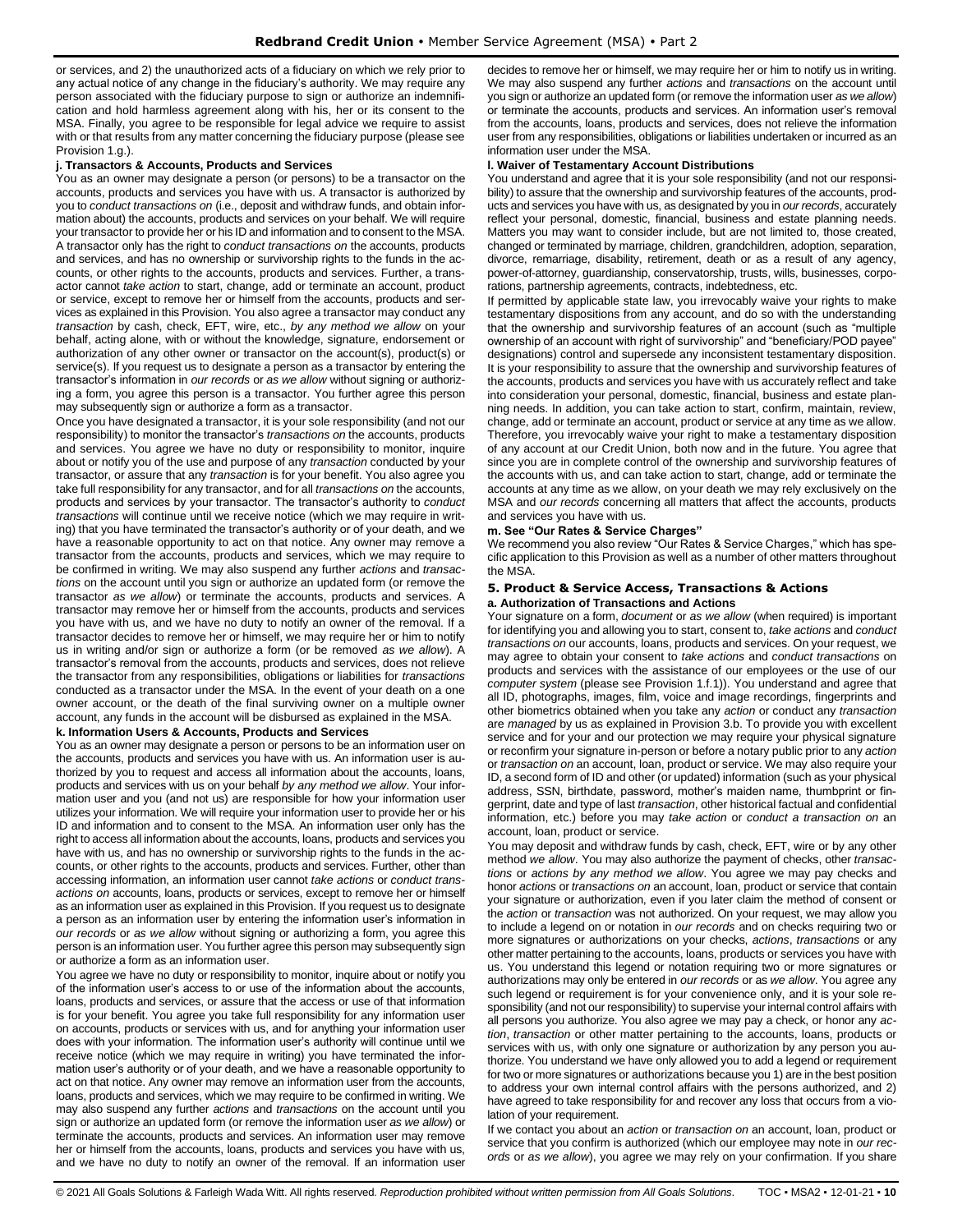your information, password, code or PIN (or any other method of authorization *we allow*) with any person or organization, you agree you authorize *actions* or *transactions on* the account, loan, product or service conducted by this person or organization. You further understand that until you notify us and revoke your authorization, all *actions* or *transactions on* the account, loan, product or service conducted by this person or organization are authorized and genuine, even if they are not conducted for your benefit or according to your instructions. If you request and we agree to provide you with cash for any *action* or *transaction*, you understand once you are in possession of the cash, you (and not us) are completely responsible for its care and safekeeping from any loss, theft, damage or destruction. Should you have any concerns about the loss or theft of cash, please let us know and we may be able to provide you with one of our checks (for which there may be a service charge). Additionally, for your and our protection and security purposes, you agree we may pay any person (including you) requesting a withdrawal in cash with a limited amount of cash, our check, an EFT or wire. You understand and agree these cash withdrawal options are appropriate since a person can obtain cash by depositing the check at her or his own financial institution, and we can schedule the delivery of cash for you on your request, for which there may be a service charge.

#### **b. Transaction and Action Options & Required Forms**

When you *take action* or conduct a *transaction on* accounts, loans, products or services, we may require you to use a specific form or *document* to conduct or complete the *action* or *transaction*. If you do not use that form or *document*, for your and our protection we may refuse to honor, perform or complete the *action*  or *transaction*. Whether an *action* or *transaction* is honored, completed or not, you are responsible for any loss or liability we incur as a result of your failure to use a required form or *document* or follow the *terms* of the MSA.

#### **c. Account Transfers by Wire or ACH**

We may offer wire transfers or ACH transfers that allow you to send or receive debits or credits to an account with us. We may require all wire transfers to be authorized in writing. When you initiate a wire or ACH transfer you may identify either the recipient or any financial institution by name and account or identifying number. We (and other institutions) may rely on the account or other identifying number you give us as the proper identification number, even if it identifies a different person or institution. You understand we may confirm the information on all wire requests before sending the wire. Once we have sent an outgoing wire, the transfer is final and cannot be stopped, so please make sure all the information about the wire is correct and that you want the wire sent according to that information. If you provide incomplete or inaccurate written or verbal transfer instructions to us, we will not be responsible for any resulting wire transfer losses, delays or failed *transactions*. You understand international wire transfers may not be completed for several weeks, or at all.

Wire transfers are governed by Federal Reserve Regulation J if the transfer is cleared through the Federal Reserve. ACH *transactions* are governed by the rules of the National Automated Clearing House Association (NACHA). You acknowledge that our processing of international *transactions* may be delayed if necessary to complete screening required by federal law. You must ensure that all international entries you initiate are designated with the appropriate international entry code, as required by NACHA rules. All entries will be credited to or debited from the account you have with us in U.S. dollars. Currency conversion will be at rates determined by, or available to, us or the Automated Clearing House. You bear all currency conversion risk as well as all gains or losses associated with currency conversion for international entries. All wires and ACH transfers must comply with applicable U.S. law. If you use these services and receive funds by wire or ACH transfer, you agree to confirm the transfers by reviewing your periodic statement (or online service we offer), since we are not obligated to notify you when funds are received. While we may conditionally and provisionally credit the account you have with us with an ACH transfer, if we are not finally and ultimately paid for the transfer, we may reverse the credit to the account and the sender will be deemed not to have paid you. If we cannot reverse the credit or you do not have sufficient funds in an account, you agree to reimburse us for the amount of the reversed transfer.

# **d. Limitations on Account Transactions**

**1) Account Withdrawal Limitations.** You understand we have no obligation to honor a request to withdraw funds if you do not have 1) sufficient available funds in an account or 2) one of our overdraft services (please see "available balance" in Provision 6.i.). If a check or other transfer or payment order is presented against insufficient available funds in an account, we will require a service charge. If there are sufficient available funds to pay some but not all checks or items drawn or presented against the account, we may pay or allow withdrawals for those checks, transfer or payment orders for which there are sufficient funds in any order we choose, according to applicable law and the *terms* of the MSA. There are a number of circumstances where you may not be able to withdraw funds from an account, including but not limited to: 1) our methods are inoperative due to emergencies or problems, 2) the product or service has been terminated, 3) we are unable to contact you, 4) failure to provide required documentation, information or ID, 5) failure to use a required method or *document*, 6) exceeding a limit or an amount set by us, 7) failure to meet a minimum balance for thirty (30) days, 8) deposited check funds are not available, 9) funds are collateral for an obligation, 10) any lost or stolen check, card or access device, 11) a breach of or unauthorized access to a product or service, 12) business or compliance purposes, 13) to stop or prevent a loss, 14) potential lack of capacity or victim of undue influence, 15) failure to comply with any *term* of a contract, 16) funds held or offset per a security interest or lien, 17) account and/or funds held for a dispute or uncertainty, 18) unpaid check(s) or EFT(s) for insufficient funds or stop payment orders, 19) deposited item(s) charged back for nonpayment or a claim, 20) a garnishment, levy or similar legal claim or notice, 21) default on any obligation, or 22) our belief that an *action* or *transaction* may be fraudulent. To comply with the law and to protect you and the members of our Credit Union, you understand we may require written notice of your intent to withdraw funds from an account you have with us at least seven (7) calendar days and up to sixty (60) calendar days before the time you would like to make the withdrawal. Finally, you understand in the event any account is overdrawn, any loan is past due, or you are otherwise in default under any contract with us, we may suspend your ability to conduct *actions or transactions* to any or all accounts, products, services, until you have resolved the matter with us.

**2) Account Transfer Limitations.** You may make unlimited withdrawals from the checking account(s) you have with us by any method *we allow*. In addition, you may make unlimited withdrawals or transfers from all other accounts in-person, by ATM, by mail request or by calling us for one of our checks. However, we may limit the number of certain types of withdrawals from some types of accounts as identified in "Our Rates & Service Charges."

**3) Account Transaction Volume Limitations.** We may limit the number of items deposited and the frequency of deposits and other *transactions* you can make each day to the account(s) you have with us. The date we use to determine the number of *transactions* is the date a *transaction* is posted to (actually credited to or debited from) an account, rather than the date you conducted the *transaction*. Should the *transactions on* an account with us exceed the limitations we establish, we may limit your *transaction* activity, require a service charge or terminate the account. You understand if *we allow* or honor a *transaction* that exceeds these restrictions (a nonconforming *transaction*), we are not required to allow or honor any future *transaction* that exceeds these restrictions.

**4) Limits on ATM Transactions.** For your and our protection, we may limit the number and dollar amount of cash withdrawals at ATMs. We may also limit the number and amount of deposits by cash and check at ATMs. Our current limitations on ATM cash withdrawals are stated in "Our Electronic Funds Transfer Terms" at the end of this Part 2 of the MSA. Should you need to make withdrawals and deposits that exceed our ATM limits, you may come to our branch any time we are open for business.

# **e. Accounts May Not be Transferred to Others**

The accounts you have with us are non-negotiable, non-assignable and nontransferable to another person or organization. This means you may not endorse, negotiate, transfer, secure or pledge any account and the funds in that account to a person or organization other than us for any reason. Unless a person's name appears on a service form or is in *our records*, she or he may be denied access to all accounts, products and services and all funds and information pertaining to the accounts, products and services unless otherwise required by law.

#### **f. When a Transaction or Action May be Refused**

Generally to conduct an *action* or *transaction* on an account, product or service with us, you must be an owner, trustee or fiduciary on the account, product or service. For your and our protection, you understand we may refuse an *action* or *transaction on* an account, loan, product or service for any reason not prohibited by law, including but not limited to, 1) our methods are inoperative due to emergencies or problems, 2) we are unable to contact you, 3) failure to provide required documentation, information or ID, 4) failure to use a required method or *document*, 5) exceeding a limit or an amount set by us, 6) failure to meet a minimum balance for thirty (30) days, 7) inactive or abandoned products or services, 8) deposited check funds are not available, 9) funds are collateral for an obligation, 10) any lost or stolen check, card or access device, 11) a breach of or unauthorized access to a product or service, 12) business or compliance purposes, 13) to stop or prevent a loss, 14) potential lack of capacity or victim of undue influence, 15) the product or service has been terminated, 16) failure to comply with any *term* of a contract, 17) funds held or offset per a security interest or lien, 18) account and/or funds held for a dispute or uncertainty, 19) unpaid check(s) or EFT(s) for insufficient funds or stop payment orders, 20) deposited item(s) charged back for nonpayment or a claim, 21) a garnishment, levy or similar legal claim or notice, 22) default on any obligation, 23) limited to a share account and voting by mail, 24) ineligible for membership, 25) membership terminated, 26) notification of death, 27) anything unethical or unlawful concerning you or your or our business, 28) our belief that an *action* or *transaction* may be fraudulent, 29) any alteration, forgery or fraud concerning you or your or our business, 30) any falsification or misrepresentation concerning you or your or our business, 31) any alleged crime concerning you or your or our business, 32) abuse of or threats to anyone associated with us, or 33) any other reason we believe is appropriate to *manage* the business of our Credit Union.

#### **g. Transactions and Actions Online**

We may offer an internet service that allows you to *take actions* or *conduct transactions on* products or services with us online. For your convenience, and in order to remind you to go online to start the service, we may note your request for this internet service on a form or enter it in *our records*. This internet service may be governed by a contract you agree to online, the MSA, all other contracts, as applicable, and *our records*. Should you have any questions about this service, please contact us at your earliest convenience.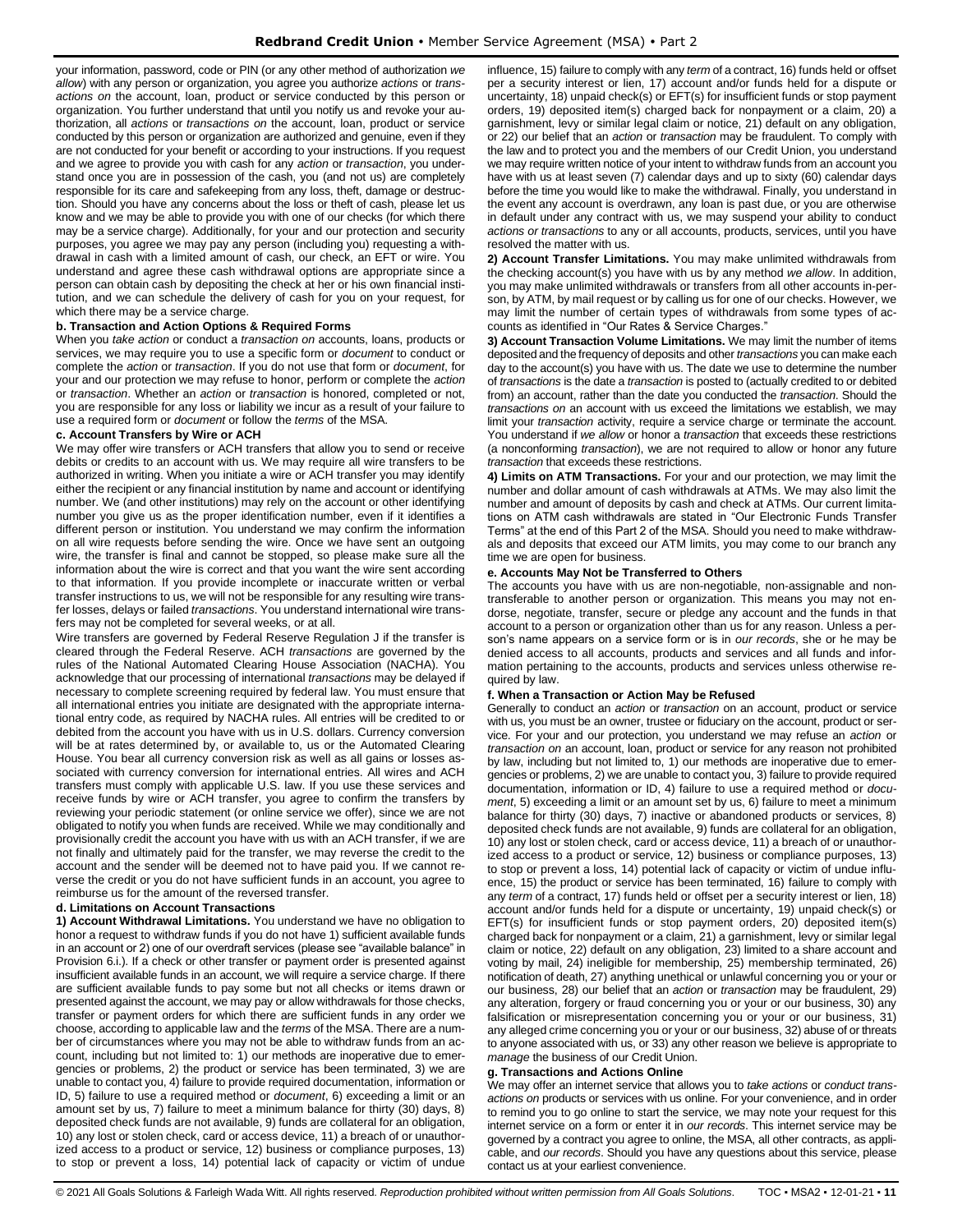# <span id="page-11-0"></span>**6. Your Use of a Share Draft Account with Us**

**a. Completing Your Checks and Check Register**

When you write a check drawn on a share draft account with us, you must write your payee's name, complete the numerical and written amount lines on the check and sign your name. Always begin by writing the payee's name and the amounts at the start of the far-left side of these lines to avoid leaving any spaces; this will reduce the risk of your check being altered. It is also important to draw a line after the payee's name and after the written amount to protect yourself against alterations. Please make sure all information you write on your check is legible. Finally, make sure the numerical and written amounts of your check match, since the written amount is likely the amount we may pay from the account. If the amounts do not match, you agree we may pay either amount or return the check unpaid, at our sole discretion.

Once completed, you should write the check number, amount, date, payee's name and purpose in your check register or payment records, and deduct the amount of the check from the account balance. This helps you to keep track of the current balances of an account, which in turn helps you avoid insufficient funds or overdraft service charges (please see Provisions 6.i. through l.). It also allows you to detect and report checks with alterations and forged drawer's signatures (please see Provision 15.b.). Please use dark permanent ink (preferably black ink) to complete and sign your checks. You agree you are responsible for any losses incurred for your checks if you do not use a dark permanent ink when writing your checks. You should also keep your checks in a secure location and separate from your ID so they are not stolen from you. If the account is a multiple owner, trustee or fiduciary account, each owner, trustee, fiduciary or transactor may sign (or authorize), issue and endorse checks in the other owner's, trustee's or fiduciary's name. If you require more than one signature on a check drawn on an account with us, you agree we may pay that check regardless of the number of signatures on it if the check is issued by a person authorized to *conduct transactions on* the account (please see Provision 5.a.). You understand when you write a check you are ordering us to pay the check, and that payment is proper even if you did not completely fill out or sign your check.

# **b. Please Use the Check Forms We Provide**

For your protection, when starting a share draft account you agree to use the checks we make available that we refer to as, "your checks." Your checks are actually forms (check forms) provided to you by our approved associate. It is important that you use our associate-provided checks because 1) the security features help protect against fraud losses, and 2) the forms help us confirm that a check is your check when presented for payment. Using any other check form may indicate fraud, and you agree we may refuse to pay it if we believe our refusal may prevent a loss, and is not dishonor or wrongful. Alternatively, if you use and we pay a check not provided by our associate that results in any loss or service charges, you agree to be responsible for any loss and service charges incurred. The reason you are responsible for any loss and service charges is because in order to obtain check forms from another organization or person, you must provide your information to unknown people, any of whom may create a fraudulent check drawn on the account. Accordingly, we use an associate's check forms to help avoid losses, and require owners, trustees and fiduciaries to take responsibility for all losses and service charges for not using these forms.

#### **c. Dates on Your Checks**

We may pay a check you write regardless of its date or language limiting payment to a certain time (for example, "stale dated" checks or checks bearing a "void after" date legend). However, we are not obligated to pay a check before its date or more than six (6) months after its date. Attempts to limit payment of a check by date or language are ineffective because 1) checks presented as EFTs or other transfers may not include the date, 2) our processing technology may not allow for the examination of a date, and 3) a person in possession of your unpaid check may take legal action against you for the amount and costs. If you do not want an outstanding check paid, you may place a stop payment order on the check (please see Provision 6.d.). Similarly, if you date a check for payment in the future (often referred to as a "postdated check notice") and notify us, we may agree not to pay a check before its date. Please be aware this postdated check notice will only be effective if it allows us a reasonable amount of time to act on and not pay the check. Additionally, for the notice to be effective we will need your name, your number, the check's number and date, amount and the payee's name. You understand that failure to fulfill any of these requirements may result in payment of the check. If you fulfill these requirements, we will return the check as postdated and require a service charge to cover some of our employee's time. Should you request us to cancel a postdated check notice and pay the check, we may also require a service charge to cover some of our employee's time. For your convenience, we may agree to a verbal postdated check notice that will expire after fourteen (14) calendar days unless you confirm that notice in writing. Once confirmed in writing, the notice will be effective for six (6) months, and can be renewed for an additional six (6) months for a service charge. You understand we have no duty to notify you when your notice will or has expired.

# **d. Stop Payment Orders on Your Checks and ACHs**

You may request us to stop payment on any check drawn on or ACH debit scheduled from a checking account you have with us by a stop payment order *as we allow***,** which we may require to be confirmed in writing. Your request (order) to stop payment will be effective only if we have a reasonable amount of time to act before the check is presented or the ACH entry is transmitted to us. For the request (order) to stop payment to be effective we will need your name, your

number, check number, the date of the check or ACH entry, the name of the payee and the amount of the check or ACH entry. You understand that failure to comply with any of these requirements may result in payment of the check or ACH entry. If you fulfill these requirements, we will return the check or ACH entry and require a service charge to cover some of our employee's time. Should you request us to cancel a stop payment order and pay the check or ACH entry, we may also require a service charge to cover some of our employee's time. For your convenience, we may agree to a verbal stop payment order that will expire after fourteen (14) calendar days unless you confirm that order in writing or *as we allow*. A stop payment order on a check placed or confirmed in writing will be effective for six (6) months and can be renewed for an additional six (6) months for a service charge. A stop payment order on an ACH entry will continue until the entry is returned or until you cancel the stop payment order (which may require the payment of a service charge). We have no duty to notify you when your stop payment order will or has expired.

You understand that although you may stop the payment of your check, generally the person or organization in possession of the check may recover the full amount of the check from you (which may include interest and costs). In addition, if you owe money to the payee of the check or ACH entry, stopping payment on the check or ACH entry means you will not have paid the money to that person. In the unlikely event we pay a check or ACH despite a timely, accurate and complete stop payment order, we may be obligated to credit the account you have with us. We also may not be obligated to credit the account and you will need to address the matter with the payee. If we issue a credit to the account, you agree to sign or authorize a statement explaining the dispute with your payee, and assist us in taking legal action against any and all persons or organizations to recover our loss. You understand if you repeatedly place stop payment orders on your checks drawn against insufficient funds, we may consider that account abuse and may terminate the account.

#### **e. No Stop Payment On Our Cashier's or Teller's Checks**

If we provide you with one of our checks that is payable to you or that you have requested us to make payable to another person or organization, it is your sole responsibility to make sure you want the person or organization to be paid with the check before you deliver the check to that person or organization. You understand that if you give our check to a person or organization, and afterwards become displeased with the person, organization or *transaction* and do not want the check paid, *we will not be able to stop payment on our check.* If you have any doubt about the person, organization or *transaction*, do not give the check to that person or organization, since we will not be able to stop the payment of the check. Should you change your mind and decide not to use one of our checks, you may return the actual physical check to us and request a refund for the amount of the check.

#### **f. Conversion of Checks to Electronic Fund Transfers**

In some circumstances, a person, merchant or other organization can convert your check and check information into an EFT and debit the account you have with us. The conversion of your check to an EFT is covered by "Our Electronic Funds Transfer Terms," which is part of the MSA (and is found at the end of this Part 2). You agree we may honor the EFT and debit the account just as if the original check was presented for payment. Should a person or organization convert your check to an EFT, you will have to contact that person or organization if you wish to access a copy of your check. You understand that if we return your check to an organization unpaid for insufficient funds or stop payment, the organization may try to represent the check as an EFT. The EFT that represents the dishonored check will be treated as a re-presented check.

#### **g. Presentment of Your and Our Checks**

For your and our protection, compliance purposes and to cover costs for our members, we may require any person presenting your or our check to comply with our due diligence requirements before we pay the check. These requirements may include, but are not limited to, the presenter supplying us with her or his ID, SSN, birthdate, physical address and authority to present (negotiate) the check. We may also require the person to sign a statement of receipt, place her or his thumbprint or fingerprint on the check and pay a service charge. If a check is payable to two or more persons (whether payable sequentially or together), we may require all payees or endorsers to sign the check in-person at our Credit Union (or *as we allow*) to assure all endorsements are valid. You agree that if a person presenting a check declines to carry out any of these requirements, we may refuse to pay the check, and that our refusal is not dishonor or wrongful since this person has not complied with our presentment requirements. (A presenter always has the option to deposit and receive funds for the check at the presenter's own financial institution). For your and our protection, checks presented after our 2 p.m. cut-off hour may be treated as if presented on the next business day we are open. You agree to be responsible for legal advice we require regarding any matter concerning a check drawn on an account you have with us (please see Provision 1.g.). Also, for your and our protection and security, we may pay a person presenting your check with our check or an EFT, and we may decline to pay this person with cash. You understand and agree that payment with our check is not wrongful since this person can obtain cash by depositing the check at her or his own financial institution. Additionally, for your and our protection and security purposes you agree we may pay any person (including you) presenting our check with a limited amount of cash, our check or an EFT, and may decline to pay the check entirely with cash. You understand and agree these payment options are appropriate since a person presenting our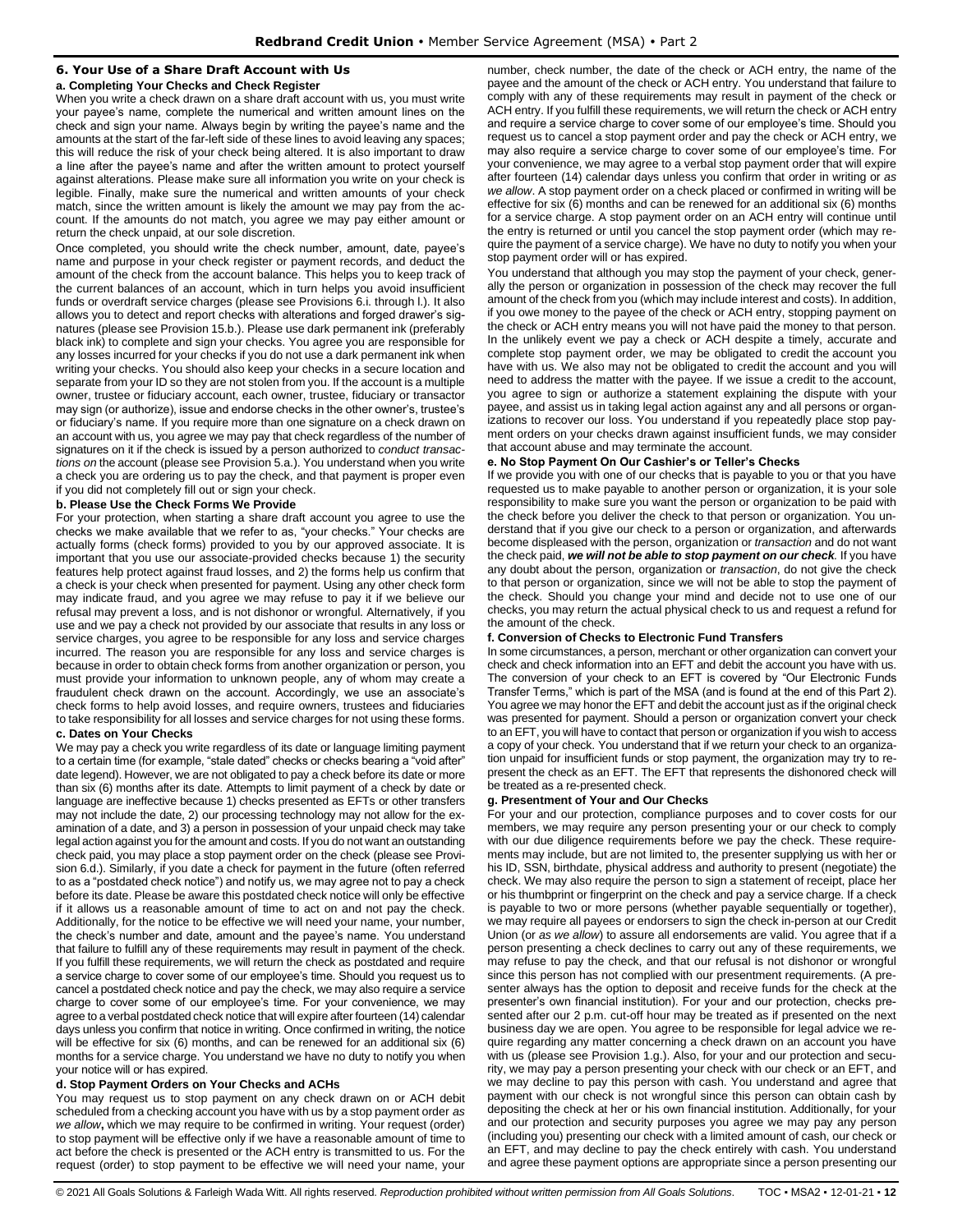check can obtain cash by depositing the check at her or his own financial institution, and we can schedule the delivery of cash to you on your request, for which there may be a service charge.

#### **h. Our Use of Automated Collection and Payment Processes**

We use electronic check deposit, transmission, presentment, payment and return technology to *manage* the greatest number of checks in the most cost-effective manner for the benefit of the members of our Credit Union. These automated processes rely on and can only recognize information in the Magnetic Ink Character Recognition (MICR) line at the bottom of the check, which contains your number, amount of the check and check number. To achieve these cost efficiencies for our members, you agree when we pay or take a check for deposit and collection we may disregard all information on the check (including notes and legends) other than 1) the identity of the institution the check is drawn on, and 2) the information encoded in the MICR line (whether consistent with other information on the check or not). You also agree when we pay a check without physically or visually examining it, it does not mean we failed to exercise ordinary care in paying the check.

#### **i. Determination of Available Balance to Pay Items**

Checks and other *transactions on* a share draft account with us are paid based on your available balance, and not the actual balance. Your actual balance is the actual amount of funds in the account (based on credits and debits posted to the account at that time). Your available balance is generally equal to the actual balance, less the amount of any holds placed on recent deposits, holds placed for other reasons, and holds for pending *transactions* (such as debit card purchases) we have authorized but have not yet posted to the account. If an item presented for payment against the account exceeds the available balance, we will treat it as presented against insufficient funds even if the actual balance exceeds the amount of the item (please see Provision 6.k.).

#### **j. The Order in which Checks and Other Items are Paid**

In general, we pay checks and other *transactions* in the order they are presented to us, regardless of when you issued or authorized them. Insufficient funds balances on accounts may result from 1) checks paid, 2) holds on funds of deposited checks, 3) ACH debits such as online bill payment *transactions*, 4) payments authorized by an owner or other withdrawal requests, 5) items deposited by an owner and returned unpaid by the paying institution, and 6) imposition of requested or required service charges. Checks and ACH debits may be presented to us in batches or data files, and are paid when we process the data file. Checks in the same data file are processed in low to high amount order. Checks presented for payment at our branch are processed at the time of payment. Debit card *transactions* are processed when transmitted to us, which may occur immediately or up to several days later. You understand that the merchant or its processor (and not us) determines when the *transaction* will be transmitted to us. When a merchant obtains authorization for a debit card *transaction*, we place a temporary hold against the funds in the account for the amount of the authorized *transaction*. In some cases, such as restaurants, gas stations, or car rental *transactions*, there may be a hold for an initially authorized amount, but the *transaction* is submitted at a different amount. You should be certain there are sufficient funds in your available balance at all times to pay checks or *transactions*, or they will be handled according to the overdraft and insufficient funds *terms* of the MSA, or paid under one of our check overdraft services if applicable. This Provision reflects our practices in effect at the time the MSA was prepared. You agree we may change these practices at any time without prior notice to you to address data processing constraints, changes in law, regulation, clearing house rules or to *manage* the business of our Credit Union.

#### **k. Insufficient Funds to Pay Checks and Other Items**

If the available balance of funds in a share draft account are not sufficient to pay a check or other item presented on the account, we may return it for insufficient funds, and require a service charge for the dishonored check or item (as explained in Provision 9.). You understand we have no duty to notify you if there are insufficient funds to pay your check or other items drawn on an account: *this is a matter you must pay attention to and are responsible for*. If we pay a check or transfer that exceeds the available balance in an account, you agree to immediately repay us the amount of the paid check or transfer and any charge for that service, unless otherwise addressed by the MSA or other contract with you. If we pay a check or transfer that exceeds your available balance, it does not mean we will pay a check or transfer that overdraws an account in the future. If we charge an account you have with us for any obligation you owe, you understand the balance thereafter may be insufficient to pay a check or item drawn on the account, and we will rightfully refuse to pay the check or item for insufficient funds. If we return an item for insufficient funds, the payee (or the payee's institution) may re-present it. Each presentment against insufficient funds will result in a separate fee. Finally, if we are repeatedly presented with checks or items drawn on an account for insufficient funds, we may consider that account abuse and may terminate the account.

# **l. Payment of Checks & Items that Overdraw an Account**

**1) Account Overdraft Protection Service.** To assist you when you want or need your checks and EFTs or other items paid, if you qualify for and agree to, and we agree to provide, we may provide you with overdraft payment services. If you qualify for and we agree to provide these services, we will pay your checks or EFTs drawn against insufficient funds by transferring funds from another account to a share draft account with us, and require a service charge. Transfers from account(s) to a share draft account are covered by the MSA and "Our Electronic Funds Transfer Terms" disclosure. This service is not available for transactions using your debit card at ATM machines, for signature based purchases at the point of sale, nor for Bill Pay transactions. You agree we may apply funds deposited to account(s) with us to your outstanding overdrafts and service charges, regardless of the source of the deposit, including directly deposited government entitlements or benefits such as Social Security deposits.

**2) Occasional Overdraft Protection Service (OOPS).** If you have a share draft account and are in good standing, you may use the privilege of our overdraft service which allows you to overdraft an account up to a set limit of \$500.00. To be in good standing requires that you have a share draft account for at least six (6) months, have \$500.00 in deposits in the past 31 days, have no loans more than 1 month delinquent, have a valid address, have the required minimum balance in your primary share account, be eighteen (18) years of age or older, and to have not caused us a loss. If you qualify, we may pay your overdrafts up to a total of \$500.00 and require a service charge. This service is not available for transactions using your debit card at ATM machines, for signature based purchases at the point of sale, nor for Bill Pay transactions. If you use this service, we will notify you of the amount paid and service charge for each *transaction*, and you will have thirty (30) calendar days to reimburse us for paid checks, EFTs and service charges. For more information on this service, please contact us at 309-697-1447.

#### **m. Your Lost or Stolen Checks: Notify Us Immediately!**

If your checkbook, a box of checks or a check is lost or stolen, please contact us immediately at 309-697-1447. The sooner you contact us, the less liability you have for unauthorized checks drawn on the account, and the sooner we can provide new checks, a new account and new number as required. When you notify us that your checks are lost or stolen, we may require you to sign or authorize a notice (*as we allow*) so we can rightfully refuse to pay the check(s) if presented for payment. You further agree that for your and our protection we may terminate an existing account and provide you with a new account (and potentially a new number to replace your number) to avoid a loss to you or us. In fairness to our members, there may be a service charge for all termination and replacement costs when you lose your checks. However, there will not be a service charge when your checks are stolen. If you give, mail or send your check to your payee (such as a creditor) who informs you that your check is purportedly lost or stolen, please contact us immediately at 309-697-1447. When you notify us that your check to a payee is lost or stolen, for your and our protection you agree to sign or authorize a notice (*as we allow*) so we can rightfully refuse to pay the check if presented for payment.

#### **n. Lost or Stolen Cashier's or Teller's Checks**

If one of our cashier's or teller's checks in your possession is lost, stolen or destroyed, you (and your payee if applicable) agree to sign or authorize a notice (*as we allow*) so we may rightfully refuse to pay the check if presented for payment. We may require you (or your payee if applicable) to post a bond, furnish us with collateral or a security interest in collateral, or wait ninety-one (91) calendar days from the date of the check, to receive a replacement check or refund. If you do not receive one of our checks that was sent or mailed to you, you agree to sign or authorize a notice (*as we allow*) so we may rightfully refuse to pay the check if presented for payment. At our discretion, we may require you to post a bond or furnish us with collateral or a security interest in collateral, prior to obtaining a replacement check or refund for our check that you did not receive.

**1) Delivery of Our Checks to You.** When you request one of our cashier's or teller's checks and are unable to take possession of the check in-person, we may send the check to you by a secure delivery service. This service may include but is but not limited to using Federal Express or United Parcel Service, which require your signature and proof of receipt. We use this secure method to deliver our checks for your and our protection to assure only you receive the check, and to spare you from having to post a bond and/or furnish collateral. Since this service is for your convenience and protection, you may be responsible for the cost of this method of check delivery. If you authorize us to deliver the check to you by regular U.S. mail, you agree to all time delays and to repay all costs and losses if the check is lost or stolen.

#### **o. Your Checks & Family Members, Friends and Employees**

If you report your check has been forged or altered, we will investigate the potential crime. If we determine your family member, friend or employee committed or assisted with the crime, we will investigate your use of ordinary care in the matter. If we determine you failed to use ordinary care (i.e., were negligent) in handling or managing the check (or your ID), you agree to take responsibility for recovering any loss for the check. You understand you, like each member of our Credit Union, are in the best position to both prevent and address the crime with your family member, friend or employee, rather than imposing the cost on the members of our Credit Union.

#### **p. Right to Refuse Payment for Potential Risks**

For your and our protection, we may refuse to pay any check or item we believe has a potential payment or fraud problem. Payment problems include, but are not limited to, insufficient funds, stop payment, closed account, illegible checks or checks or items written in a language other than English. Fraud problems include, but are not limited to, alterations and forgeries. You understand our nonpayment or non-action under these circumstances is beneficial to you because it protects your funds and reduces the risk of loss and is therefore not wrongful. Alternatively, if we believe there is a fraud problem with your check and the presenter is the perpetrator of the fraud, you agree that for your and our protection we may retain the check to determine if it is fraudulent. You understand that our retention of the check protects you and us from incurring a loss on the account. You also agree that retaining the check is not wrongful because it may substantiate the commission of a crime, and its retention eliminates potential additional crimes.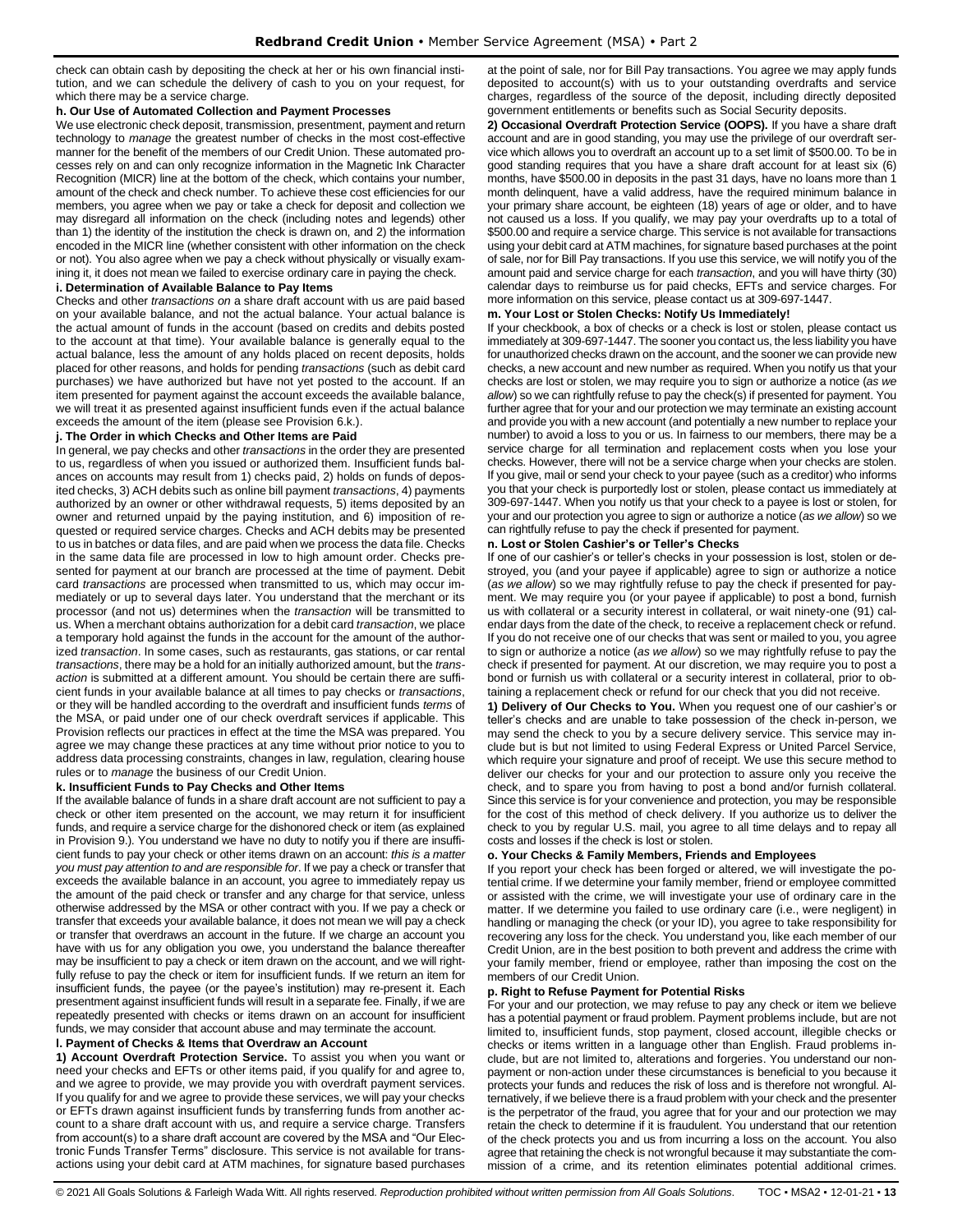Following appropriate due diligence, if we determine the check is not fraudulent, we will either pay the check or offer to return it to the presenter. Finally, if we believe there is a fraud problem with your check and the presenter is not the perpetrator of the fraud, you agree that for your and our protection we may note the type of fraud on the face of the check before returning it to the presenter to alert branches and other institutions of the potential fraud problems with the check. Our action or inaction in these circumstances is purely at our discretion. You agree we are not required to take or refrain from taking any particular action on any of these matters.

#### <span id="page-13-0"></span>**7. Your Deposits to an Account with Us**

*Please see our "Summary of Our Service for Your Checks Offered for Deposit" for an overview of our check deposit services.*

#### **a. How You May Deposit Funds**

You may make deposits to an account with us *by any method we allow*, including in-person, mail, phone, online, ATMs, night depository, wire transfer and EFT. You may deposit funds in the form of cash (U.S. dollars), check, wire transfer and EFTs as we offer.

#### **b. Our Rights on Your Deposit**

When we agree to take your deposits we are providing you a service by saving you the time and expense of having to go to the paying institution to receive your funds. In providing this service, we will credit the amount of the deposit to the account you have with us. However, depending on the type of deposit, we may hold some or all of the funds from the deposit. We may also refuse or return a deposit if we believe it is necessary to prevent you and us from incurring a loss. If we elect to hold the funds from your deposit the time period for the hold will depend on 1) the type of deposit (cash, check, wire, etc.), 2) the amount, 3) the account it goes into, 4) the source of funds, 5) our ability to verify persons, organizations and institutions issuing, negotiating and making payment, and 6) any other facts we consider important. In addition to this Provision, we encourage you to review "Funds Availability of Deposits," which is part of the MSA and found at the end of this Part 2. You understand if we make funds available to you from a check you deposit (in cash or otherwise) we are only *providing you with credit,* and are not *cashing, promising or guaranteeing payment of the check you deposited*.

Please be aware any check you deposit that is drawn on another financial institution can come back to us for a number of reasons. For reference, we group these reasons into two categories: nonpayment reasons (such as, but not limited to, insufficient funds, stop payment, closed account) and fraud reasons (such as, but not limited to, alterations or forgeries). It may take as many as nine days (seven business days and two weekend days), and in some instances more, for your deposited check to be returned by the paying institution for a nonpayment reason. If there is a fraud problem with the check, the paying institution may make a claim against us (even after the check has been paid) and demand repayment for the amount of the check for several years after you deposit the check (the number of years varies by state). If your deposited check is returned unpaid or we are required to repay the amount of the check for any reason, you are responsible for the amount of the check and all related service charges and costs. Accordingly, when we take your checks drawn on other institutions for deposit, to attempt to prevent losses for you and us, you agree we may hold the funds from the deposited check for a period of time. Also please see "Funds Availability of Deposits" at the end of this Part 2.

If we have reasonable cause to doubt collectability of a check you offer for deposit (typically for a nonpayment or fraud reason), we may hold the funds from the check. If we hold the funds in a share draft account, we will provide you with a notice of the status of your deposit and when the funds will be available. If we believe there may be a problem with a check, we may choose to not take the check for deposit unless you agree that we may place an extended hold on the funds of the check offered for deposit. The extended hold is for your and our protection to determine if the check will be paid or is not subject to a fraud claim. In such cases, if you do not want us to place an extended hold on the funds, please tell us before we have processed the check for payment and we will return the check to you so you may obtain payment elsewhere.

In some instances, we may require the check to be deposited into a share account that has transactional limitations, with the funds held for an extended number of days. We may provide you with a notice of the status of your deposit and when the funds will be available. We may choose to not allow you to deposit the check unless you consent to an extended hold on the funds of the check. The extended hold is for your and our protection because it gives us time to attempt to determine if the check will be paid and is not subject to a fraud claim. If you do not want us to deposit the check to a share account and place an extended hold on the funds, please tell us before we have processed the check for payment and we will return the check to you so you may obtain payment elsewhere.

On your request and consent, we may also send a check you offer for deposit for special collection. Special collection means that we will not deposit the check in an account, but rather send the check directly to the paying institution for payment (for which there may be a service charge). You understand if we send the check for special collection, no funds will be deposited to an account you have with us until the paying institution agrees to pay the check. If we send the check for special collection it may take an extended (indeterminate) amount of time for the check to be finally paid. If you do not want us to send a check you offer for deposit for special collection, please tell us and we will return the check to you so you may obtain payment elsewhere.

Please be aware that we have no way to guarantee that any check you offer for deposit that is not drawn on our Credit Union will not be sent back to us for a nonpayment, fraud or other reason that requires us to repay the amount of the check. This is true even if we place a hold on funds from the check or send it for special collection. You understand if the check comes back to us and we are required to repay it, you are responsible for the amount of the check, and all related service charges and costs. You also agree that before you deposit a check, you will tell us about any circumstances or information you are aware of that could indicate the check may not be paid, or may be fraudulent or issued in connection with an illegitimate, unlawful or fictitious transaction or enterprise. You understand, regardless of the facts, circumstances and information you disclose about the check, you are still completely responsible for the amount of the check and all service charges and costs if it is dishonored, returned or a claim is made. Further, you understand that for your and our protection, prior to or after your deposit, should we believe there is a problem with the check you have offered for deposit, we may refuse to take the check and may return it to you so you may obtain payment elsewhere. Alternatively, if you request us to take a check for deposit and we believe there is a fraud problem with the check, for your and our protection you agree we may retain the check to determine if the check is fraudulent, and if so, the identity of the perpetrator of the fraud. You understand that our retention of the check protects you and us from incurring a loss on the check. You agree that in such cases, our retention of the check is not wrongful because the check may substantiate the commission of a crime, and our retention of the check avoids additional potential crimes. Following appropriate due diligence, if we determine the check is not fraudulent, we may take the check for deposit or return the check to you. Finally, if we believe there is a problem with a check and elect to return the check to you, you agree we may note the problem on the face of the check to alert branches and institutions of any potential fraud or nonpayment problem. You understand that if you do not want us to retain or make a notation on a check with a potential problem, you should not offer the check to us, because once the check is offered for deposit it has potentially involved us in a criminal or nonpayment and collection matter.

# **c. How to Endorse a Check You Wish to Deposit**

When you wish to deposit a check payable to you in an account with us, please turn the check over and locate the designated place for your endorsement on the back of the check at one end (which may have pre-printed lines). We recommend you write the words "For Deposit Only," sign your name beneath those words, and write your number beneath your signature in the endorsement space. If there is no designated endorsement space (or lines) on the back of the check, please write "For Deposit Only," sign your name and write your number in the blank area no more than one and one-half (1½) inches from the top edge of the check. For all mobile check deposits, you must endorse the original paper check with your signature and write: "FOR REDBRAND CREDIT UNION MOBILE DEPOSIT ONLY" in the endorsement area. Please make sure the endorsement language, signature(s) and number go on the back of the check at the top edge, and are no more than one and one-half (1½) inches from the top edge of the check. Endorsing the check in any other way may risk the account not being credited for the amount of the check.

You agree we may ignore any other language or markings on the check, and you will be responsible for any loss that results from endorsements, language or markings inside or outside of your designated endorsement space. Also please use dark permanent ink (preferably black ink) for all endorsements, since you are responsible for any losses incurred for not meeting this requirement. Finally, you should use our deposit slips and envelopes when making your deposit. You understand you may not deposit 1) a substitute check without our consent, or 2) a substitute check or similar item you have created or for which no institution has made the substitute check warranties and indemnity. If you do so, you agree to indemnify us for all losses we incur in connection with the substitute check or item.

For all mobile check deposits, you must endorse the original paper check with your name and write: "FOR REDBRAND CREDIT UNION MOBILE DEPOSIT ONLY" in the endorsement area. If you fail to provide this endorsement, we may refuse the deposit and return it to you. You agree to indemnify the Credit Union from any liability or loss to the Credit Union arising from the payment of the original paper check without such required endorsement.

#### **d. How to Write Your Check for Deposit with Us**

If you want to write a check drawn on an account you have at another financial institution, and deposit it into an account with us (in order to receive money back for the deposited check), please complete the check as follows. Make the check payable to yourself as the payee, and then complete and sign the check. Turn the check over and write "For Deposit Only" on the top of the back of the check, sign your name below this language along with your number and offer the check to us for deposit. While your check will be treated as any other check offered for deposit that is drawn on another institution, should you have an immediate need for cash or credit, please let us know. We have a number of ways we may be able to assist you.

#### **e. Authority to Negotiate Checks and Endorsements**

We may take checks for deposit into any accounts you have with us, and recommend you endorse all checks you deposit. If we take a check for deposit without your endorsement, you agree that your liability for the check is the same as if you had endorsed it. If the account is a multiple owner, trustee or fiduciary account, each owner, trustee or fiduciary may endorse and deposit checks for one another. For identification and tracking purposes we may place your number on any check you offer for deposit. If you do not want your number on a check, please tell us and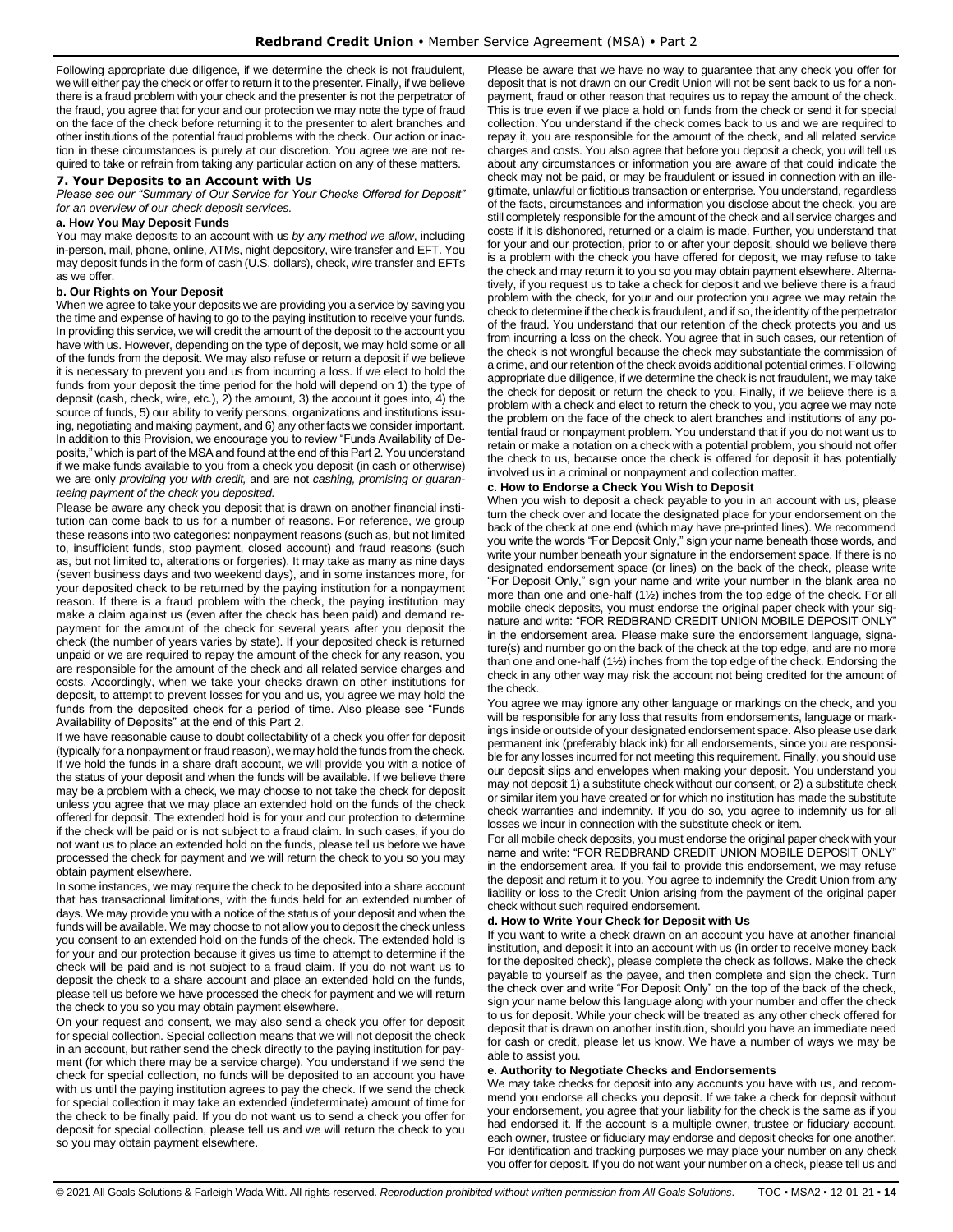we may return the check to you to obtain payment elsewhere. For your and our protection, we may confirm the endorsement on any check you offer for deposit, and require you to carry out specific endorsement requirements for business, insurance or government checks.

If you wish to deposit any check payable to two or more persons (whether negotiable sequentially or together), we may require the check to be endorsed (or reendorsed) in-person at our Credit Union by everyone required to endorse the check. However, we may choose to take such a check for deposit regardless of the number of endorsements on it (or whether those endorsements were made inperson at our Credit Union) if the check is deposited by you or a person you have authorized according to the MSA. For checks not made payable to you as the payee (or endorsee), we may require proof 1) of your authority to endorse a check on behalf of another person or organization, and 2) that any endorsement on a check prior to your endorsement is authentic and authorized. These measures are necessary so we can provide you with our check deposit services and for your and our protection. You agree to be responsible for legal advice we require regarding any matter concerning a check you offer for deposit (please see Provision 1.g.). Finally, if you send us a check for deposit (payable to you or us) and do not specifically tell us in writing what is to be done with the check (i.e., you do not explain the exact purpose or reason you are sending the check to us, such as for a loan payment), we may deposit the check to either a share draft or share account you have with us.

#### **f. Your Options for Direct Deposit Services**

We offer direct deposit services that allow you to preauthorize deposits to accounts with us (such as payroll, Social Security, retirement or other government deposits) or preauthorize transfers from accounts with us (such as regularlyscheduled payments to creditors). You must initiate direct deposits by a method acceptable to the initiator of the deposit (such as your employer or the federal or state government). You understand we may refuse and return any or all funds transfers for any lawful reason. Should we be required to reimburse the federal or state government or other initiator of a transfer for any payment directly deposited into an account you have with us, you agree we may deduct the reimbursed amount from the account, and may recover any amount you owe according to the *terms* of the MSA unless otherwise required by law. If you file for bankruptcy and do not cancel a direct deposit authorization to an account, you agree we should continue to apply your direct deposits according to the instructions previously given to us.

# **g. Deposits Made at a Night Depository**

If you make deposits at a night depository, you agree to use any special container, bag or envelope we may require. You understand we access night depositories only once on each business day we are open. Containers, bags or envelopes placed into the night depository before we access it are processed that business day, whereas those placed after we access it are processed the next business day. Night depositories are opened and items placed in the depository are removed and logged in the presence of two (2) of our employees or associates. The contents of each container, bag and envelope is counted, and we issue a credit to the account on the deposit ticket accompanying the deposit for the amount, as indicated by our count.

You agree we are a bailee of items placed in the night depository (i.e., we are simply in possession of the container, bag and envelope) until we have opened the containers, bags and envelopes, verified the contents, and credited the contents to an account you have with us or returned the container, bag or envelope and contents to you. You acknowledge that our count of any deposit placed into the night depository is the final determination of the contents of a container, bag or envelope placed in the depository. We will use reasonable efforts to notify you of any difference between the amount of a deposit we counted and that shown on a deposit ticket, though we will not be liable for any delay or failure of this notification. No deposit is considered to have been made until we have removed it and processed it as explained in this Provision, and a credit has been issued to the account you have with us. You agree you will be responsible for any damage to the night depository or delay in crediting deposits if you use a container or bag other than those we supply or you do not follow our instructions on the use of envelopes. You understand and agree the procedures explained in the MSA are commercially reasonable, and if we follow these procedures, we are not negligent in handling items placed into the night depository.

# **h. Taking Checks from You for Deposit is a Service**

You understand that in handling checks, drafts, items, images or money you wish to deposit, we are providing you a valuable service. Not only are we saving you the time and expense of having to take checks or items to the institution they are drawn on and present them in-person for payment, we are also safeguarding and paying dividends/interest on your money. While we are pleased to provide you with this service when collecting the payment of your deposited checks or items, we act only as your agent, and assume no responsibility for the checks or items beyond using ordinary care as a depositary institution. We are also not responsible for any deposit sent by mail or made at an unstaffed facility (for example, an ATM not at a branch) until we actually receive the deposited item or money. We are not liable for the negligence or default of any correspondent institution or for loss in transit, and each correspondent will only be liable for its own negligence. You agree we may send any check offered for deposit for special collection, as explained in Provision 7.b. You further agree we have the right to charge an account you have with us for any check taken for deposit should it become lost in the collection process.

#### **i. When Your Deposits Will be Credited to an Account**

Deposits to an account with us will generally be credited on the business day of the deposit. Deposits made after our cut off hour or on a Sunday or holiday, will be credited to the account on the next business day we are open (please see the "Funds Availability of Deposits" disclosure at the end of this Part 2). Deposits made at unstaffed facilities (for example, an ATM that is not at a branch) will be credited to an account on the day funds are removed and processed by us. Deposits of coin or currency will not be finally credited until we have counted the deposit and confirmed the amount. If we are aware of a discrepancy between the amount on a deposit slip and the cash or checks we count, we will provide you with a notice of the discrepancy by mail or other method accessible to you. In rare instances, an actual discrepancy may not be detected. In such cases, the amount credited will be the final amount of your deposit unless you or we discover the discrepancy and are able to correct it without loss to our Credit Union. Credit to an account you have with us for funds deposited is conditional (provisional) until we are actually paid for the deposited items (i.e., when we receive final payment). We do not process checks drawn on institutions outside the U.S. Upon the discovery of deposit of an item drawn on an institution outside the U.S., proceeds will be withdrawn from the account.

#### **j. When We Do Not Take a Check for Deposit**

For your and our protection, we may decline to take a check from you for deposit if we believe the check has a potential nonpayment, fraud or other problem. Nonpayment problems include, but are not limited to, insufficient funds, stop payment, closed account, illegibility or checks or items written in a language other than English. Fraud problems include, but are not limited to, potential alterations and forgeries. We may also decline a check that we have agreed is ineligible for deposit under this or any contract you have with us (typically for the type or amount of the check when deposited online or at an ATM). You understand that when we decline to take a check from you for deposit, we are providing you with an important service by sparing you from being obligated to us for the amount of the check and all related service charges and costs if the check is dishonored and returned or a claim is made.

# **k. Erroneous or Fraudulent Deposits to an Account**

If a deposit, payment or other credit (whether by check, cash, EFT, wire or otherwise) is made in error or by fraud to an account you have with us, we may debit the account for the amount of the erroneous or fraudulent deposit, payment or credit. We may do so without notice to you, regardless of when the original deposit, payment or credit took place. If you withdraw any or all of the funds erroneously or fraudulently deposited, paid or credited to an account or you, you agree you will reimburse us for the amount of the erroneous or fraudulent *transaction*, plus all dividends/interest paid on the erroneous or fraudulent amount, along with all service charges and costs.

#### **l. Your Responsibility for Unpaid Deposits and Claims**

All deposits or other credits to an account (including checks, items, EFTs, ACH transfers, wire transfers, etc.) are subject to being paid (they are "provisional"). This means if we do not receive final payment on any deposit or credit, we will charge an account you have with us for the amount of the unpaid check or item and a return service charge. Further, if we incur a service charge or any cost to collect a check or item deposited by you, we may charge that service charge or cost to the account you have with us. If the amount in the account is not sufficient to cover the unpaid check or item, and all related service charges and costs, you are responsible for the difference.

After we have received final payment, we refer to these deposits as collected items. If any check or other item deposited to an account is returned to us for any reason, we have the right to charge the account you have with us for the amount of the check or item, plus any service charge incurred. We may charge an account regardless of whether the amount of the check or item was available for your use or not. If any check or other item credited to an account you have is returned to us for any reason, you waive your right to any notice of non-payment or dishonor for the check or item. For your benefit and ours, you agree we may pursue payment of a dishonored check or other item at any time, including giving the financial institution the check or item is drawn on extra time beyond any midnight deadline limits.

Furthermore, if anyone makes a claim against us based on a check or other item credited to an account you have with us, we may charge the account for the amount of the check or item and all service charges and costs even if you have already received final credit and withdrawn the funds. Such claims may include, but are not limited to, forged or missing endorsements, alterations or conversion. If the amount in the account is not sufficient to cover the claim on the check or item, and all service charges and costs, you are responsible for the difference. Finally, even if we provide you with *immediate availability of funds* for your deposited check or other item, you are responsible for the amount of the check or item and all related service charges and costs if we do not receive final payment or whenever a claim is made.

#### **m. Your Deposit Returned as a Substitute Check**

Any check drawn on another financial institution that you deposit in an account you have with us can come back to us for a nonpayment, fraud or other reason. When a check you deposited is sent back by another financial institution, under federal law that institution may send the check back to us as a "substitute check." A "substitute check" is a paper image of the front and back of the original check that satisfies certain legal requirements. The front of a substitute check states: "This is a legal copy of your check. You can use it the same way you would use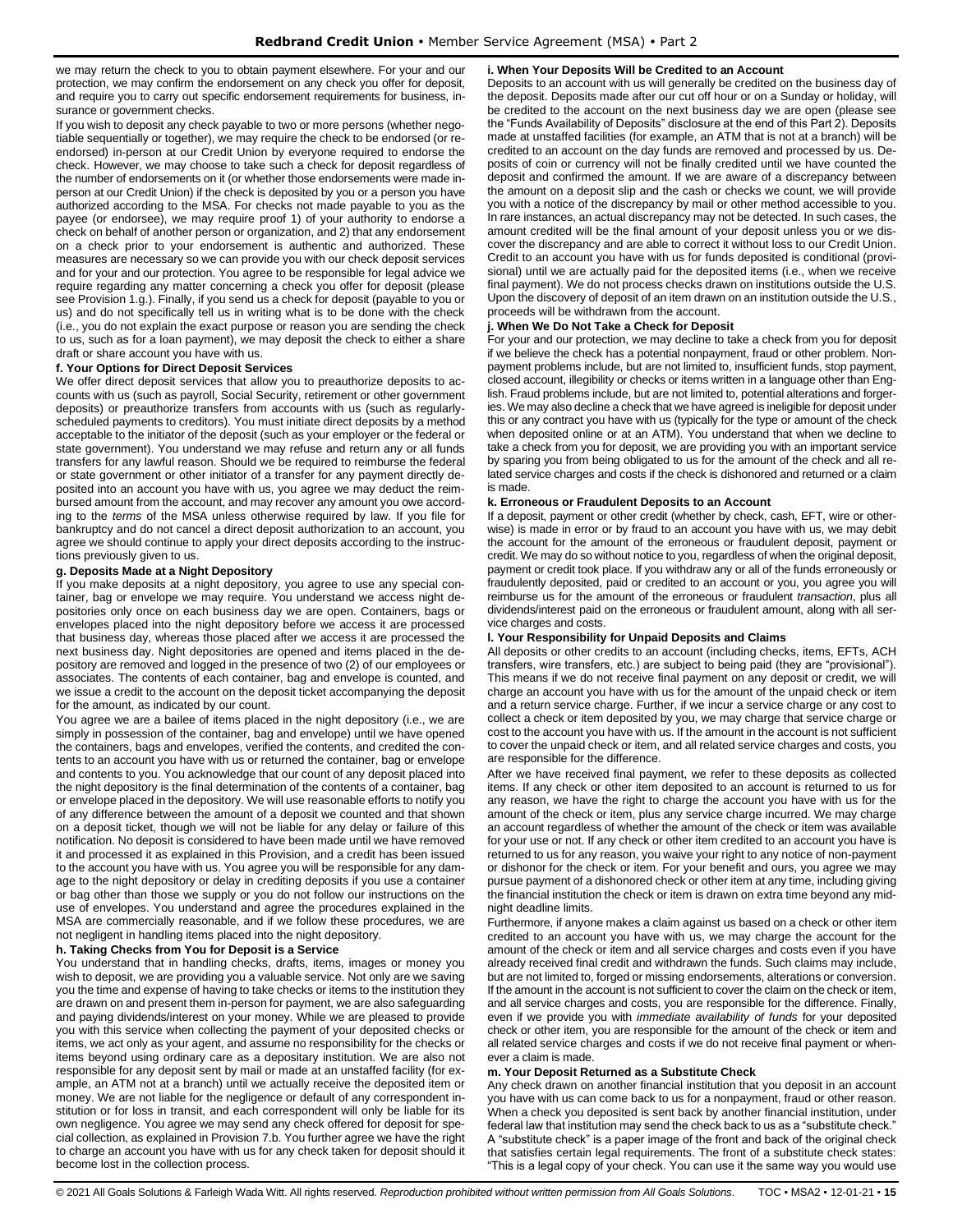the original check." If the check you deposited is sent back to us as a substitute check, we will debit the account you have with us for the amount of the check and all service charges and costs owed to us. If the account with us is not overdrawn, we will return the substitute check to you along with a notice that explains your rights when you receive a substitute check. Should you have any questions about checks being returned as substitute checks, please contact us during business hours and we will be happy to assist you.

# **n. Depositing Checks Through a Mobile or Online Service**

We may offer an internet service that allows you to deposit checks to an account you have with us online. For your convenience, and in order to remind you to go online to start the service, we may note your request for this service on a form or enter it in *our records*. This internet service is governed by the contract you agree to online, the MSA, all other contracts, as applicable, and *our records* (please see Provision 7.c. for endorsement requirements for checks deposited by image). Should you have questions about this service, please contact us at your earliest convenience.

# <span id="page-15-0"></span>**8. Your Dividends (or Interest) and Our Rates**

The dividends/interest earned on account(s), the dividend/interest rates, balance requirements, annual percentage yields, compounding, crediting and *terms* are provided to you in "Our Rates & Service Charges" of the MSA. Some of this information is also in your periodic statement. To serve the best interests of the members of our Credit Union, we may change or add account dividend/interest rates and annual percentage yields from time to time as explained in that disclosure and this Part 2. You understand you may request and confirm the rate on any account or your information in *our records* (particularly for a term account), or request a copy of the disclosure, by contacting us during business hours. You may also review and confirm the rates on accounts on your periodic statement or through the use of internet services we offer. Further, you can access "Our Rates & Service Charges" of the MSA (along with this Part 2 and all our disclosures) on our website. You may also confirm the rate on a loan by contacting us any time we are open for business.

# <span id="page-15-1"></span>**9. Our Services, Related Service Charges & Costs**

We require the payment of service charges and the reimbursement of costs in two circumstances: 1) for products and services that we provide, or services you incur, or 2) as a result of another person's, organization's or your requests or claims for funds or information concerning you or the products and services you have with us. (Please see the definition of "Service Charge" in Provision 1.e.) The amount of each service charge is provided or accessible to you in "Our Rates & Service Charges," and may be noted in your periodic statement. In general, there will be a service charge to cover some of our employees' time and other costs of *managing* a product or service, *action* or *transaction*, or addressing any request or claim for information or funds. We require service charges so that each member is responsible for the cost of each product, service, *action*, *transaction*, request or claim applicable to that member, rather than imposing that cost on the members of our Credit Union. To serve the best interests of the members, you understand and agree we may change or add product and service charges from time to time. We will notify you of changes and additions as explained in the MSA or as required by law. We would be pleased to show you a number of ways to reduce service charges by maintaining sufficient funds to pay checks and EFTs, timely payments on obligations or through the use of the internet services we offer. For help with these cost-savings recommendations, please contact us any time we are open for business.

You may also confirm the amount and reason for a service charge related to a loan by contacting us any time we are open for business.

#### <span id="page-15-2"></span>**10. Funds Held in Accounts with Us are Insured**

We are committed to protecting our members' savings and deposits held with us. In addition to the strength provided by our capital, members' funds are insured at a minimum of \$250,000 for each member by the National Credit Union Share Insurance Fund (NCUSIF). Our employees are available to discuss your account insurance needs, and often can inform you about how to organize the accounts you have with us to maximize the available NCUSIF coverage. If you are interested in learning more about maximizing the account insurance coverage for your funds, please contact us at your earliest convenience.

#### <span id="page-15-3"></span>**11. Maintenance of Products and Services with Us**

Because you are a valued member, we strive to provide you with excellent service when assisting you with the accounts, loans, products and services we maintain and *manage* for you. To assure you are aware of the advantages of membership and new product and service opportunities that may benefit you, you agree we may contact you by any method you have consented to as explained in the MSA. We maintain and *manage* the accounts, loans, products and services you have with us (and your *actions* and *transactions* on the same) to assure they are active, operational and beneficial to you, and to provide you with the best financial service possible. You, in turn, maintain products and services by using or retaining them with us. By maintaining the products and services you have with us and allowing us to maintain and *manage* them for you, you confirm your ongoing consent to the MSA, your other contracts, as applicable, and any changes and additions we make to them from time to time. Should you have any questions about the maintenance and *management* of our products and services, please contact us during business hours and we will be happy to assist you.

#### **a. Safeguard all Information and Documents**

You may request to review and access a copy of your information and *documents* in *our records* for products and services any time we are open for business. Please be aware that a copy of your information or *documents* may contain all your personal financial information, along with passwords, codes, PINs and other data to access the products and services with us. If you request a copy of your information or a *document*, you agree it is your responsibility to keep all information and *documents* confidential, in a secure location, and assure that no one else can access them. If any of your information, *documents*, checks or cards are lost or stolen, please contact us immediately to minimize your liability (please see Provisions 12. and 15.). In fairness to the members, if a copy of your information or a *document* you requested or your passwords, codes, PINs or other data, is/are lost or stolen, we will investigate your use of ordinary care in the matter. If we determine you failed to use ordinary care (i.e., were negligent) in handling or safeguarding a copy of your information or a *document* or any access information, and your negligence contributes to a loss from *actions* or *transactions* (other than a loss addressed by the Electronic Fund Transfer Act), you may be responsible for all losses, costs and service charges that we incur as a result of the loss or theft.

#### **b. Reviewing Products and Services with Us Online**

We may offer an internet service that allows you to review and maintain the products and services you have with us online. For your convenience, and in order to remind you to go online to start the service, we may note your request for this internet service on a form or enter it in *our records*. You understand this service may be governed by the contract you agree to online, the MSA, all other contracts, as applicable, and *our records*. Should you have any questions about these services, please contact us at your earliest convenience.

#### **c. Lack of Capacity and Undue Influence**

If we believe you do not have the capacity to *take actions* or *conduct transactions*, or a person is exerting undue influence over you, we may act to prevent losses for you and us (though are not obligated to do so). Such measures include, but are not limited to, 1) declining to follow instructions, 2) suspending all methods to access the accounts and any loan or line of credit (or any other product or service) with us, 3) placing a hold on the funds in the accounts (as explained in Provision 19.b.) with us, 4) performing due diligence to determine if you have the capacity to *take actions* or *conduct transactions* or are a victim of undue influence over your affairs with us, and 5) notifying the appropriate authorities. Though we may undertake any of these activities, you agree we are not required to do so. You further agree we may continue the hold on the funds and decline all requests and the continue suspension of all methods to access the products and services you have with us, until we 1) determine that you can personally handle your own business and affairs and/or are not the victim of undue influence, or 2) receive lawful notice instructing us otherwise.

#### **d. Computer System and Internet Service Disruptions**

While we do our best to minimize disruptions to our internet services, website, phone system and any other component of our *computer system*, disruptions may occur on a planned and unplanned basis. We strive to restrict such disruptions to non-business hours, but are not always able to do so. In the event of planned disruptions (for upgrades and repairs), we may provide advanced notice and assist you when contacted during business hours. In the event of unplanned disruptions (caused by natural disasters or other emergencies or problems), we have taken every precaution to protect your information and funds, and will be working to restore our internet services, website or *computer system* to normal operations as soon as possible. We apologize in advance for any inconvenience a disruption causes you, and greatly appreciate your patience and understanding. Should you need assistance during a disruption, please contact us during business hours and we will do our best to assist you.

#### **e. Proactive Steps for Data Security Incidents**

While we take every precaution to protect the information in our *computer system*, in the event of a data security breach we (or our associate) may notify you about the specific matter and information involved, along with any instructions for you to minimize or eliminate potential problems. Please be assured we have taken every proactive measure to safeguard the information and funds you have with us. Should you have any questions about a data security incident, please contact us at your earliest convenience and we will be happy to assist you.

#### **f. Please Help Us with Recommendations or Complaints!**

*We apologize in advance* for any inconvenience or dissatisfaction we may cause you, and thank you for giving us the opportunity to address any recommendation or complaint. Excellent member service and your complete satisfaction with our accounts, loans, products and services is extremely important to us. Therefore, *we take all complaints very seriously*, and *greatly appreciate any recommendations to improve our service*. Please contact us during business hours and we will do our best to address your suggestion or problem immediately.

We thank you in advance for your time and valuable input, and will do our utmost to address all suggestions or concerns expediently and in a manner that serves the best interests of the members and you.

#### **g. Suspension of an Action or Transaction**

For your and our protection and/or to *manage* our business, you understand we may suspend (hold and delay) an *action* or *transaction on* an account, loan, product or service for any reason not prohibited by law, including but not limited to, 1) our methods are inoperative due to emergencies or problems, 2) the product or service has been terminated, 3) we are unable to contact you, 4) failure to provide required documentation, information or ID, 5) failure to use a required method or *document*,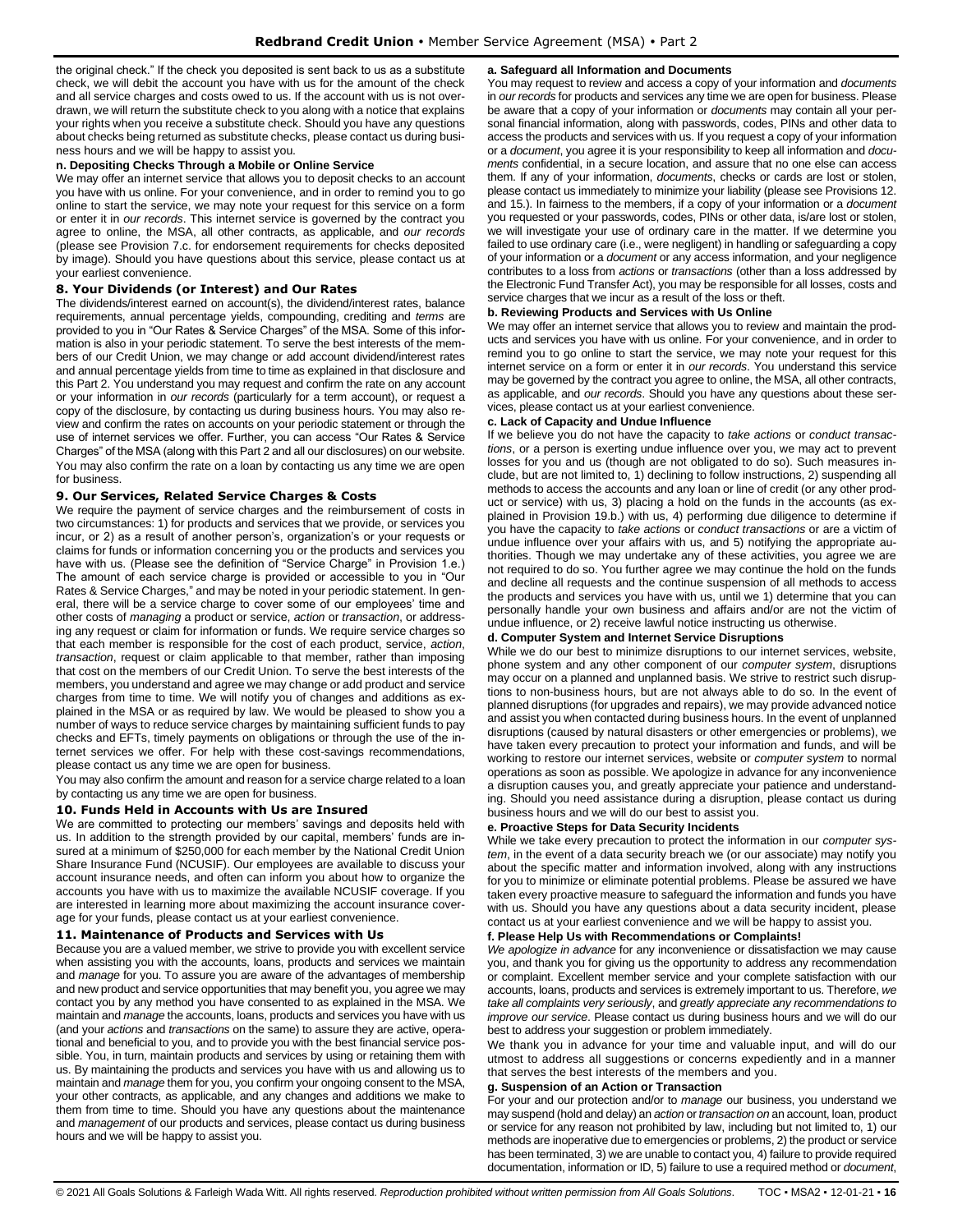6) exceeding a limit or an amount set by us, 7) failure to meet a minimum balance for thirty (30) days, 8) inactive or abandoned products or services, 9) deposited check funds are not available, 10) funds are collateral for an obligation, 11) overuse of *actions* on our products or services, 12) any lost or stolen check, card or access device, 13) a breach of or unauthorized access to a product or service, 14) business or compliance purposes, 15) to stop or prevent a loss, 16) potential lack of capacity or victim of undue influence, 17) failure to comply with any *term* of a contract, 18) funds held or offset per a security interest or lien, 19) account and/or funds held for a dispute or uncertainty, 20) unpaid check(s) or EFT(s) for insufficient funds or stop payment orders, 21) deposited item(s) charged back for nonpayment or a claim, 22) a garnishment, levy or similar legal claim or notice, 23) default on any obligation, 24) limited to a share account and voting by mail, 25) ineligible for membership, 26) membership terminated, 27) notification of death, 28) the owner for IRS reporting is removed or deceased, 29) causing us a loss, 30) not voluntarily repaying a loss, 31) anything unethical or unlawful concerning you or your or our business, 32) our belief that an *action* or *transaction* may be fraudulent, 33) any alteration, forgery or fraud concerning you or your or our business, 34) any falsification or misrepresentation concerning you or your or our business, 35) any alleged crime concerning you or your or our business, 36) abuse of or threats to anyone associated with us, or 37) any other reason we believe is appropriate to *manage* the business of our Credit Union.

# <span id="page-16-0"></span>**12. Lost, Stolen or Breached Products & Services**

If a check (or checks), ATM card, PIN, our check, any of your information or *documents* (that we have provided or made accessible to you), is/are lost or stolen, or there is unauthorized access to any account or service, please call us immediately at 309-697-1447. If a debit card, PIN, any of your information or *documents* (that we have provided or made accessible to you), is/are lost or stolen, or there is unauthorized access to any account or service, please call us immediately toll free at 800-472-3272. The sooner you contact us, the less liability you will have for unauthorized *actions* or *transactions*, and the sooner we can provide new accounts, products, services, checks, cards, PINs, internet services and numbers. Also, if a credit card is lost or stolen, please call us immediately toll free at 800-215-6280. In fairness to the members, we may require a service charge for terminating and starting new accounts, products, services and numbers (and replacing checks or cards) when you lose a check (or checks), ATM or debit card. However, we will not require a service charge when checks, ATM or debit card are stolen. We may also require a service charge for terminating and starting a new internet service and related accounts, products and services. Additionally, in fairness to the members, if you notify us of unauthorized access, *actions* or *transactions on* an account that is/are not addressed by the Electronic Fund Transfer Act or other law, we will investigate your use of ordinary care in the matter. If we determine you failed to use ordinary care (i.e., were negligent) in handling or safeguarding the methods of access to the account, you agree to take responsibility for all losses, costs and service charges that you or we incur. If we incur a loss or a crime or potential crime is committed concerning the products or services you have with us, you agree to cooperate with us and any person and organization with a business or law enforcement interest in the loss, crime or potential crime to assist in the enforcement of rights or the prosecution of the crime. To protect you and the members of our Credit Union, if we incur a loss or a crime or potential crime is committed against you or us pertaining to the products or services you have with us, on our request you agree to file a police report and assist with the prosecution of anyone associated with the crime or potential crime. Additionally, if we incur a loss or a crime or potential crime is committed against us or an associate pertaining to the products or services you have with us, we may file a police report. While we will always comply with all required applicable law in addressing a loss, purported loss, crime or potential crime (such as the Truth in Lending Act and Electronic Fund Transfer Act), you understand and agree that your failure to fulfill the obligations of this Provision in specific, and the MSA in general, may result in the termination of products, services and membership with us after we have complied with all applicable law.

#### <span id="page-16-1"></span>**13. Membership, Product and Service Information**

You understand you and any owner, trustee, fiduciary, transactor, information user or other person you authorize may access information about the accounts, loans, products and services you have with us. You also understand any person you authorize may be able to see, access and release all information about all the accounts, loans, products or services you have with us, even if they have no ownership interest in, or access to, such accounts, loans, products or services. You understand if this person is an owner, trustee or fiduciary**,** you may request to remove this person (according to the MSA) or otherwise change or terminate the account, loan, product and service any time we are open for business and as *we allow*. If this person is a transactor or information user you may remove this person at any time. For these reasons, you agree that all *actions* and *transactions on* accounts, loans, products and services with us by this person are authorized, even if they are not conducted for your benefit or according to your instructions.

If you do not want another person to be able to see, access, use and release all information about the accounts, loans, products or services you have with us (or potentially *take actions* or *conduct transactions on* the accounts, loans, products or services), please let us know and we will explain your options to remove this person or change or terminate the accounts, loans, products or services. We may also be able to offer new or additional accounts, loans, products or services that only you may access (which may require the payment of a service charge). We may require a service charge for research to cover any employee time and other costs involved in addressing your request, or another person's or

organization's lawful claim, for information concerning the accounts, loans, products or services you have with us. To save you time, money and avoid or reduce research service charges, we encourage you to ask us about and use the internet services we offer that enable you to access your information.

We will not release your information to any person or organization without your consent unless the person or organization provides us with a valid subpoena, summons, search warrant, court order or other required documentation, or the disclosure of your information is otherwise permissible under applicable law or as specified in "Our Privacy Notice." We may require a service charge from you for our time spent researching the information. Again, we require this charge so that each member is responsible for the time and expense we incur for any research caused by a third party's (non-Credit Union) demand for member information, rather than imposing those costs on the members of our Credit Union. You also agree that we may require a service charge for research when addressing any claim you make concerning an *action* or *transaction on* accounts, products or services that is determined to be authorized. We require this service charge so that each member is responsible for the time and expense we incur addressing an authorized *action* or *transaction* involving that specific member, rather than imposing those costs on the members of our Credit Union. You agree to be responsible for legal advice we require to assist with or that results from any matter concerning a claim for information involving you (please see Provision 1.g.). Finally, you agree if you are ever obligated to repay us for any service charges, costs, losses or liability in connection with any product or service you have or had with us, we may share your information with any associate (including but not limited to credit reporting services, collection agencies or attorneys) assisting us with the collection of your obligation, whether or not you are still a member of our Credit Union.

#### **a. Our Records Govern Account Features**

Depending on the accounts selected, we may provide or make accessible to you a number of *documents* (i.e., periodic statements, information returns, maturity notices, etc.) that contain account information. You may also be able to access information about the account(s) you have with us through an internet service we offer. You understand that for confidentiality purposes and data processing constraints, *documents* and internet services may not include all the information about the accounts, and do not control the ownership and survivorship features of the accounts you have with us. You agree only the most recent service form we use (and if applicable previous forms) and/or *our records*, control the number of owners (transactors and information users, if any), trustees or fiduciaries on accounts, and the ownership and survivorship features of the accounts. To confirm the specific ownership and survivorship features of an account with us, please contact us or request a copy of your information or a *document* in *our records* any time we are open for business.

# **b. Also see "Our Privacy Notice"**

We recommend you also review "Our Privacy Notice," which has specific application to this Provision as well as a number of other matters throughout the MSA.

# <span id="page-16-2"></span>**14. Notice by Us to You and Notice by You to Us**

To benefit our members, we may change and add to the *terms* of the MSA, which is accessible to you anytime on request and on our website. We will also notify you of any changes or additions to *terms*, rates and service charges that affect our accounts, products and services as required by law. Written notice we provide to you is effective when sent to you at the address or contact information in *our records* or made accessible through an internet service we offer. You understand we may rely on the information you provide to us in *our records*, for all *actions* and *transactions on* the accounts, loans, products or services you have with us. It is your responsibility to notify us of any changes to this information, and if we accept them, those changes are part of the MSA. You agree we may communicate with and contact you at all addresses, phone numbers and email addresses you provide in *our records*. You further agree we may contact you by any of these methods to assure you are aware of the privileges and advantages of new product and service opportunities that may benefit you. If we are unable to locate or contact you, we may suspend (or terminate) products and services and/or require a service charge for our attempt to locate you. For multiple owner, trustee or fiduciary accounts, you agree that notice to one owner, trustee or fiduciary is notice to all owners, trustees or fiduciaries.

Should you have questions about any matter we have notified you of regarding accounts, loans, products or services, please contact us at your earliest convenience. You may communicate with us about matters pertaining to accounts, loans, products, services, *actions*, *transactions* or any other matter *by any method we allow*. We may require you to notify us about any matter in writing or to confirm the matter in writing. Any written notice from you is effective only when actually received and confirmed by us in writing at P.O. Box 4128, Bartonville, IL 61607. You agree your failure to notify us in writing about any matter on our request may have the same effect as if no notice was provided by you about the matter. You also understand that any messages, instructions or recordings (including text messages and emails) you leave with us are not effective unless we agree to them in writing or note that we agree to them in *our records*. You agree it is your sole responsibility (and not our responsibility) to confirm any messages, instructions or recordings you leave with us in-person or by phone during business hours. Should you have questions about any matter you have communicated with us (or attempted to communicate with us), please contact us during business hours and we will be happy to assist you.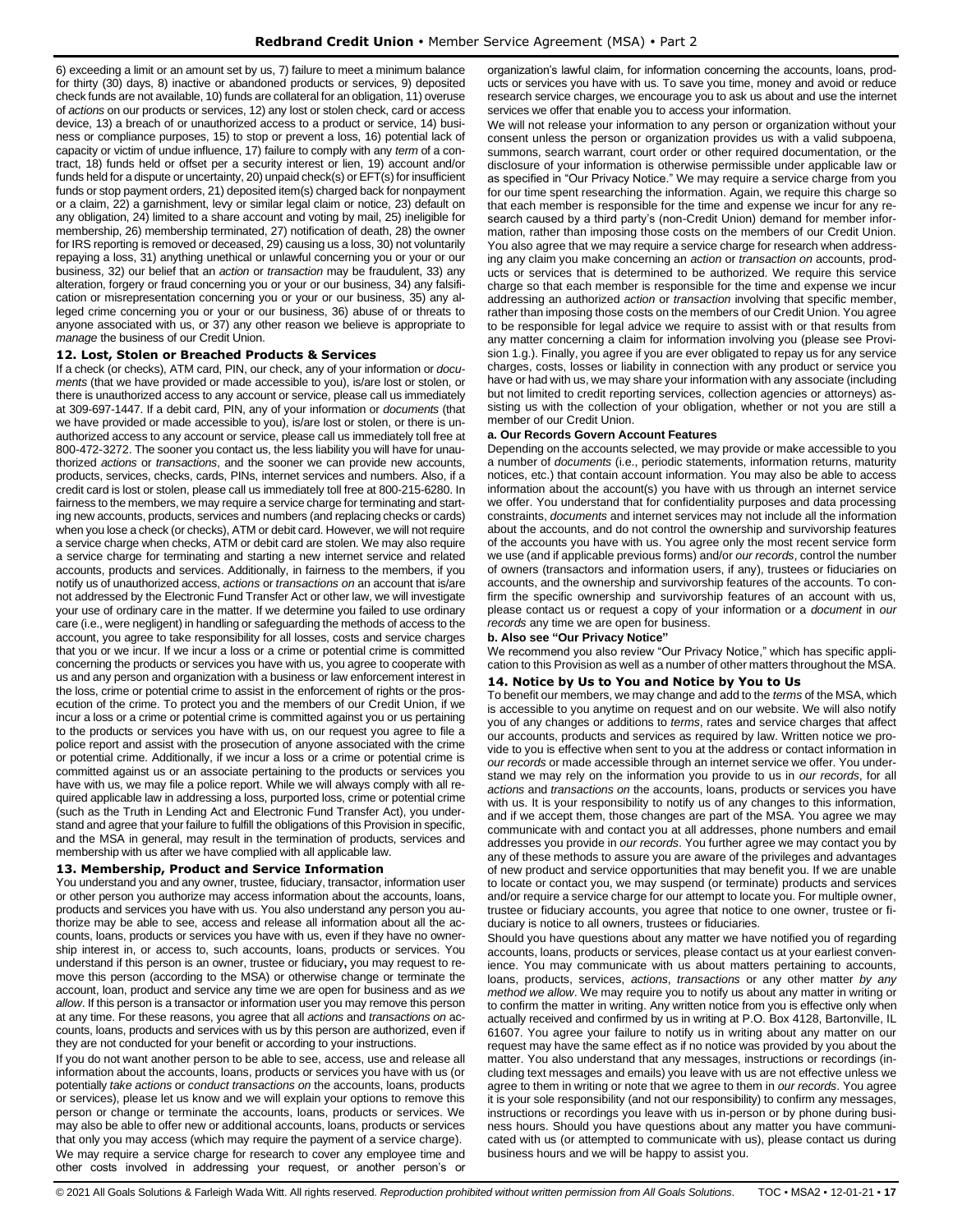# <span id="page-17-0"></span>**15. Periodic Statements - Receipt/Access & Review**

**a. Purpose, Receipt of or Access to & Copies of Checks**

We will provide or make accessible to you a periodic statement that shows the *transactions* and may also show *actions on* the accounts, products and services you have with us during the statement period. For multiple owner, trustee or fiduciary accounts, you agree that one statement mailed to the address in *our records* or otherwise made accessible as requested, is sufficient for all owners, trustees and fiduciaries on the account. To minimize unnecessary losses, please review your statements and the accounts, products and services often, as well as your information that can be reviewed instantly online as we offer. You can learn more about our internet services by going to our website or by contacting us during business hours.

If you do not receive or cannot access your periodic statement, you agree to notify us within fourteen (14) calendar days of the time you regularly receive or can access your statement. This notification will assist you and us in avoiding and reducing losses on the accounts, products and services you have with us. You further agree your statement is correct for all purposes and we have no liability to you for any *action* or *transaction on* the accounts, loans, products or services unless you notify us within the stated time periods for unauthorized *transactions*, *actions*, errors or irregularities, as explained in the MSA or other contracts, as applicable. Your statement may also provide you with an opportunity to review all rates paid on accounts**,** payments made on loans and any service charges incurred during the period. When a check drawn on an account with us is paid, you understand we own the original check. We will make a copy of the check accessible to you on request for which we may require a service charge. You understand that both your statements and copies of checks are accessible to you on the date the statement is mailed to you or when they are accessible to you online as you have requested. If you request an original or sufficient copy of a check, you agree we may provide you with a substitute check or an *electronically managed* copy of the original check.

# **b. Your Responsibility to Look for Errors and Fraud**

You are responsible for looking at every statement and notifying us of all unauthorized *actions* and *transactions on* accounts, products and services with us (particularly withdrawals) and any fraud, errors, inconsistencies or irregularities as soon as possible. We may require you to confirm your notification in writing (or as *we allow*) and assist us in addressing the *action*, *transaction*, fraud, error or problem. You are responsible for any altered, forged or unauthorized check drawn on an account you have with us if: 1) you do not notify us within thirty (30) calendar days of the mailing or accessibility of the statement identifying the matter, or 2) someone could not reasonably detect the fraud (such as the unauthorized use of facsimile signatures). You assume this liability because you, as the drawer of your checks, are in the best position to prevent and detect any altered, forged or unauthorized check drawn on the account. You can determine an unauthorized amount, because the amount of the check on your paper and *electronic* statement does not match the amount of the check you recorded in your check register or payment records. Similarly, you can identify forged drawer's signatures on checks, counterfeit checks and unauthorized remotely-created checks, because there may be a check number on your paper and *electronic* statement for a check you did not write. Only you will know the checks you authorized as well as the amount you authorized, and can compare the information provided on your paper and *electronic* statement with your register or records. You agree that our retention of your checks does not affect your responsibility to look at your paper and *electronic* statements and notify us of any and all unauthorized *actions*, *transactions*, fraud, errors or irregularities within the stated time limits explained in the MSA, other contracts, as applicable, or as required by law. You agree our retention of your checks does not affect your responsibility to look at your statements and notify us of any and all unauthorized or erroneous *actions*, *transactions* (including cash transactions), fraud, errors or irregularities within the stated time limits explained in the MSA, other contracts, as applicable, or as required by law.

**1) EFT Notification Time Periods.** Please see "Our Electronic Funds Transfer Terms" (at the end of this Part 2) to review the notification time periods for erroneous and unauthorized EFTs.

#### **c. Actions and Transactions that Appear or are Removed**

On your request, we may agree to allow you to *take actions* and *conduct transactions on* products and services with the assistance of our employees or the use of our *computer system* (please see Provision 1.f.1)). Depending on the *action* or *transaction*, you understand that some information pertaining to your request may appear on or be removed from your periodic statement (or the internet services we offer) and some may not. You understand and agree if the information pertaining to the requested *action* or *transaction* appears on or has been removed from your periodic statement (or an internet service we offer), it provides you with notice of and another method to confirm the *action taken* or *transaction*. Should you need to confirm the information pertaining to your request in *our records*, you may contact us any time we are open for business.

#### **d. Electronic Periodic Statements Accessible Online**

We may offer an internet service that allows you to access *electronic* periodic statements (a.k.a., e-statements) online. For your convenience, and in order to remind you to go online to start the service, we may note your request for this service on a form or enter it in *our records*. This internet service may be governed by the contract you agree to online, the MSA, all other contracts, as applicable, and *our records*. Should you have any questions about this service, please contact us at your earliest convenience.

# <span id="page-17-1"></span>**16. Exceptions to the Member Service Agreement**

We may, at our discretion, and for any reason not prohibited by law, make exceptions to or waive any of the *terms* of the MSA to serve the best interests of our Credit Union. If we make an exception to the MSA, you understand it does not affect our right to rely on or apply any of the *terms* of the MSA in the future. You further understand and agree we may decline to make an exception to the *terms* of the MSA based on any reason not prohibited by law.

#### <span id="page-17-2"></span>**17. Changes and Additions to Products & Services**

You may *take action* to change any information or matter pertaining to a person, account, product or service as *we allow*. Changes include, but are not limited to, updating addresses, phone numbers and email addresses, revising passwords, codes and PINs, adding or removing beneficiaries/POD payees, adding or terminating overdraft services or internet services, adding or removing transactors and information users, and adding or removing an owner or trustee (please see the definition of "Change" in Provision 1.e.). You may also simultaneously terminate an account, product or service along with any change to an account, product or service, which may be reflected as a "change" in *our records*. As addressed later in this Provision, you may also *take action* to add a new account, product or service with us as we offer *by any method we allow* (please see the definition of "Addition" in Provision 1.e.).

Where there are multiple owners, trustees or fiduciaries on the accounts, products and services, any owner, trustee or fiduciary acting alone may *take action*  to make any changes or additions to an account, product or service. However, on the request of an owner, trustee or fiduciary to add or remove an owner, trustee or fiduciary on a multiple owner, trustee or fiduciary account, we may require all owners, trustees or fiduciaries consent to the addition or removal of the owner, trustee or fiduciary. When any person is removed from an account, product or service it is your responsibility to change (or request our help in changing) any password, code, PIN or other security identifying number for all the accounts, loans, products or services you have with us, to prevent the person removed from *taking actions* or *conducting transactions on* the products or services. You agree that until you make such a change (or request our help in making such a change) all *actions* or *transactions on* the accounts, loans, products or services conducted by this person with the password, code, PIN or other security identifying number are authorized. By maintaining the multiple owner, trustee or fiduciary account, you consent to any changes or additions to (along with any other *actions* or *transactions on*) the accounts, products and services by any other owner, trustee or fiduciary. Prior to honoring your request to make a change to an account, loan, product or service we may require you to provide us with your ID and confirm your SSN and other confidential information (as explained in Provision 3.). When you request us, or we require you, to *take action*  to make a change to an account, product or service, we may require you to sign or authorize a service form to *manage* the changed account, product or service. We may note the change by placing a "C" (for changed) in a box on the form. Alternatively, on your request we may agree to *manage* any changes to products and services with the assistance of our employees or the use of our *computer system* (please see Provision 1.f.1)). You understand and agree that all ID, photographs, images, film, voice and image recordings, fingerprints and other biometrics obtained when you make any change to a product or service are *managed* by us as explained in Provision 3.b. You understand we may require a service charge for multiple changes to accounts, products or services in a calendar year. If the owner whose SSN is used for IRS reporting purposes on a multiple owner account is removed or is deceased, we may at our discretion permit you to keep the account open. You may request or we may allow you to continue to use the account and your number by completing a new service form or by entering the information in *our records* as *we allow*.

To start a new additional account, loan, product or service we may require you to provide us with your ID and confirm your SSN and other confidential information (as explained in Provision 3.). We (or you) may also complete a service form, *document* or enter the information in our *computer system* to start the requested the new additional account, loan, product and service. Once you have reviewed your information you will consent to the *terms* of the MSA (and any other contract) and to the account, loan, product or service added (please see Provision 17.a. to see the matters we address for additions of new products and/or services). We may require you to sign or authorize a service form to *manage* the new product or service. We may note the addition by placing an "A" (for added) in a box on the form. You may also simultaneously terminate an account, product or service along with an addition of a new account, product or service, which may be reflected as an "addition" in *our records*. If you wish to start new accounts, products or services under a different number (or *as we allow*), we may require you to sign or authorize a service form to *manage* the new product or service. We may note the original use of the form by placing an "O" (for original) in a box on the form. Alternatively, on your request we may agree to start, obtain your consent, add and *manage* the new products and services with the assistance of our employees or the use of our *computer system* (please see Provision 1.f.1)). You understand and agree that all ID, photographs, images, film, voice and image recordings, fingerprints and other biometrics obtained when you add a new product or service are *managed* by us as explained in Provision 3.b. You agree we may review your account, employment and credit history to confirm your eligibility for any new additional account, loan, product or service. We may also require additional information from you to serve any currency needs for the new accounts, loans, products and services you have requested. You understand we may require a service charge for multiple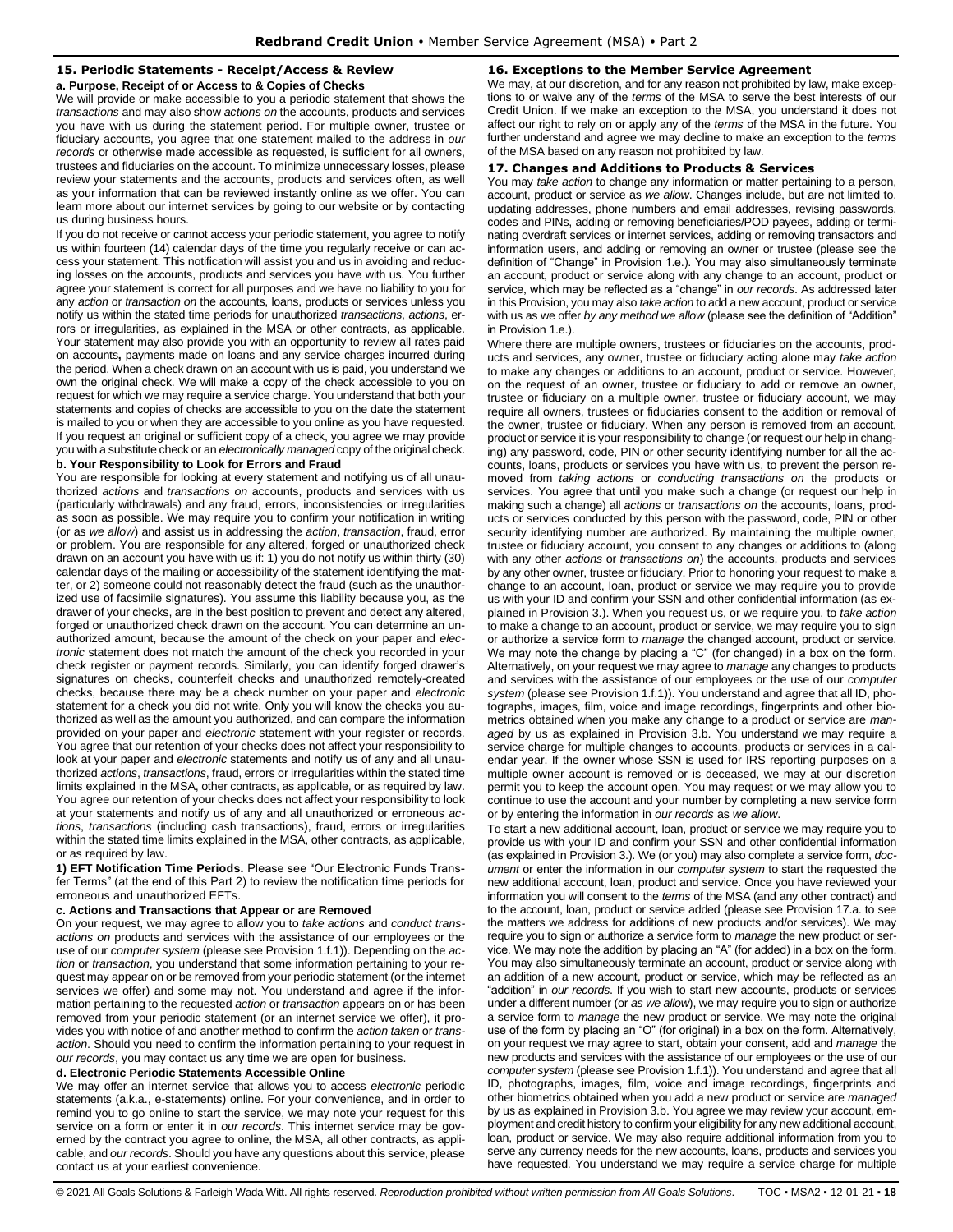additions to accounts, products or services in a calendar year. You agree for purposes of accuracy, we may subsequently verify and correct, complete or update your information concerning any changes or additions in *our records*. To protect all information, reduce costs and for the convenience of the members, you agree we may *electronically manage* (e.g., image or otherwise enter in our *computer system*) all changes and additions that pertain to the accounts, loans, products or services you have requested. For these same reasons, you understand and agree once we have *electronically managed* any paper *document* along with your information addressing the change or addition*,* we may also destroy the paper *document* and the information unless otherwise required by law. You agree that along with all paper *documents* and any information*,* all *electronically managed documents* and your information addressing the change or addition in *our records* are binding on you and us. You understand you may request to review or receive a copy of the information or a *document* pertaining to a change or addition in *our records* during business hours or *by any method we allow*. You agree that for all changes and additions, we may rely exclusively on the MSA, other contracts, as applicable, *our records* and any changes and additions we make to these contracts from time to time. Further, you understand any changes or additions you make to the account, loan, product or service are governed by the MSA, other contracts, as applicable, *our records* and any changes and additions we make to them from time to time.

For the benefit of our members and our Credit Union, you understand and agree we may make changes and additions to our products and services as well as changes and additions to the *terms* of the MSA at any time. We will notify you of changes and additions we make to our products, services, the MSA and other contracts, as applicable, as required by law. You understand and agree you are bound by these changes and additions, and may access the current version of this Part 2 and all disclosures by contacting us during business hours, and visiting our website. If you do not want to be obligated to any change or addition we make to our products, services, the MSA and other contracts, as applicable, you may always terminate the products, services and/or membership you have with us any time we are open for business as explained in the MSA and other contracts, as applicable.

# **a. Matters We Address to Start a New Product and Service**

When you start a new additional account, loan, product or service we: 1) may obtain relevant account, employment and credit reports, as needed, 2) review important information about the new account, loan, product or service with you, 3) enter the information (including the ownership and survivorship features of any account, if applicable) in a form or our *computer system* and review that information with you, 4) offer you a paper Part 2 of the MSA (or offer to mail it to you), email you the Part 2 of the MSA (if we have an address on file), and make the Part 2 of the MSA accessible to you on our website or in an internet service we offer, 5) run all required verifications and reviews, and address all applicable compliance requirements, 6) have you consent to the new account, loan, product, service and the MSA *as we allow*, 7) start the new additional account, loan, product or service you have requested, and 8) ask you (or advise you to ask) if you have any questions and encourage you to contact us during business hours about any matter pertaining to the new additional products or services. Finally, we will remind you that you may always access a current Part 2 of the MSA and disclosures on our website, and contact us about the information or *documents* in *our records* any time we are open for business.

#### **b. Changes and Additions to Products and Services Online**

We may offer an internet service that allows you to *take action* to change a product or service, or add a new product or service, you have with us online. For your convenience, and in order to remind you to go online to start the service, we may note your request for this internet service on a form or enter it in *our records*. This internet service may be governed by a contract you agree to online, the MSA, all other contracts, as applicable, and *our records*. Should you have questions about this service, please contact us at your earliest convenience.

#### **c. Changes and Additions to Products and Services by Mail**

On your request and for your convenience, we may at our sole discretion mail *documents* with your information to you to make changes or additions to products and services. We do not advise mailing your confidential information since it exposes you to numerous problems (ID theft, fraudulent *transactions*, etc.). We recommend you come to our Credit Union at your convenience (or use an internet service we offer) to make changes or additions to products and services. In fairness to the members, if you request us to mail your information you agree to take responsibility for all losses, costs and service charges that you or we incur as a result of the theft and unauthorized use of your information. Please contact us during business hours for any questions about changes or additions by mail.

# **d. Denial of Additional Products or Services**

For your and our protection and/or to *manage* our business, you understand we may deny a requested new additional product or service for any reason not prohibited by law, including but not limited to, 1) our methods are inoperative due to emergencies or problems, 2) the product or service has been terminated, 3) we are unable to contact you, 4) failure to provide required documentation, information or ID, 5) exceeding a limit or an amount set by us, 6) failure to meet a minimum balance for thirty (30) days, 7) inactive or abandoned products or services, 8) any lost or stolen check, card or access device, 9) a breach of or unauthorized access to a product or service, 10) overuse of *actions* on our products or services, 11) information from a third-party report, 12) business or compliance purposes, 13) to stop or prevent a loss, 14) potential lack of capacity or victim of undue influence, 15) failure to comply with any *term* of a contract, 16) funds held or offset per a security interest or lien, 17) account and/or funds held for a dispute

or uncertainty, 18) unpaid check(s) or EFT(s) for insufficient funds or stop payment orders, 19) deposited item(s) charged back for nonpayment or a claim, 20) a garnishment, levy or similar legal claim or notice, 21) default on any obligation, 22) chronic dissatisfaction with us, 23) disparaging our reputation, 24) limited to a share account and voting by mail, 25) ineligible for membership, 26) membership terminated, 27) notification of death, 28) the owner for IRS reporting is removed or deceased, 29) causing us a loss, 30) not voluntarily repaying a loss, 31) anything unethical or unlawful concerning you or your or our business, 32) our belief that an *action* or *transaction* may be fraudulent, 33) any alteration, forgery or fraud concerning you or your or our business, 34) any falsification or misrepresentation concerning you or your or our business, 35) any alleged crime concerning you or your or our business, 36) abuse of or threats to anyone associated with us, or 37) any other reason we believe is appropriate to *manage* the business of our Credit Union.

#### <span id="page-18-0"></span>**18. Lien and Security Interest in Funds**

To protect all our members' funds, the law provides us with a lien on the funds in the account(s) you have with us under federal or state law, as applicable. This means we have a right to retain the funds in the account(s) you have with us to pay any debt or obligation owed to us by you or another responsible person or organization. Additionally, to protect all members' funds, you grant us a contractual security interest in the funds in the account(s), checks and EFTs you have an interest in, which also secures any amount you owe us for any reason. Our lien rights, contractual security interest and any right of set off apply no matter the source of funds in the account, check or EFT, including directly deposited government entitlements or benefits, such as Social Security deposits. However, they do not apply to any retirement accounts.

At our discretion, we may at any time apply the funds from an account, check or EFT you have any interest in to pay off your obligations to us without notice to you. You agree if you owe us money and either you or we have terminated an account, we may re-start the account to collect or obtain money owed to us, and may subsequently terminate the account again. You understand and agree if you owe us money, our lien rights and security interest also apply to any funds, check or item you deposit to any other account with us. You also agree that if you (or anyone you allow to use the accounts, products or services with us) owe us money and we are uncertain whether our lien rights, security interest or right of set off apply to the funds, we may hold and not release the funds as explained in Provision 19.b. If we decide not to enforce our lien or contractual security interest at any time, our non-action is not a waiver of our right to enforce our lien or security interest at a later time. You agree that a security interest granted by or on behalf of one owner of an account will continue to secure that owner's obligation to us even after that owner dies.

# <span id="page-18-1"></span>**19. Third Party Actions and Uncertainty about Funds**

**a. Third Party Legal Actions or Matters Concerning You** 

If a person or organization notifies us of a legal action or other matter concerning you or the accounts, products and services you have with us, we may provide information and pay funds from an account in response to that legal action or matter. Alternatively, we may withhold information and hold funds in an account until the legal action or matter is resolved or we have completed any necessary due diligence. Examples of such actions and matters include, but are not limited to, a levy, garnishment, attachment, claim, subpoena, summons, court order, litigation, prosecution, investigation or other dispute. All legal actions or matters are subject to our lien rights and contractual security interest in the funds in an account (please see Provision 18.). You understand and agree we may require a service charge for research for any time spent by our employees (or associates) addressing any legal action or matter concerning you or the accounts, products and services you have with us. We require this service charge so that each member is responsible for the time and expense we incur addressing a third party's (non-Credit Union) legal action or matter pertaining to you, rather than imposing those costs on the members of our Credit Union. You also agree to be responsible for legal advice we require in connection with any third party's (non-Credit Union) legal action, matter or dispute involving you or the accounts, products and services you have with us (please see Provision 1.g.).

#### **b. Disputes or Uncertainty about Accounts and Funds**

If there is a dispute over, or we are uncertain who is authorized to access an account, the funds in an account or funds in our possession, you agree we may hold the funds, and suspend all *actions* and *transactions on* the account(s), products and services. The hold on the funds and suspension on the account, products and services will continue until either 1) all persons and organizations affected by the dispute or uncertainty agree in writing regarding what should be done with the account(s), products, services and/or funds, or 2) we receive appropriate notice or direction from a court or other legal authority instructing us on what to do with the account(s), products, services and/or funds. Examples of uncertainty include, but are not limited to, 1) conflicting, illegible or missing information and/or *documents* in *our records*, 2) competing claims to the account(s), products, services and/or funds, 3) our need to complete due diligence on any claim made to the account(s), products, services and/or funds, 4) a person's potential lack of capacity or victim of undue influence (e.g., elder abuse), or 5) the applicability of lien rights or security interests. During the hold period, we will continue to pay dividends/interest on the funds held in an account as explained in "Our Rates & Service Charges." You understand a suspension of access to the account(s), products and services, and/or hold on funds, is beneficial to you and us to assure only an authorized person or organization may access the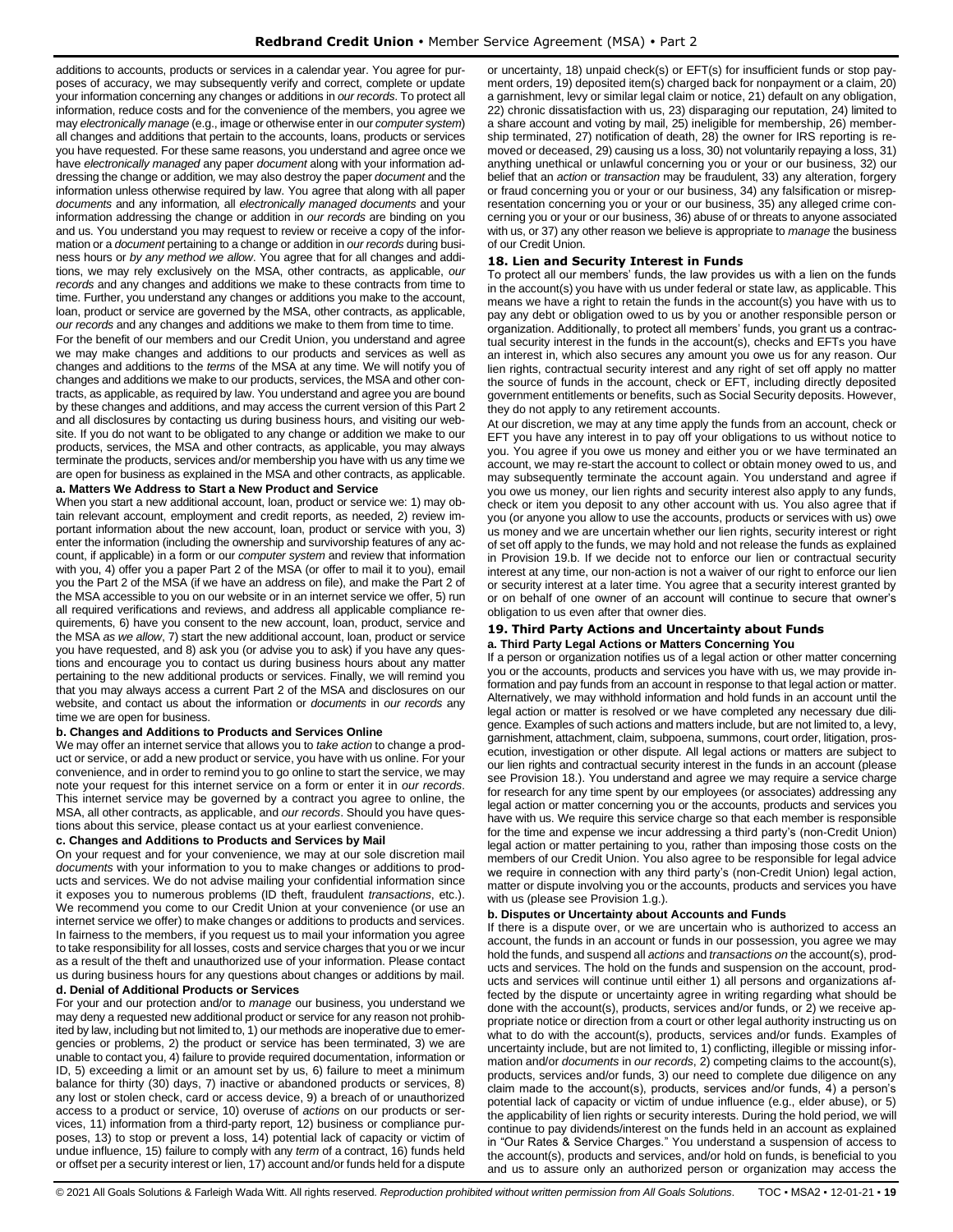account(s), products, services or funds. You agree to be responsible for the cost of legal advice we require in connection with any matter concerning a dispute or uncertainty involving the account(s), products, services or funds with us or you (please see Provision 1.g.). Alternatively, in the event of a dispute or uncertainty over who is authorized to access the account(s), products, services or funds, at our discretion we may deposit the funds with a court and ask the court to resolve the dispute or uncertainty over who is authorized to access the funds. In such instances, we may deduct our attorney fees and court costs from the funds to be deposited with the court. If we deposit the funds with a court, you agree the account(s), products and services may be terminated and all persons and organizations will need to claim the funds by contacting the court.

#### <span id="page-19-0"></span>**20. Your Obligations to Us**

If we incur any fees, charges, costs, interest, losses, liability or obligation (including reasonable attorney fees) in connection with an account, loan, product or service we have provided you, or as a result of any *action*, *transaction*, error, dispute, uncertainty, membership or other matter concerning any obligated person or you, you agree you are jointly and individually liable to us. This means you are responsible for the full repayment of any fees, charges, costs, interest, losses, liability or obligation (including reasonable attorney fees), whether you are a member or not. If another person is also responsible, we may attempt to collect from that person, but we have no obligation to do so. You understand if you owe us money and use another owner's account at our Credit Union for a *transaction* and deposit your funds or a check in that account, funds from the deposit or check are also subject to our lien rights, security interest and your obligations and may be claimed by us. You agree we may contact you about any fees, charges, costs, interest, losses, liability or obligation (including reasonable attorney fees) you owe to us at all addresses, phone numbers and email addresses you have shared with us by any method of communication you have agreed to. You understand since membership is a privilege, if you cause us a loss (even if discharged in bankruptcy), we may request you to voluntarily repay that loss to retain the privilege of membership, accounts, products and services, or to be eligible for additional new products and services. Your failure to voluntarily repay a loss may result in denial or termination of existing accounts, products and services and expulsion from membership. You also agree that if you are ever obligated to us for anything, we may share your information with any associate (such as collection agencies or attorneys) assisting us with the collection of your obligation, whether or not you are still a member of our Credit Union. You understand we may report any delinquent obligations you owe to us to account and credit reporting agencies. In some circumstances, federal law requires us to report a cancellation of indebtedness to the IRS even if we still retain the right to collect that debt. If we are required to report a cancellation of a debt to the IRS, we retain the right to collect that debt from you unless we have reached a settlement with you or we are barred by law from collecting the debt.

We may deduct any fees, charges, costs, interest, losses, liability or obligation (including reasonable attorney fees) from the account(s) you have with us without notice to you, regardless of the source of those funds according to our lien rights and contractual security interest (please see Provision 18.). You agree if you owe us money and either you or we have terminated an account, we may re-start an account to receive a deposit or credit, collect the money owed to us, and then terminate the account again. You also agree to pay any other reasonable fees, charges, costs, interest, losses, liability or obligation (including reasonable attorney fees) we may incur in providing you with accounts, loans, products, services, membership and *action*s or *transaction*s *on* the same, regardless of whether they are specifically covered by the MSA or other contract with us. Additionally, you understand that in the event of your death, if you owe us money for any reason, funds held in the accounts you have with us (or otherwise) may be used to repay your obligations to us before any funds are released to any other person or organization.

If either you or we commence legal proceedings to enforce or interpret any of the *terms* of the MSA, you and we agree the successful party is entitled to payment by the losing party for any reasonable attorney fees and costs, including those incurred on any appeal, bankruptcy proceeding and post-judgment action, unless otherwise limited or prohibited. You agree to indemnify, defend us against, and hold us harmless from any loss, damage, claim, liability or legal action (including reasonable attorney fees) arising from or related to membership, accounts, loans, products and services and your *actions* and *transactions on* the same. If any account is overdrawn, any loan is past due, or you are otherwise in default under any contract you have with us, we may suspend your ability to conduct *actions or transactions* on any or all accounts, products and services, until the default is cured.

# **a. Full Payment Checks for Loans and Obligations**

If you are making a payment on a loan or other obligation you owe to us, please direct that payment as explained in the loan agreement or as we otherwise instruct. If you write, endorse or negotiate a check or any item to us that has a "full payment" legend or memo (such as "Paid in Full") or other language intended to indicate full satisfaction of any outstanding obligation, you must mail or deliver the check or other item to the attention of our CEO at the office or branch where she or he works. Otherwise, any payment you make is accepted with full reservation of our rights to recover any and all outstanding obligations or indebtedness you owe us.

# <span id="page-19-1"></span>**21. Our Responsibility for Errors**

If we are responsible for an erroneous *action* or *transaction*, we may be liable to you for losses up to the amount of the *action* or *transaction* unless otherwise required by law. We will not be liable for losses arising from: 1) insufficient funds to complete a *transaction*, 2) your negligence or the negligence of others, 3) your failure to follow any time limits, deadlines or amount limits as explained in the MSA, your other contracts and loans with us, as applicable, 4) circumstances beyond our control that prevent the performance of an *action* or *transaction*  (such as natural disasters or other emergencies or problems), 5) occasions where you or we have entered information about an account, loan, product, service, *action*, *transaction* or you in *our records* on your request that you could have reviewed, changed, corrected and/or terminated but failed to do so, or 6) any losses caused by your failure to follow any *term* of the MSA, your other contracts or loans with us, as applicable. Our conduct in *managing* all products, services, *actions* and *transactions* will constitute the use of ordinary care if such conduct is consistent with applicable law, Federal Reserve regulations and operating circulars, clearing house rules and general banking practices followed in the area in which we service the accounts with us. If we ever disburse an amount of funds greater than you request or order to any person or organization you know (e.g., relative, friend, employee, business associate, creditor, etc.), you agree to assist us in recovering our funds, including participation in collection, litigation and prosecution. Finally, if you report that an *action* or *transaction on*  an account, loan, product or service is erroneous or unauthorized, and we determine the *action* or *transaction* was taken, conducted and/or assisted by your family member, friend or employee (which is potentially a crime), we will investigate your use of ordinary care concerning the *action* or *transaction*. If we determine you failed to use ordinary care (i.e., were negligent) concerning the *action* or *transaction on* the account, loan, product or service (and the loss is not covered by the Electronic Fund Transfer Act), you agree to take responsibility for recovering any loss. You understand you are in the best position to address the loss and potential crime with your family member, friend or employee, rather than imposing the cost on the members of our Credit Union.

#### <span id="page-19-2"></span>**22. Inactive Accounts and Unclaimed Property a. Accounts Determined Inactive**

If the amount of funds in an account falls below the minimum balance required by "Our Rates & Service Charges" of the MSA, and you are not using specific products or services, we may consider an account inactive. If an account you have with us is inactive, we may require a service charge (and may require a service charge to notify you of any inactivity). We require service charges on inactive accounts because of the cost incurred by the members in managing accounts not being used by a member (who is also not using products or services that would otherwise justify this cost). We will discontinue the service charges once you meet the balance or product or service use requirements. We may also terminate an inactive account and deposit the funds in another account, mail a check to you at an address in *our records*, or if allowed remit the funds to a state as unclaimed property.

#### **b. Funds & Checks Presumed Unclaimed Property**

If there is no activity on an account, such as deposits and withdrawals, and we are unable to contact you for a set period of time, state law considers the funds in the account "abandoned" and requires or allows us to send the funds to the state as unclaimed property. Once we have sent the funds to the state, the account will be terminated and you will need to reclaim the funds by contacting the appropriate state agency. Similarly, if our cashier's or teller's checks are outstanding and unpaid for a specified period of time, state law also considers them "abandoned," requiring or allowing us to send the funds to the state as unclaimed property. If anyone presents our check after the funds have been sent to the state as unclaimed property, she or he will need to seek payment by contacting the appropriate state agency.

### <span id="page-19-3"></span>**23. Termination of Products and Services**

Any owner on a one or multiple owner, trustee or fiduciary account, may terminate the account(s), products and services with us *by any method we allow*. When you request us, or we require you, to terminate an account, product or service, we may require you to sign or authorize a service form to *manage* the termination. We may note the termination by placing a "T" (for terminate) in a box on the form. Alternatively, on your request we may agree to *manage* the termination of products and services with the assistance of our employees or the use of our *computer system* (please see Provision 1.f.1)). You understand and agree that all ID, photographs, images, film, voice and image recordings, fingerprints and other biometrics obtained when you terminate any product or service are *managed* by us as explained in Provision 3.b.

You agree that you (and not us) are responsible for any *actions* or *transactions on* an account, loan, product or service until the account, loan, product or service is terminated. You also agree that if we pay any check or transfer on an account you have with us after the account is terminated, you will reimburse us for the amount of the check or transfer, including any service charges and costs. If you ask us to change an existing account, product or service, you agree we may require you to terminate and start a new account, product, service and number *as we allow*. To cover our employee's time and costs, we may require a service charge for multiple terminations and new accounts, products or services (a.k.a. multiple *actions*) in a calendar year.

We may terminate accounts, products, services or your number with us at any time and, without notice for any reason allowed by law, including but not limited to, 1) the product or service has been discontinued, 2) a request to change a product or service, 3) we are unable to contact you, 4) failure to provide required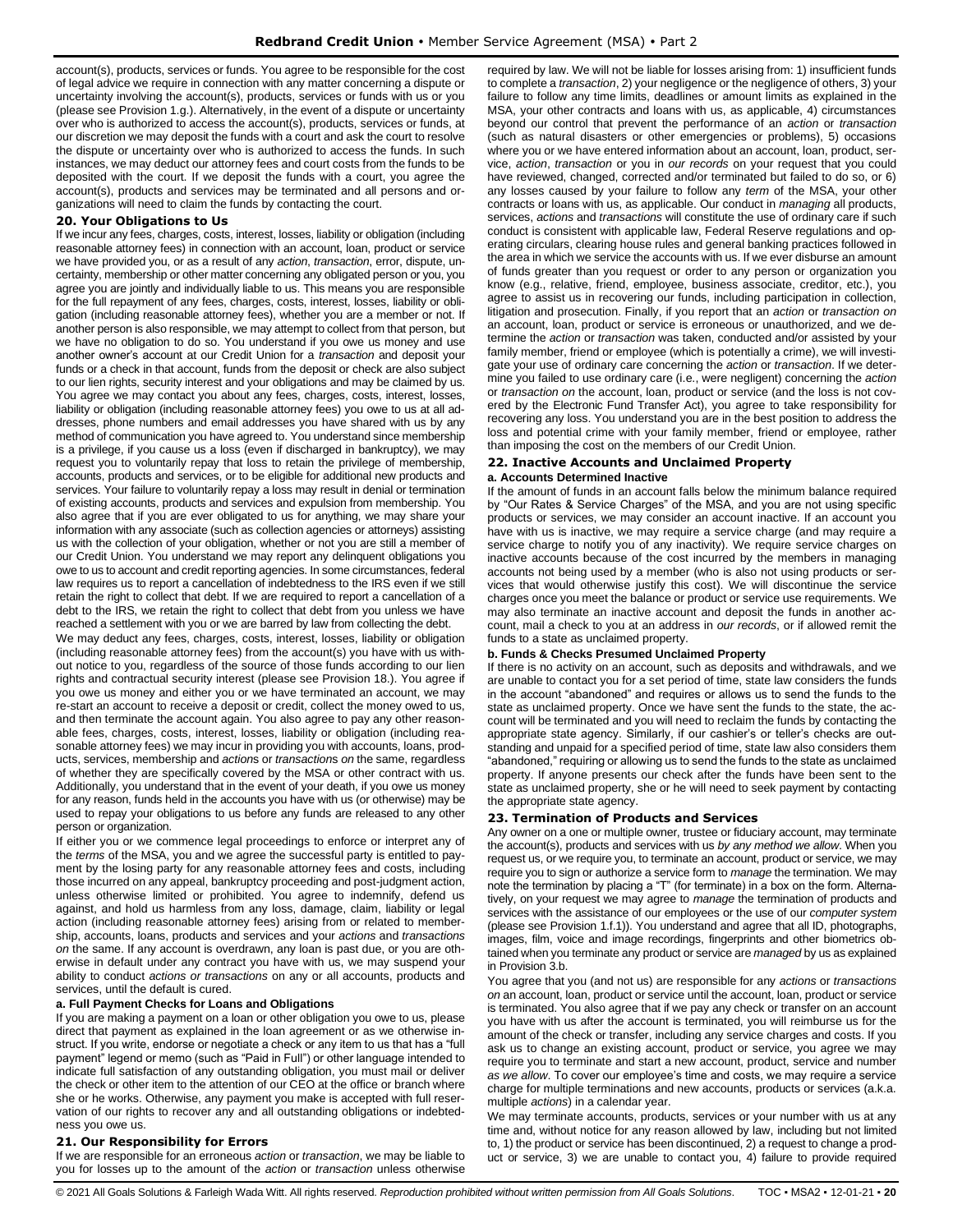documentation, information or ID, 5) failure to meet a minimum balance for thirty (30) days, 6) exceeding a limit or an amount set by us, 7) inactive or abandoned products or services, 8) failure to use products or services to justify membership, 9) any lost or stolen check, card or access device, 10) a breach of or unauthorized access to a product or service, 11) overuse of *actions* on our products or services, 12) business or compliance purposes, 13) to stop or prevent a loss, 14) potential lack of capacity or victim of undue influence, 15) failure to comply with any *term* of a contract, 16) funds held or offset per a security interest or lien, 17) account and/or funds held for a dispute or uncertainty, 18) unpaid check(s) or EFT(s) for insufficient funds or stop payment orders, 19) deposited item(s) charged back for nonpayment or a claim, 20) a garnishment, levy or similar legal claim or notice, 21) default on any obligation, 22) chronic dissatisfaction with us, 23) disparaging our reputation, 24) limited to a share account and voting by mail, 25) ineligibility for membership, 26) membership terminated, 27) notification of death, 28) the owner for IRS reporting is removed or deceased, 29) causing us a loss, 30) not voluntarily repaying a loss, 31) anything unethical or unlawful concerning you or your or our business, 32) our belief that an *action* or *transaction* may be fraudulent, 33) any alteration, forgery or fraud concerning you or your or our business, 34) any falsification or misrepresentation concerning you or your or our business, 35) any alleged crime concerning you or your or our business, 36) abuse of or threats to anyone associated with us, or 37) any other reason to *manage* the business of our Credit Union.

If we terminate an account, we may deposit the funds into another account you maintain with us, or mail you a check for the balance in the account at an address in *our records*. If we cannot locate you and it is allowed by law, we may remit the funds to a state as unclaimed property. You understand whether the accounts, loans, products and services are terminated by you or us, once terminated all *actions* or *transactions* will be dishonored, not paid, refused, rejected or returned. You agree any termination does not release you or any person from any service charges, costs, losses, obligations or liabilities incurred on the account, loan, product or service under the MSA or other contract you have with us, as applicable. Finally, you agree if you owe us money and either you or we have terminated an account, we may re-start the account to collect or obtain money owed to us, and may then terminate the account.

### **a. Termination of Products and Services Online**

We may offer an internet service that allows you to *take action* to terminate a product or service with us online. For your convenience, and in order to remind you to go online to start the service, we may note your request for this internet service on a form or enter it in *our records*. This internet service may be governed by a contract you agree to online, the MSA, all other contracts, as applicable, and *our records*. Should you have any questions about this service, please contact us at your earliest convenience.

#### <span id="page-20-0"></span>**24. Termination of Membership with the Credit Union**

Membership with us is a privilege granted to you by our Credit Union under applicable law. However, you may terminate membership with us at any time by communicating to us your desire to no longer be a member of our Credit Union. When you request us to terminate membership, we may require you to sign or authorize a service form to assist us in *managing* the termination. We may note the termination by placing a "T" (for terminate) in a box on the form. Alternatively, on your request we may agree to *manage* the termination of membership with the assistance of our employees or the use of our *computer system* (please see Provision 1.f.1)).

In the interest of the members and to protect our Credit Union, we may terminate (expel) any member for cause, which includes: 1) ineligibility for membership, 2) we are unable to contact you, 3) failure to provide required documentation, information or ID, 4) exceeding a limit or an amount set by us, 5) failure to meet a minimum balance for thirty (30) days, 6) inactive or abandoned products or services, 7) failure to use products or services to justify membership, 8) any lost or stolen check, card or access device, 9) a breach of or unauthorized access to a product or service, 10) overuse of *actions* on our products or services, 11) business or compliance purposes,12) to stop or prevent a loss, 13) potential lack of capacity or victim of undue influence,14) failure to comply with any *term* of a contract, 15) funds held or offset per a security interest or lien, 16) account and/or funds held for a dispute or uncertainty, 17) unpaid check(s) or EFT(s) for insufficient funds or stop payment orders, 18) deposited item(s) charged back for nonpayment or a claim, 19) a garnishment, levy or similar legal claim or notice, 20) default on any obligation, 21) chronic dissatisfaction with us, 22) disparaging our reputation, 23) notification of death, 24) the owner for IRS reporting is removed or deceased, 25) causing us a loss, 26) not voluntarily repaying a loss, 27) anything unethical or unlawful concerning you or your or our business, 28) our belief that an *action* or *transaction* may be fraudulent, 29) any alteration, forgery or fraud concerning you or your or our business, 30) any falsification or misrepresentation concerning you or your or our business, 31) any alleged crime concerning you or your or our business, 32) abuse of or threats to anyone associated with us, or 33) any other reason to *manage* the business of our Credit Union. You understand that for the protection and safety of our employees, volunteers, members or any associate, if you are abusive or threaten the safety of any of our employees, volunteers, members or associates, we may immediately suspend your privileges to enter our premises and do business with us in-person and may begin the process to lawfully terminate all aspects of the membership relationship you have with us. Whether the privilege of membership is terminated by you or us, the termination does not release any person or you from any loans, service

charges, costs, losses, liabilities or other obligations to us as explained in the MSA or other contracts, as applicable.

# <span id="page-20-1"></span>**25. Decedents' Accounts, Products and Services**

**a. Disbursal of Funds to Representative or Claimant** If you have a one owner account or multiple owner account and have not desig-

nated any beneficiaries/POD payees on the account, on your death the funds in the account may be claimed by the representative of your estate (or a claimant, such as a creditor or relative) as explained in Provisions 4.a. and 4.b. You agree that any representative or claimant of your estate is bound by the *terms* of the MSA. On an owner's death, we may require any representative of an owner's estate or other claimant to prove her or his authority with documentation as the representative of the estate or claimant of the funds before we will release the funds held in any account. Any representative of an owner's estate or claimant will also need to provide us with her or his ID, SSN, birthdate, physical address and other identifying information as we require (such as a second form of ID, thumbprint or fingerprint, etc.) for us to complete our due diligence before we can honor any claim for the funds in an account (or other product or service, such as a safe deposit box). We may require a representative of an owner's estate or claimant to indemnify, defend us against and hold us harmless before we will release the funds. We may continue to honor all *actions* and *transactions on* an account, product or service until we receive a certified copy of an owner's death certificate (or for multiple accounts, certified copies of all owners' death certificates), along with proof of the representative's or claimant's authority and identification as the representative or claimant of the estate. Every owner agrees to be responsible for legal advice we require in connection with any matter concerning a claim involving an owner's accounts, products, services or the owner (please see Provision 1.g.). Every owner also understands that if and when we honor a claim made on the funds in an owner's accounts, we may do so by issuing our check payable to the deceased owner's estate. Alternatively, if there is a dispute or uncertainty about who is entitled to the funds in an account (or that we otherwise hold), we may either hold the funds or deposit them with a court at our discretion (please see in Provision 19.b.). Finally, every owner understands and agrees that if an owner owes us money for any reason, the funds held in an owner's accounts or otherwise may be used to repay the owner's obligations to us before any funds are distributed to the representative of the estate or claimant.

#### **b. Disbursal of Funds to Beneficiaries and POD Payees**

If you have a one owner account or multiple owner account and have designated any beneficiary/POD payee(s) on the account, on your death the beneficiary/POD payee(s) may claim the funds in the account as explained in Provisions 4.a. and 4.b. Before distributing funds from a deceased owner's account, we may require a certified copy of an owner's death certificate (or for multiple accounts, certified copies of all owners' death certificates). In addition, each beneficiary/POD payee may be required to provide us with her or his ID, SSN, birthdate, physical address and other identifying information or documentation as we require (such as a second form of ID, thumbprint or fingerprint, etc.).

Every owner and beneficiary/POD payee agree to be responsible for legal advice we require in connection with any matter concerning a claim involving an owner's accounts, products, services or a beneficiary/POD payee (please see Provision 1.g.). Each beneficiary/POD payee also understands that if we honor a claim made by a beneficiary/POD payee or beneficiary's/POD payee's estate representative on the funds in an owner's accounts, we may do so by issuing our check payable to the beneficiary/POD payee or the beneficiary's/POD payee's estate. Alternatively, if there is a dispute or uncertainty about who is entitled to the funds in an account (or that we otherwise hold), we may either hold the funds or deposit them with a court at our discretion (please see Provision 19.b.). Finally, every owner and beneficiary/POD payee understands and agrees that if an owner or beneficiary/POD payee owes us money for any reason, the funds held in any account or otherwise may be used to repay the obligation(s) to us before any funds are distributed to a beneficiary/POD payee or a beneficiary's/POD payee's estate.

#### **c. Non-Authoritative Requests for Product Information**

You, as an owner, trustee or fiduciary, agree it is your responsibility to communicate information about the accounts, loans, products and services you have with us to any person(s) you believe should have that information during your lifetime (whether she or he is a representative of your estate, beneficiary/POD payee, family member, significant other, friend, trustee, fiduciary or any other person). You understand we will not be able to provide information or access to any product or service to a person until she or he has first established his or her legal authority to access the information, product or service with us.

# **d. Our Actions on Notification**

For your and our protection, on notice of your death you agree we may suspend any product or service; begin the process of terminating products, services, number(s) and membership; collect any outstanding obligations (if any); and prepare to disburse funds (if any) according to the MSA.

#### <span id="page-20-2"></span>**26. Arbitration and Class Action Waiver Agreement**

RESOLUTION OF DISPUTES BY ARBITRATION: THIS AGREEMENT CONTAINS IMPORTANT INFORMATION REGARDING YOUR SHARE OR DEPOSIT ACCOUNTS AND RELATED ELECTRONIC FINANCIAL SERVICES. IT PROVIDES THAT EITHER YOU OR WE CAN REQUIRE THAT CERTAIN DISPUTES BE RESOLVED BY BINDING ARBITRATION. ARBITRATION REPLACES THE RIGHT TO GO TO COURT, INCLUDING THE RIGHT TO A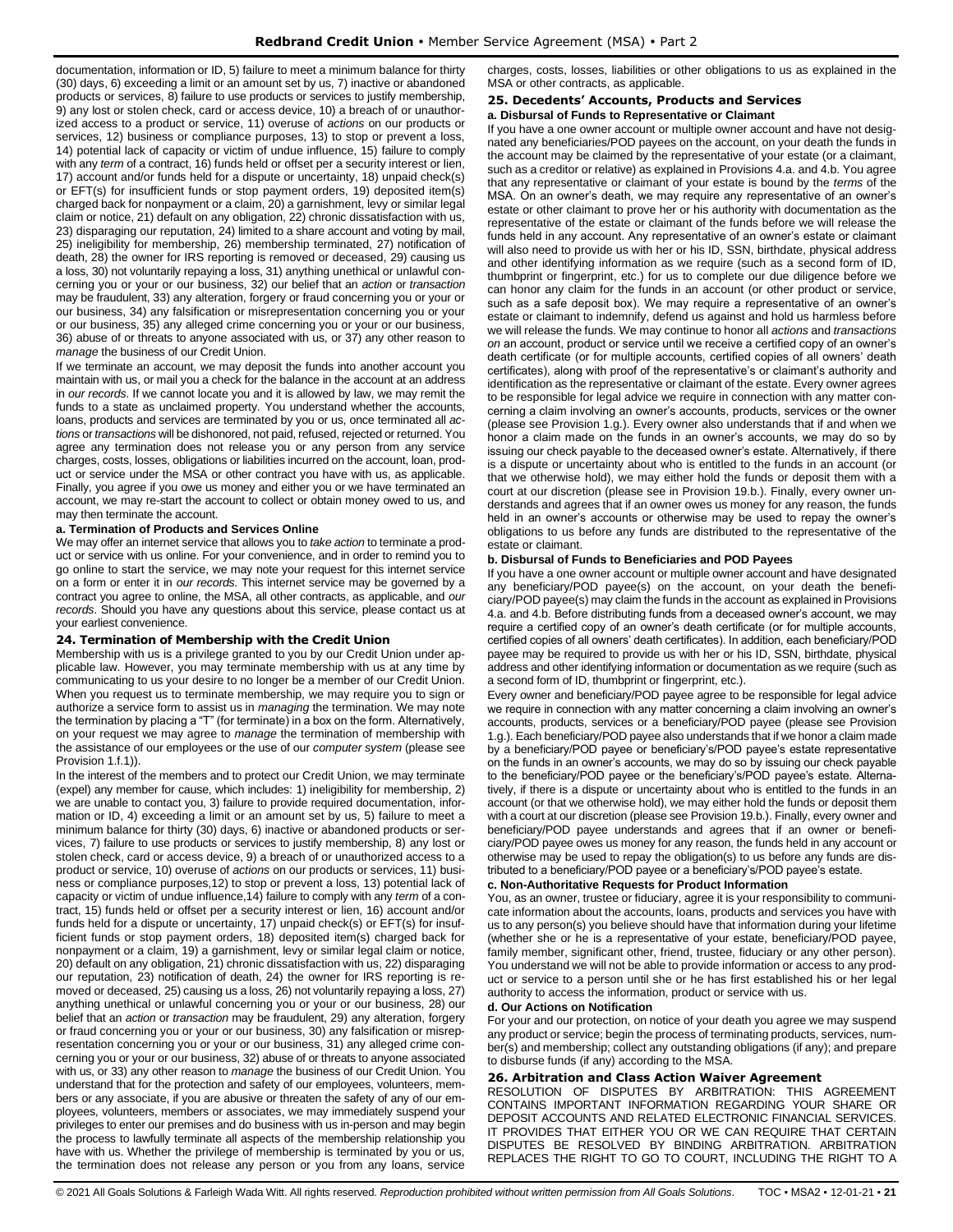JURY TRIAL AND THE RIGHT TO PARTICIPATE IN A CLASS ACTION OR SIMILAR PROCEEDING. IN ARBITRATION, THE DISPUTE IS SUBMITTED TO A NEUTRAL PARTY, AN ARBITRATOR, INSTEAD OF A JUDGE OR JURY. ARBITRATION PROCEDURES MAY BE MORE LIMITED THAN RULES APPLICABLE IN COURT.

### **a. Agreement to Arbitrate Disputes**

Either you or we may elect, without the other's consent, to require that any dispute between us concerning your Deposit Accounts (which includes share accounts) and the electronic financial services related to your Deposit Accounts be resolved by binding arbitration, except for those disputes specifically excluded below. This Arbitration Agreement and any arbitration conducted under it are governed by the Federal Arbitration Act (9 U.S.C. § 1 et seq.) and are not subject to any state law related to arbitration.

# **b. Disputes Covered by Arbitration**

Claims or disputes between you and us arising out of or relating to your Deposit Account(s), transactions involving your Deposit Account(s) and any related electronic financial service with us are subject to arbitration. Electronic financial services include online and mobile account access, bill pay, telephone access, and any other electronic service provided pursuant to our Electronic Funds Transfer Disclosures. Any claims or disputes arising from or relating to this agreement, any prior account agreement between us, any advertising, the application for, or the approval or establishment of your account are also included. Disputes include not only claims made directly by you, but also made by anyone connected with you or claiming through you, such as a joint account holder, account beneficiary, employee, representative, agent, predecessor or successor, heir, assignee, or trustee in bankruptcy. Claims are subject to arbitration, regardless of what theory they are based on or whether they seek legal or equitable remedies. Arbitration applies to any and all such claims or disputes, whether they arose in the past, may currently exist or may arise in the future. All such disputes are referred to in this section as "Claims".

# **c. Disputes Not Covered by Arbitration**

Both you and we have the right to pursue a Claim in state court instead of arbitration for claims related to our collection of any negative balance or amounts you owe us under our Membership and Account Agreement, including but not limited to fraud, counterfeit items and any unpaid account obligations. This exception applies if the Claim is in that court's jurisdiction and brought on an individual basis. Also, arbitration will not apply to your Account as long as you are an active duty Service Member. Otherwise, this Agreement to arbitrate will apply without limitation, regardless of whether 1) your account is closed; 2) you pay us in full any outstanding debt you owe; or 3) you file for bankruptcy.

#### **d. No Class Action or Joinder of Parties**

YOU ACKNOWLEDGE THAT YOU AND WE AGREE THAT NO CLASS ACTION, CLASS-WIDE ARBITRATION, PRIVATE ATTORNEY GENERAL ACTION, OR OTHER PROCEEDING WHERE SOMEONE ACTS IN A REPRESENTATIVE CAPACITY, MAY BE PURSUED IN ANY ARBITRATION OR IN ANY COURT PROCEEDING, REGARDLESS OF WHEN THE CLAIM OR CAUSE OF ACTION AROSE OR ACCRUED, OR WHEN THE ALLEGATIONS OR FACTS UNDERLYING THE CLAIM OR CAUSE OF ACTION OCCURRED. Unless you and we both agree, claims of two or more persons may not be joined, consolidated, or otherwise brought together in the same arbitration (unless those persons are joint account holders or beneficiaries on your account and/or related accounts, or parties to a single transaction or related transaction), whether or not the claim may have been assigned.

#### **e. Arbitration Procedures**

The arbitration must be filed with the following neutral arbitration forum and must follow its rules and procedures for initiating and pursuing an arbitration:

# JAMS

# [www.jamsadr.com](http://www.jamsadr.com/)

# 1-800-352-5267 (toll-free)

The arbitration shall take place in the federal district in which you reside, or in which you entered into this Agreement. The arbitration shall be decided by a single, neutral arbitrator selected by both parties in accordance with the rules of the arbitration forum. The arbitration shall be administered by JAMS pursuant to its Comprehensive Arbitration Rules and Procedures or pursuant to JAMS' Streamlined Arbitration Rules and Procedures. Judgment on the arbitrator's award may be entered in any court having jurisdiction. This Arbitration Agreement does not preclude parties from bringing claims in small claims court or seeking provisional remedies in aid of arbitration from a court of appropriate jurisdiction. You or we may choose to have a hearing, be represented by counsel and conduct discovery. If the claim is brought by you, you will pay no more than \$250 of the filing costs and expenses and the remaining costs are borne by us. If we bring the claim, we pay for all filing fees and costs. Judgment on the arbitration award may be entered by any court of competent jurisdiction. We will not reimburse any fees if the arbitrator determines that your claim or dispute was frivolous or baseless. Each party shall be responsible for its own attorney fees in any arbitration unless the arbitrator awards attorney fees under applicable law or agreement.

#### **f. Right to Resort to Provisional Remedies Preserved**

Nothing herein shall be deemed to limit or constrain our right to resort to selfhelp remedies, such as our federal statutory lien; our right of set-off; the right to restrain funds in an account; to interplead funds in the event of a dispute; to exercise any security interest we may hold in property; to comply with legal

process; or to obtain provisional remedies such as injunctive relief, attachment, or garnishment by a court having appropriate jurisdiction; provided, however, that you or we may elect to arbitrate any dispute related to such provisional remedies.

# **g. Right to Reject this Arbitration Agreement**

You have the right to opt out of this agreement to arbitrate if you tell us within 30 days after you opened your first Account. If you are receiving this Agreement with a notice issued after your first account was opened, you must tell us within 30 days after we issued our notice and this Agreement. To opt out, send us written notice as follows: (i) your written notice must include your name, as listed on your account, your account number, and a statement that you reject this Arbitration Agreement, and (ii) you must send your written notice to Us at the following address: Redbrand Credit Union, P.O. Box 4128, Bartonville, IL 61607 Attn: Legal Department.

#### **h. Acceptance of Arbitration and Class Action Waiver**

Following receipt of this Binding Arbitration and Class Action Waiver Agreement and expiration of the rejection period, your decision not to reject this Agreement as confirmed by your continued use of your Account, confirms your agreement to be bound by the above terms for all of your Accounts and your Accounts will be bound by this Arbitration and Class Action Waiver Agreement.

# <span id="page-21-0"></span>**27. The MSA & State and Federal Law**

Membership, accounts, products and services you have with us are primarily governed by Parts 1 and 2 of the MSA, *our records* and/or any other contract with us, as applicable. They are also governed by the applicable law of the state in which the branch or service center where you started the account in-person is located. If you started the account by mail, phone, or our internet services (as we offer), the accounts, products and services are governed by the law of the State of Illinois. Finally, federal law and regulations, Federal Reserve operating circulars, and clearing house rules also govern our accounts, products, and services to the extent applicable. If any *term* of the MSA conflicts with controlling law, that *term* will be nullified and stricken from the MSA to the extent that it is inconsistent with the law and the law will govern. If any *term* of the MSA is declared invalid, unenforceable, unconscionable or unlawful by a court, that *term* will not affect the validity of any other *terms* of the MSA, which will continue in full force and effect.

# **Our Electronic Funds Transfer Terms**

<span id="page-21-1"></span>"Our Electronic Funds Transfer Terms" explains your and our rights and responsibilities concerning electronic fund transfer (EFT) debits from and credits to the accounts you have with us. EFTs are electronically initiated transfers of money involving an account with us and multiple access options, including Home Banking, direct deposits, automated teller machines (ATMs), Visa Debit or ATM cards (Card), and Audio Response Teller (ART) services.

# <span id="page-21-2"></span>**1. EFT Services**

#### **a. Automated Teller Machines**

You may use your Card and personal identification number (PIN) at Automated Teller Machines (ATMs) of our Credit Union NYCE, CIRRUS, and Visa, and such other machines or facilities as we may designate. At the present time, you may use your Card to:

- Withdraw cash from the share draft or share account with us.
- If you qualify, you may make deposits to the share draft or share account with us.
- Transfer funds between the share draft and share accounts.
- Check the balance of your accounts.

#### **b. Direct Deposit**

On the instruction of (i) your employer, (ii) the Treasury Department, or (iii) other financial institutions, we will accept direct deposits by EFT of your paycheck or of federal recurring payments, such as Social Security.

#### **c. Preauthorized Debits**

You may make direct withdrawals by EFT from the share draft or regular share account you have with us to a particular person or company, at least periodically, which you have arranged with that person or company, provided you have enough funds in the account with us to cover the payment.

#### **d. Audio Response Teller (ART)**

If we approve your application for telephone access to the accounts you have with us under Audio Response Teller (ART), you may use a telephone to access the account with us and conduct EFTs by calling 309-633-2912. You must use your PIN along with the account number you have with us to access the accounts. At the present time you may use Audio Response Teller (ART) to:

- Access balance information on the share draft, share and loan accounts with us.
- Transfer funds between the share draft, share and money market accounts.
- Access a variety of account history information.
- Make check withdrawals payable to the primary account holder at the address on file at the Credit Union from your share, share draft, or money market accounts.

#### **e. Home Banking**

If we approve your application for Home Banking, you may use the internet to access the accounts. For this service, you will need a personal computer or other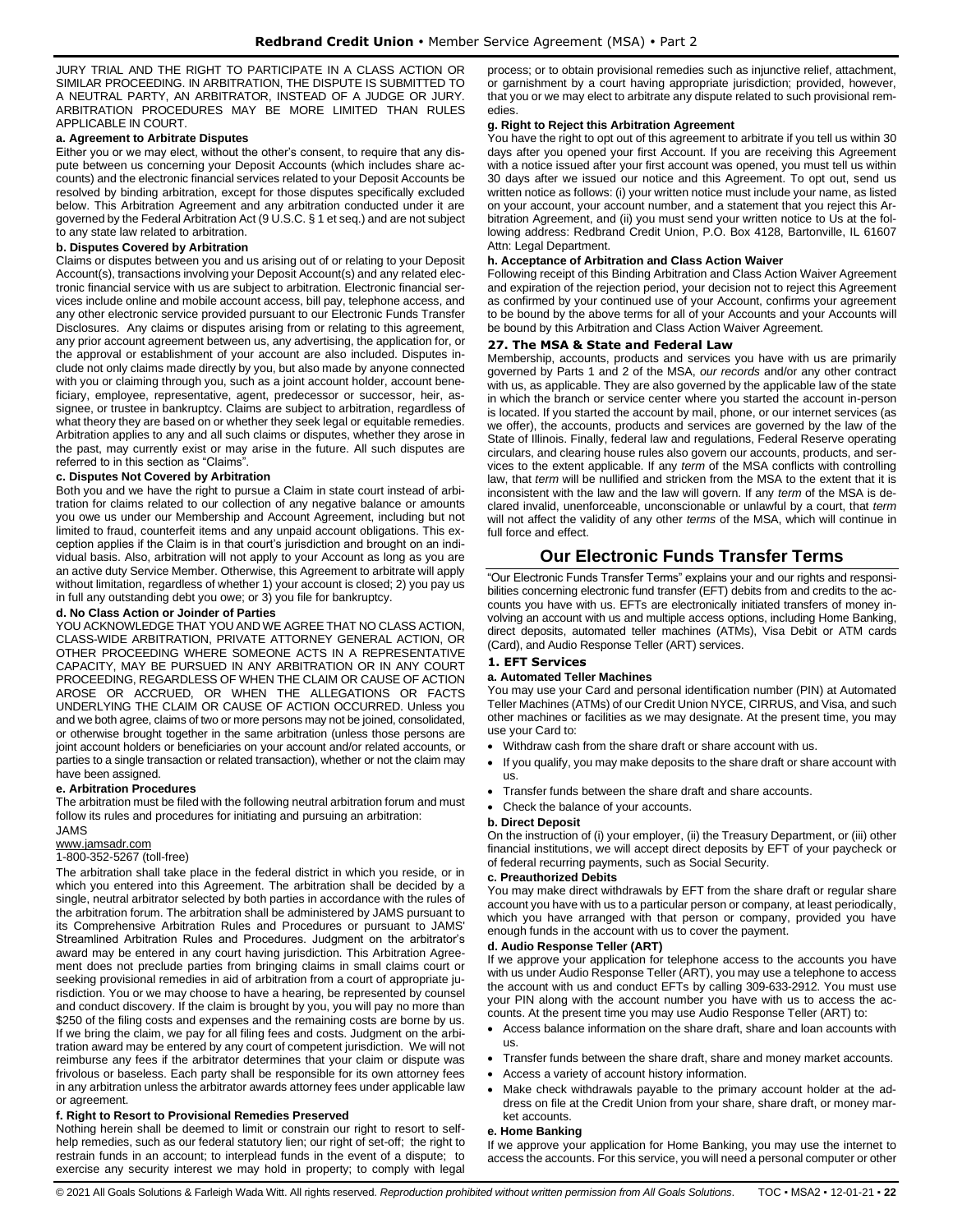device with internet access. The address for Home Banking services is www.redbrandcu.com. You may select a PIN. You must use your PIN along with the account number with us to access the accounts. You are responsible for the installation, maintenance, and operation of your computer and software. We will not be responsible for any errors or failures involving any telephone service, internet service provider, your software installation or your computer. At the present time, you may use the Home Banking service to:

- Access balance information on the share draft, share, or loan accounts with us.
- Access a variety of account history information.
- Transfer funds among the share draft, share, or money market accounts; transfers to other account numbers must have a signed cross account transfer application.
- Make check withdrawals payable to the primary account holder at the address on file at the Credit Union from the share draft, share, or money market accounts.
- Learn about current promotions offered.
- Contact us via email.
- Access and use online bill pay.

Transactions involving the accounts you have with us are addressed by the MSA, whereas transactions involving a loan are addressed by the applicable loan agreement(s).

#### **f. Bill Pay**

You may use the Bill Pay service (accessed through Home Banking or Mobile Banking) to make payments to third parties. Use of Bill Pay requires enrollment in Home Banking and acknowledgement of Redbrand Credit Union Bill Pay Agreement. You may use the Bill Pay service to:

- Make payments from any share draft or share account to another financial institution.
- Pay bills from any share draft account with us.

#### **g. Mobile Banking**

Mobile Banking is a personal financial information management service that allows you to access account information, make payments to merchants who have previously consented to accept payments through our Home Banking service and make such other transactions as described in the Home Banking Service Agreement using compatible and supported mobile phones and wireless devices ("Wireless Device"). You agree and understand that the Mobile Banking service may not be accessible or may have limited utility over some mobile telephone networks, such as while roaming. The services that you may access through Mobile Banking are the same account and service transactions available through Home Banking. When you register for Mobile Banking, the designated accounts and bill payment payees linked to the account through Home Banking will be accessible through Mobile Banking.

For all mobile check deposits, you must endorse the original paper check with your signature and write: "FOR REDBRAND CREDIT UNION MOBILE DEPOSIT ONLY" in the endorsement area. If you fail to provide this endorsement, we may refuse the deposit and return it to you. You agree to indemnify our Credit Union from any liability or loss to our Credit Union arising from the payment of the original paper check without such required endorsement.

#### **h. Visa Debit Card**

You may use your Visa Debit Card to purchase goods and services any place Visa is honored by participating merchants and merchants accepting the Card and PIN at point of sale (POS) terminals. Funds to cover your Card purchases will be deducted from the share draft account. If the balance in the account is not sufficient to pay the transaction amount, we may treat the transaction as an overdraft request pursuant to any overdraft protection plan, or we may terminate all services under the MSA.

Some merchants may permit you to initiate debit and bill payment transactions with your card using either the Visa network or another network shown on your card, such as the NYCE, CIRRUS, Accel/Exchange or Pulse networks. We will honor your debit transactions processed by any of these networks.

Depending on our authorization protocols and network availability, transactions processed over other networks may or may not require you to use your PIN to validate a transaction. Generally, you enter your card number or swipe your card and provide or enter a PIN. You may instead be asked to sign a receipt or payment authorization. Provisions applicable only to Visa transactions (such as Visa's zero liability protections) will not apply to non-Visa Check transactions and the liability rules for other EFTs in the section titled "Member Liability" will apply.

#### **i. Electronic Check Transaction**

You may authorize a merchant or other payee to make a one-time electronic payment from the share draft account using information from your check to pay for purchases, pay bills or pay other obligations ("Electronic Check Transactions"). You agree that your authorization for an electronic check transaction occurs when you initiate such a transaction after receiving any required notice regarding the merchant's right to process the transaction or payment, including any written sign provided by the merchant at the time of your transaction. All terms governing electronic funds transfer services will apply to Electronic Check Transactions, except the \$50 and \$500 limits of liability for unauthorized transactions in Section 4 (Member Liability) of this disclosure. You remain responsible for notifying us of any unauthorized electronic check transaction shown on your statement.

#### <span id="page-22-0"></span>**2. Service Limitations**

#### **a. Automated Teller Machines**

**1) Withdrawals.** You may make up to twenty (20) ATM withdrawals per business day with a debit or ATM card. You may withdraw up to \$310 (if there are sufficient funds in the account) per business day. For purposes of determining whether you have reached the daily limit, a day ends at 2:00 pm Central Time.

#### **b. Audio Response Teller (ART) Service**

The accounts with us can be accessed under Audio Response Teller (ART) via a touchtone telephone only. Not all push button phones are touchtone. Converters may be purchased for pulse and rotary dial phones. Audio Response Teller (ART) will be available for your convenience seven (7) days a week. This service may be interrupted for a short time each day for data processing. If you call during this time, you will hear a message directing you to call back. We may limit the number of certain types of withdrawals from some accounts, as described in "Our Rates & Service Charges." No transfer or withdrawal may exceed the funds available in an account with us. We reserve the right to refuse any transaction which would draw upon insufficient funds, exceed a credit limit, lower an account below a required balance or otherwise require us to increase our required reserve on the account.

#### **c. Home Banking Service**

**1) Transfers.** You may make funds transfers to the accounts with us, or other accounts you authorize, as often as you like. We may limit the number of certain types of withdrawals from some accounts, as described in "Our Rates & Service Charges." You may transfer or withdraw up to the available balance in the account or available credit line at the time of the transfer, except as limited under other agreements. We reserve the right to refuse any transaction that would draw upon insufficient or unavailable funds, lower an account below a required balance or otherwise require us to increase our required reserve on the account.

**2) Account Information.** Account balance and transaction history information may be limited to recent account information. The availability of funds for transfer or withdrawal may be limited, due to the processing time for ATM transactions. See "Funds Availability of Deposits."

**3) E-Mail and Stop Payment Requests.** We may not immediately receive email communications that you send and we will not act based on e-mail requests until we actually receive your message and have a reasonable opportunity to act. Any stop payment request you transmit electronically is deemed to be a verbal request and will expire in fourteen (14) days unless confirmed in writing as addressed in the MSA. Contact us immediately regarding an unauthorized transaction or stop payment request.

#### **d. Mobile Banking**

You are fully responsible for understanding how to use Mobile Banking before you actually do so, and you must use Mobile Banking in accordance with any use or operational instructions posted on our web site. You are also responsible for your use of your Wireless Device and the Mobile Banking Service software provided to you. We will not be liable to you for any losses caused by your failure to properly use Mobile Banking, the Software or your Wireless Device. You may experience technical or other difficulties related to Mobile Banking that may result in loss of data, personalization settings or other Mobile Banking interruptions. We assume no responsibility for the timeliness, deletion, misdelivery or failure to store any user data, communications or personalization settings in connection with your use of Mobile Banking. We assume no responsibility for the operation, security, or functionality of any Wireless Device or mobile network that you utilize to access Mobile Banking. Financial information shown on Mobile Banking reflects the most recent account information available through Mobile Banking, and may not be current. You agree that we are not liable for delays in updating account information accessed through Mobile Banking. We are not responsible for any actions you take based on information accessed through the Mobile Banking app that is not current. If you need the most current account information, you agree to contact us directly.

#### **e. ATM Card**

You may not make more than a total of \$310 in combined ATM withdrawals and PIN-based transactions per day.

#### **f. Visa Debit Card**

You may make up to 30 Visa Debit Card purchase transactions per day. Visa purchases are limited to the balance available in an account. In addition, you may not make more than \$1,000 in purchase transactions in one day. We reserve the right to refuse any transaction that would draw upon insufficient funds or require us to increase our required reserve on the account. We may set other limits on the amount of any transaction, and you will be notified of those limits. You are solely responsible for any disputes you may have with merchandise or services received using the Visa Debit Card. We are not responsible for any damages, liability or settlement resolution as a result of the misrepresentation of quality, price, or warranty of goods or services by a merchant.

The use of a Card and Account with us are subject to the following conditions:

**1) Ownership of Cards.** Any Card or other device that we supply to you is our property and must be immediately returned to us, or to any person whom we authorize to act as our agent, or to any person who is authorized to honor the Card, according to instructions. The Card may be repossessed at any time at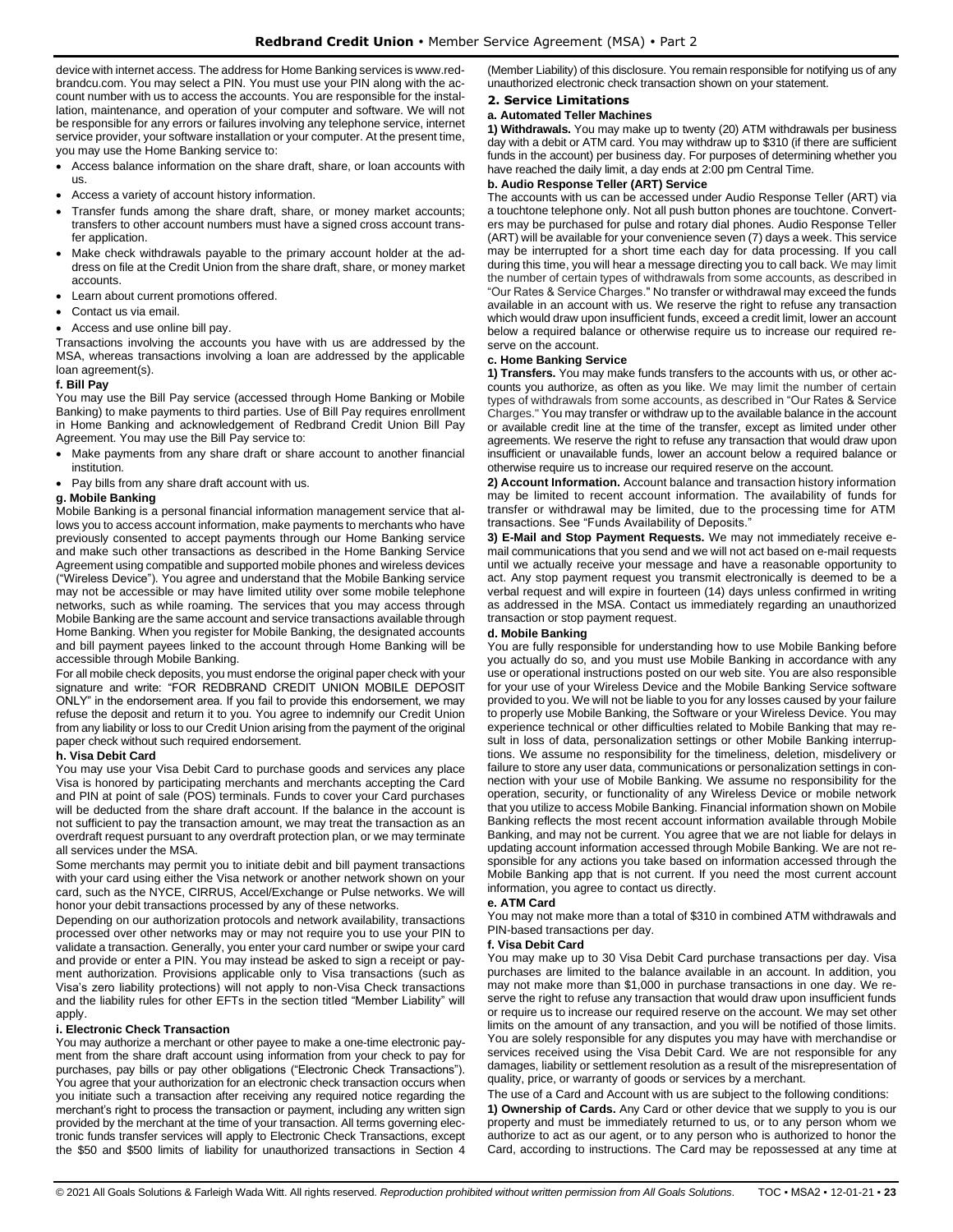our sole discretion without demand or notice. You cannot transfer the Card or Account to another person.

**2) Honoring the Card.** Neither we nor merchants authorized to honor the Card will be responsible for the failure or refusal to honor the Card or any other device we supply to you. If a merchant agrees to give you a refund or adjustment, you agree to accept a credit to the account with us in lieu of a cash refund. You may not use the Card for any illegal or unlawful transaction. We may refuse to authorize any transaction that we believe may be illegal or unlawful.

**3) Currency Conversion; International Transaction Fee.** Purchases and withdrawals made in foreign countries will be billed to you in U.S. dollars. The currency conversion rate for international transactions, as established by Visa International, Inc., is a rate selected by Visa from the range of rates available in wholesale currency markets for the applicable central processing date, which may vary from the rate Visa itself receives, or the government-mandated rate in effect for the applicable central processing date. In addition, you will be charged an International Transaction Fee as set forth in "Our Rates & Service Charges" for any card transaction at a location in a foreign country or with a merchant located in a foreign country even if you initiate the transaction from within the United States.

#### <span id="page-23-0"></span>**3. Security of Personal Identification Number**

The Personal Identification Number (PIN) is established for your security purposes. The PIN is confidential and should not be disclosed to third parties or recorded. You are responsible for safekeeping your PIN. You agree not to disclose or otherwise make your PIN available to anyone not authorized to sign on the accounts with us. If you authorize anyone to have or use your PIN, that authority will continue until you specifically revoke such authority by notifying us. You understand that person may use Home Banking, online services or debit card to review all of your account information and make account transactions. Therefore, we are entitled to act on transaction instructions received using your PIN and you agree that the use of your PIN will have the same effect as your signature in authorizing transactions. If you authorize anyone to use your PIN in any manner, that authority will be considered unlimited in amount and manner until you specifically revoke such authority by notifying us and changing your PIN immediately. You are responsible for any transactions made by such persons until you notify us that transactions and access by that person are no longer authorized and your PIN is changed. If you fail to maintain or change the security of these PINs and we suffer a loss, we may terminate your electronic fund transfer and account services immediately.

#### <span id="page-23-1"></span>**4. Member Liability**

You are responsible for all transfers you authorize using your EFT services as explained in this disclosure, which is part of the MSA. If you permit other persons to use an EFT service, Card or PIN, you are responsible for any transactions they authorize or conduct on any of the accounts you have with us. However, tell us at once if you believe anyone has used the account, Card or PIN and accessed the accounts with us without your authority, or if you believe an electronic fund transfer has been made without your permission using information from your check. Telephoning is the best way of keeping your possible losses down. For Visa Debit Card purchase transactions, if you notify us of your lost or stolen card, you will not be liable for any losses, provided you were not negligent or fraudulent in handling the Card and you provide us with a written statement regarding your unauthorized Card claim, otherwise the following liability limits will apply. For all other EFT transactions except Electronic Check Transactions, if you tell us within two (2) business days, you can lose no more than \$50 if someone accessed the account with us without your permission. If you do not tell us within two (2) business days after you learn of the unauthorized use of the account or EFT service, and we can prove that we could have stopped someone from accessing the account without your permission if you had told us, you could lose as much as \$500. In no event will you be liable for more than \$50 for unauthorized withdrawals from a line of credit account.

Also, if your statement shows EFTs that you did not make, tell us at once. If you do not tell us within sixty (60) days after the statement was mailed or accessible to you, you may not get back any money lost after the sixty (60) days if we can prove that we could have stopped someone from making the transfers if you had told us in time. If a good reason (such as a hospital stay) kept you from telling us, we will extend the time periods. If you believe that someone has used the Card or PIN without your permission or you have lost your Card, call: 309-697- 1447, or write to us at: P.O. Box 4128, Bartonville, IL 61607.

#### <span id="page-23-2"></span>**5. Business Days**

Our business days are Monday through Friday. Holidays are not included.

#### <span id="page-23-3"></span>**6. Charges for EFT Services**

There are certain charges for EFT services, as described in "Our Rates & Service Charges." We reserve the right to impose service charges at a future date after we give you notice of such changes as required by law. If you request a transfer or check withdrawal from your personal line of credit account, such transactions may be subject to charges under the terms and conditions of your loan agreement. If you use an ATM that is not operated by us, you may be charged an ATM surcharge by the ATM operator or an ATM network utilized for such a transaction. The ATM surcharge will be debited from the account with us if you elect to complete the transaction.

#### <span id="page-23-4"></span>**7. Right to Receive Documentation a. Periodic Statements**

All EFT transactions will be recorded on your periodic statement. You will receive a statement at least once every quarter. If you have an EFT transaction, you will receive a statement monthly.

#### **b. Preauthorized Credits**

If you have a direct deposit made to the account at least once every sixty (60) days from the same source and you do not receive a receipt (such as a pay stub), you can use Audio Response Teller (ART) or Home Banking or you can call us at 309-697-1447 to find out whether or not the deposit has been made.

#### **c. Terminal Receipt**

You may get a receipt at the time you make any transaction of more than \$15 using an ATM, POS terminal or Visa Debit Card.

# <span id="page-23-5"></span>**8. Account Information Disclosure**

We will maintain the confidentiality and privacy of your information in accordance with our Privacy Notice. We will disclose information to third parties about the account or the transfers you make in the following circumstances:

- As necessary to complete transfers.
- To verify the existence of sufficient funds to cover specific transactions upon the request of a third party, such as a credit bureau or merchant.
- To comply with government agency or court orders.
- If you give us your written permission.

# <span id="page-23-6"></span>**9. Our Liability for Failure to Make Transactions**

If we do not complete a transfer to or from an account with us on time or in the correct amount according to the MSA, we will be liable for your actual transaction loss or damage. Our sole responsibility for an error in a transfer will be to correct the error. You agree that neither we nor the service providers are responsible for any loss, property damage, or bodily injury, whether caused by the equipment, software, Credit Union, or by internet browser providers such as Microsoft (Microsoft Internet Explorer), Apple (Safari), Mozilla (Firefox), Google (Chrome) or by Internet access providers or by online service providers or by an agent or subcontractor for any of the foregoing. Nor will we or the service providers be responsible for any direct, indirect, special, or consequential economic or other damages arising in any way out of the installation, download, use, or maintenance of the equipment, software, online access services, or Internet browser or access software. In this regard, although we have taken measures to provide security for communications from you to us via the Home Banking service and may have referred to such communication as "secured," we cannot and do not provide any warranty or guarantee of such security. In states that do not allow the exclusion or limitation of such damages, our liability is limited to the extent permitted by applicable law. We will not be liable for the following:

- If, through no fault of ours, you do not have adequate funds in an account to complete a transaction, the account is terminated or the transaction amount would exceed your credit limit on your line of credit.
- If you used the wrong identification code or you have not properly followed any applicable computer, Internet or Credit Union instructions for making transfers.
- If your computer fails or malfunctions or if our Home Banking system was not properly working and such a problem should have been apparent when you attempted such a transaction.
- If the ATM where you are making the transfer does not operate properly, does not have enough cash or you use a Card improperly.
- If circumstances beyond our control (such as fire, flood, telecommunication outages, postal strikes, equipment, or power failure) prevent the transaction.
- If the account with us is frozen because of a delinquent loan or is subject to a legal process or other claim.
- If the error was caused by a system beyond our control such as your Internet Service Provider, any computer virus, or problems related to software not provided by us.
- If you have not given us complete, correct, and current instructions so we can make a transfer.
- If the error was caused by any applicable ATM or payment system network. The ATM machine may retain a Card in certain instances, in which event you may contact us about its replacement.
- We may establish other exceptions in addition to those listed above.

### <span id="page-23-7"></span>**10. Termination of EFT Services**

You agree that we may terminate your use of any EFT services if you, or any authorized user of an account or PIN, breach any term of the MSA, or if we have reason to believe that there has been an unauthorized use of a Card, account or identification code.

You or any other party to the account can terminate your use of any EFT services by notifying us in writing. Termination of service will be effective the first business day following receipt of your written notice. However, termination of EFT services will not affect the rights and responsibilities of the parties under the MSA for transactions initiated before termination.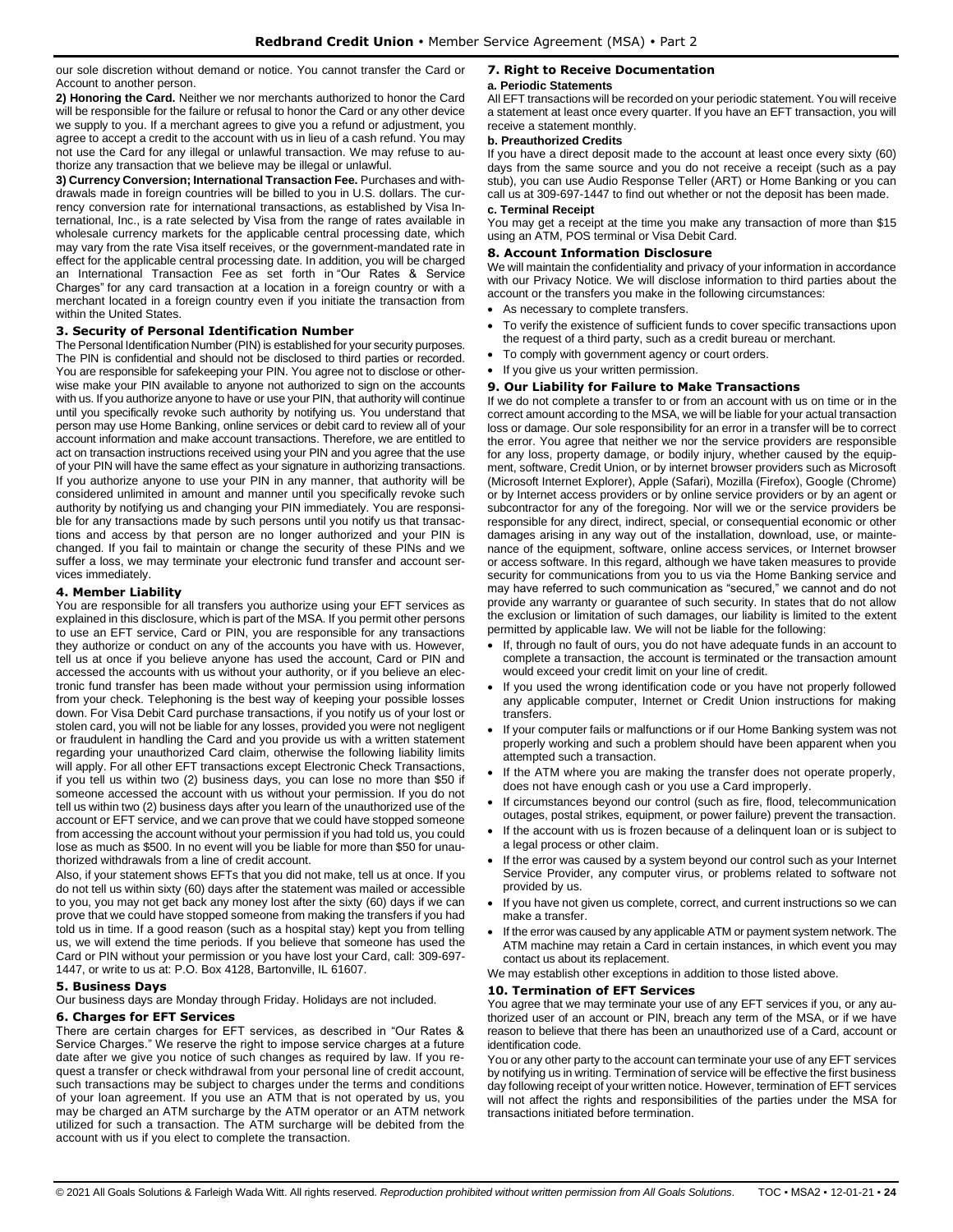# <span id="page-24-0"></span>**11. Preauthorized Electronic Fund Transfers**

#### **a. Stop Payment Rights**

If you have arranged in advance to allow a third party to make regular EFTs from the account(s) with us for money you owe them, you may stop payment of these preauthorized transfers from the account. You must notify us verbally or in writing at any time up to three (3) business days before the scheduled date of a preauthorized transfer. We may require written confirmation of the stop payment order to be made within fourteen (14) days of any verbal notification. If we do not receive the written confirmation, the verbal stop payment order will cease to be binding fourteen (14) days after it has been made.

#### **b. Notice of Varying Amounts**

If regular payments may vary in amount, the person you are going to pay is required to tell you ten (10) days before each payment when it will be made and how much it will be. You may choose instead to get this notice only when the payment would differ by more than a certain amount from the previous payment or when the account would fall outside certain limits that you set.

#### **c. Liability for Failures on Preauthorized Transfers**

If you order us to stop one of these payments three (3) business days or more before the transfer is scheduled, and we do not do so, we will be liable for your losses or damages.

#### <span id="page-24-1"></span>**12. Notices**

We reserve the right to change the terms of our EFT services. We will mail or make accessible a notice to you at least twenty-one (21) days before the effective date of any change, as required by law. Use of any EFT service is subject to existing regulations governing the account with us and any future changes to those regulations.

#### <span id="page-24-2"></span>**13. Statement Errors**

In case of errors or questions about EFTs, telephone us at 309-697-1447 and send us a written notice. We must hear from you no later than sixty (60) days after we sent the first statement on which the problem appears. In your notice:

- Tell us your name and account number.
- Describe the transfer you are unsure about, and explain as clearly as you can why you believe it is an error or why you need more information.
- Tell us the dollar amount of the suspected error.

If you tell us verbally, we may require that you send us your complaint or question in writing within ten (10) business days. We will tell you the results of our investigation within ten (10) business days after we hear from you and will correct any error promptly. For errors related to transactions occurring within thirty (30) days after the first deposit to the account (new accounts), we will tell you the results of our investigation within twenty (20) business days. If we need more time, however, we may take up to forty-five (45) days to investigate your complaint or question (ninety (90) days for POS (point of sale) transaction errors, new account transaction errors, or errors involving transactions initiated outside the United States). If we decide to do this, we will recredit the account within ten (10) business days (five (5) business days for Visa Debit Card transactions) for the amount you think is in error, so that you will have the use of the money during the time it takes us to complete our investigation. If we ask you to put your complaint or question in writing and we do not receive it within ten (10) business days, we may not recredit the account.

If we decide after our investigation that an error did not occur, we will deliver or mail to you an explanation of our findings within three (3) business days after the conclusion of our investigation. If you request, we will provide you copies of documents (to the extent possible without violating other members' rights to privacy) used in our conclusion that the error did not occur.

#### <span id="page-24-3"></span>**14. ATM Safety Notice**

The following information is a list of safety precautions regarding the use of Automated Teller Machine (ATM) and night deposit facilities.

- Be aware of your surroundings, particularly at night.
- Consider having someone accompany you when the ATM or night deposit facility is used after dark.
- If another person is uncomfortably close to you at the time of your transaction, ask the person to step back before you complete your transaction.
- Refrain from displaying your cash at the ATM or night deposit facility. As soon as your transaction is complete, place your money in your purse or wallet. Count the cash later in the safety of your car or home.
- If you notice anything suspicious at the ATM or night deposit facility, consider using another ATM or night deposit facility or coming back later. If you are in the middle of a transaction and you notice something suspicious, cancel the transaction, take your card or deposit envelope, and leave.
- If you are followed after making a transaction, go to the nearest public area where people are located.
- Do not write your Personal Identification Number or code on your card.
- <span id="page-24-4"></span>• Report all crimes to law enforcement officials immediately.

# **Funds Availability of Deposits**

"Funds Availability of Deposits" explains our policy for the availability of deposits to the share draft accounts you have with us. Deposits to other accounts with us may be subject to longer holds on funds at our sole discretion.

# <span id="page-24-5"></span>**1. General Policy**

Our policy is to make funds from your deposits available to you on the day we receive your deposit. Funds from deposits made at automated teller machines (ATMs) we do not own or operate will not be available until the fifth (5th) business day after the day of your deposit. ATMs that we own or operate are identifiable by our name displayed on the ATM. Once they are available, you can withdraw the funds in cash and we will use the funds to pay checks and electronic funds transfers (EFTs) that you have written. For determining the availability of your deposits, every day is a business day, except Saturdays, Sundays, and Federal Holidays. If you make a deposit at any Credit Union branch, on a business day that we are open, we will consider that day to be the day of your deposit. However, if you make a deposit on a day we are not open, we will consider that the deposit was made on the next business day we are open.

# <span id="page-24-6"></span>**2. Reservation of Right to Hold**

In some cases, we will not make all of the funds that you deposit by check available to you on the business day after we receive your deposit. Depending on the type of check you deposit, funds may not be available until the second (2nd) business day after the day of your deposit. However, the first \$225 of your deposit will be available on the first (1st) business day. If we are not going to make all of the funds from your deposit available on the first (1st) business day, we will notify you at the time you make your deposit. We will also tell you when the funds will be available. If your deposit is not made directly to one of our employees, or if we decide to take this action after you have left the premises, we will mail you the notice by the day after we receive your deposit. If you need the funds from a deposit right away, you should ask us when the funds will be available.

#### <span id="page-24-7"></span>**3. Holds on Other Funds**

If we cash a check for you that is drawn on another financial institution, or if we provide cash back on a check you deposit, we may withhold the availability of a corresponding amount of funds that are already in the account you have with us. (We do this because the check can be returned by the institution on which it is drawn.) The funds withheld in an account will be available at the time funds from the check cashed would have been available. If we take a check for deposit that is drawn on another financial institution, we may make funds from the deposit available for withdrawal immediately but delay your availability to withdraw a corresponding amount of funds that you have on deposit in another account with us. The funds in the other account would then not be available for withdrawal until the time periods described in this disclosure for the type of check you deposited.

### <span id="page-24-8"></span>**4. Longer Delays May Apply**

We may delay your ability to withdraw funds from a check deposited into an account with us for an additional number of days under certain circumstances. Federal law provides exceptions to the federal funds availability schedules when:

- We believe a check you deposit will not be paid.
- You deposit checks totaling more than \$5,525 on any one day.
- You deposit a check that has been returned unpaid.
- You have overdrawn an account with us repeatedly in the last six (6) months.
- There is an emergency, such as failure of communications or computer equipment.

We will notify you if we delay your ability to withdraw funds for any of these reasons, and we will tell you when the funds will be available. They will generally be available no later than the seventh (7th) business day after the day of your deposit.

#### <span id="page-24-9"></span>**5. Special Rules for New Accounts**

The following rules may apply during the first thirty (30) days after you start a new account with us:

- **a.** Funds from electronic direct deposits will be available on the day we receive the deposit.
- **b.** Funds from deposits of wire transfers, and the first \$5,525 of a day's total deposits of cashier's, certified, teller's, traveler's, and federal, state, and local government checks will be available on the first (1st) business day after the day of the deposit if the deposit meets certain criteria (for example, the check must be payable to you). The excess over \$5,525 may not be available until the ninth (9th) business day after the day of your deposit.
- **c.** Funds from all other check deposits may not be available until the ninth (9th) business day after the day of your deposit.

#### <span id="page-24-10"></span>**6. Foreign Checks**

We do not accept checks drawn on financial institutions located outside the United States.

# <span id="page-24-11"></span>**Important Information for Starting a New Account**

To help the government fight the funding of terrorism and money laundering activities, the U.S.A. Patriot Act requires all financial institutions to obtain, verify, and record information that identifies each person who starts an account. What this means for you: when you start an account, we will ask for your name, physical address, date of birth, taxpayer identification number, and other information that will allow us to identify you. We may also ask to see your driver's license or other identifying documents. We will let you know what additional information is required.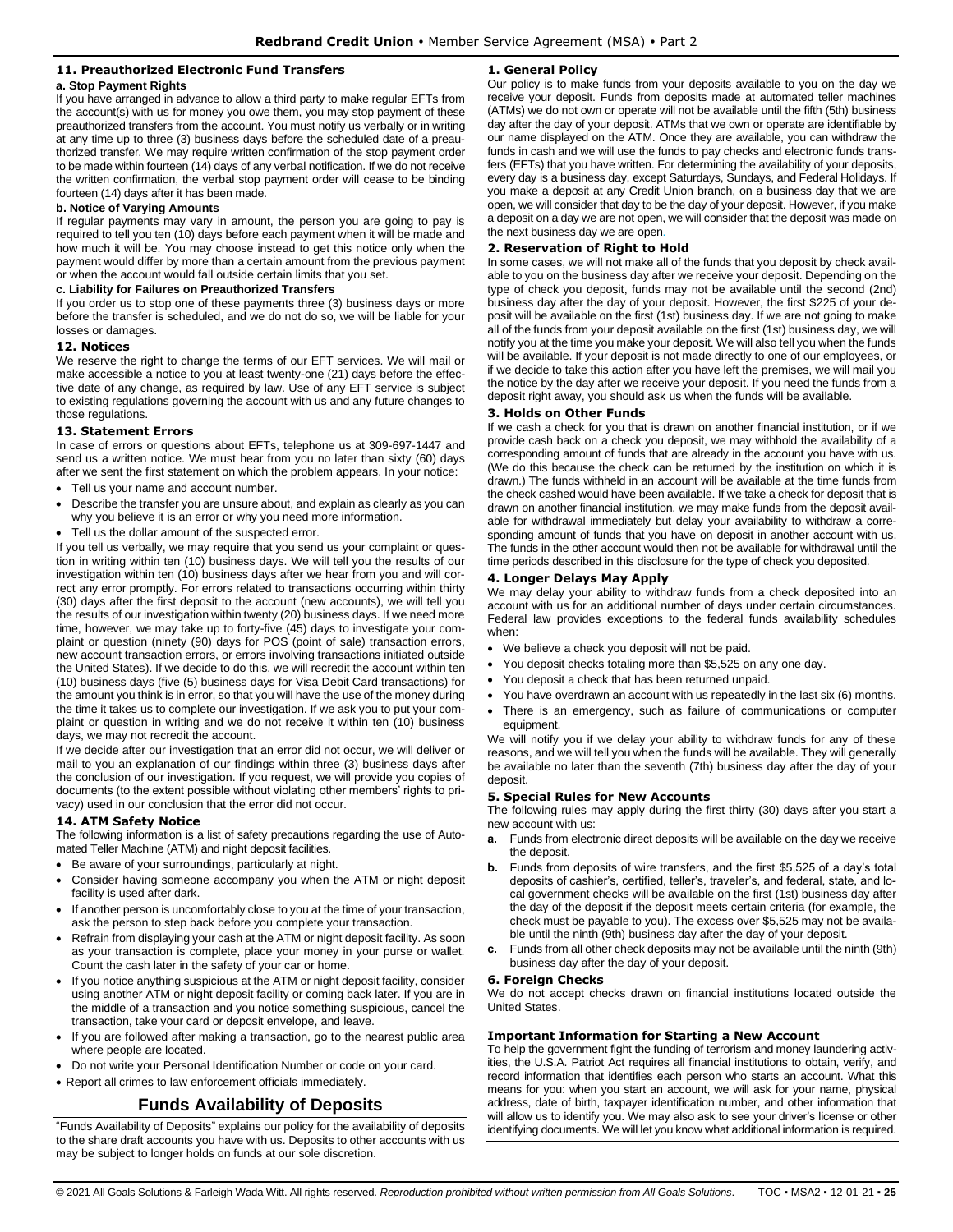# <span id="page-25-0"></span>**Our Privacy Notice**

**Revised December 2021**

| <b>FACTS</b> | WHAT DOES REDBRAND CREDIT UNION DO<br><b>WITH YOUR PERSONAL INFORMATION?</b>                                                                                                                                                                                                                                              |
|--------------|---------------------------------------------------------------------------------------------------------------------------------------------------------------------------------------------------------------------------------------------------------------------------------------------------------------------------|
| Why?         | Financial companies choose how they share your personal information. Federal law gives<br>consumers the right to limit some but not all sharing. Federal law also requires us to tell you how<br>we collect, share, and protect your personal information. Please read this notice carefully to<br>understand what we do. |
| What?        | The types of personal information we collect and share depend on the accounts, products or<br>services you have with us. This information can include:<br>• Name, address, Social Security Number, and income<br>• Account balances and payment history<br>• Credit history and credit scores                             |
| How?         | All financial companies need to share members' personal information to run their everyday<br>business. In the section below, we list the reasons financial companies can share their members'<br>personal information; the reasons Redbrand Credit Union chooses to share; and whether you<br>can limit this sharing.     |

| Reasons we can share your personal information                                                                                                                                                         | Does Redbrand<br><b>Credit Union</b><br>share? | Can you limit<br>this sharing? |
|--------------------------------------------------------------------------------------------------------------------------------------------------------------------------------------------------------|------------------------------------------------|--------------------------------|
| For our everyday business purposes—such as to process your<br>transactions, maintain the account(s) you have with us, respond to court<br>orders and legal investigations, or report to credit bureaus | Yes                                            | No.                            |
| For our marketing purposes—to offer our products and services to you                                                                                                                                   | Yes                                            | Yes                            |
| For joint marketing with other financial companies                                                                                                                                                     | Yes                                            | Yes                            |
| For our affiliates' everyday business purposes—information about<br>your transactions and experiences                                                                                                  | No.                                            | We do not share                |
| For our affiliates' everyday business purposes—information about<br>your creditworthiness                                                                                                              | No.                                            | We do not share                |
| For our affiliates to market to you                                                                                                                                                                    | No.                                            | We do not share                |
| For non-affiliates to market to you                                                                                                                                                                    | No                                             | We do not share                |

| To limit our<br>sharing | • Call 309-697-1447 or<br>• Visit us online at www.redbrandcu.com/accountDisclosures.html.<br><b>Please note:</b> If you are a new member, we can begin sharing your information [30] days from<br>the date we sent you this notice. When you are no longer our member, we continue to share your<br>information as described in this notice. However, you can contact us at any time to limit our<br>sharing. |
|-------------------------|----------------------------------------------------------------------------------------------------------------------------------------------------------------------------------------------------------------------------------------------------------------------------------------------------------------------------------------------------------------------------------------------------------------|
| <b>Questions?</b>       | Call us at 309-697-1447, e-mail info@redbrandcu.com or visit us online at<br>www.redbrandcu.com/accountDisclosures.html.                                                                                                                                                                                                                                                                                       |